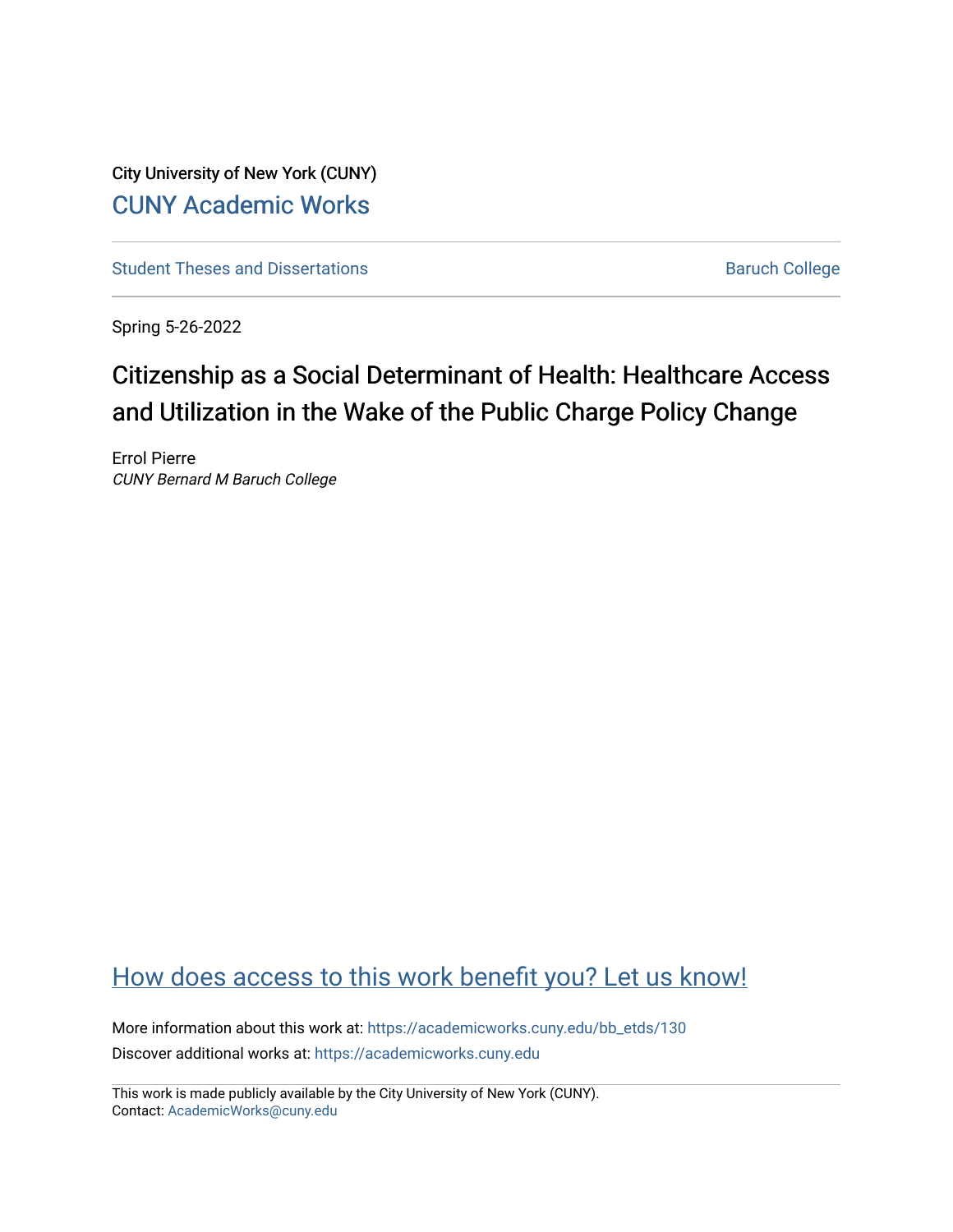## CITIZENSHIP AS A SOCIAL DETERMINANT OF HEALTH:

# HEALTHCARE ACCESS AND UTILIZATION IN THE WAKE OF THE PUBLIC CHARGE POLICY CHANGE

by

ERROL L. PIERRE

A dissertation submitted to the faculty of the Zicklin School of Business in partial fulfillment of the requirements for the degree of Doctor of Business Administration, Baruch College, The City University of New York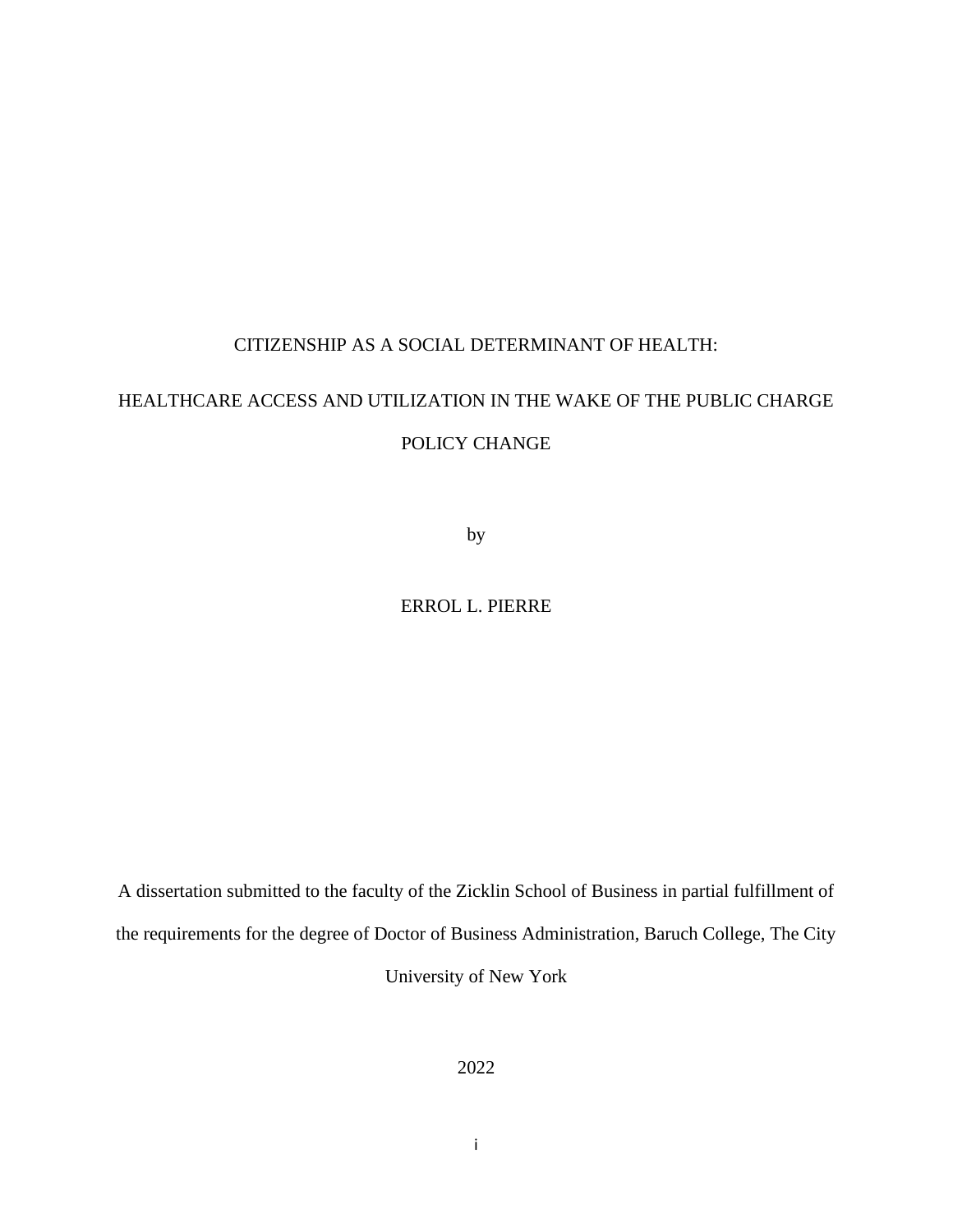© 2022

## ERROL L. PIERRE

## All Rights Reserved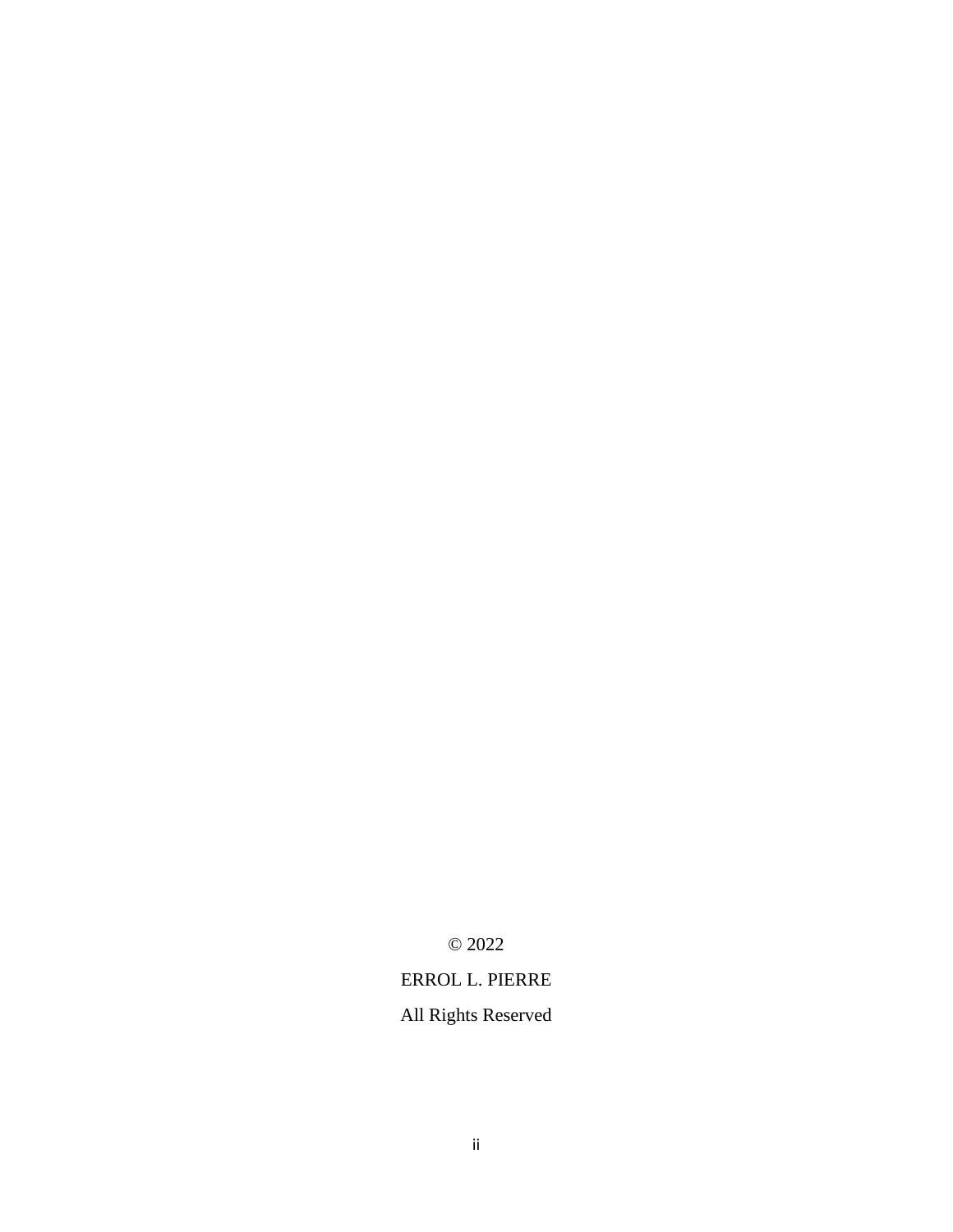## Citizenship as a Social Determinant of Health: Healthcare Access and Utilization in the Wake of the Public Charge Policy Change

## By

## Errol L. Pierre

## This manuscript has been read and accepted by the faculty of the Zicklin School of Business in satisfaction of the dissertation requirement for the degree of Doctor of Business Administration.

| Alex Mills                           |
|--------------------------------------|
| Chair/CoChair of Examining Committee |
| [Signature]                          |
| 04/02/2022                           |
|                                      |
| Cynthia Thompson                     |
| Chair/CoChair of Examining Committee |
| [Signature]                          |
| 04/02/2022                           |
|                                      |
| Ana Valenzuela                       |
| Academic Director, DBA               |
| [Signature]                          |
| 04/02/2022                           |

## BARUCH COLLEGE, THE CITY UNIVERSITY OF NEW YORK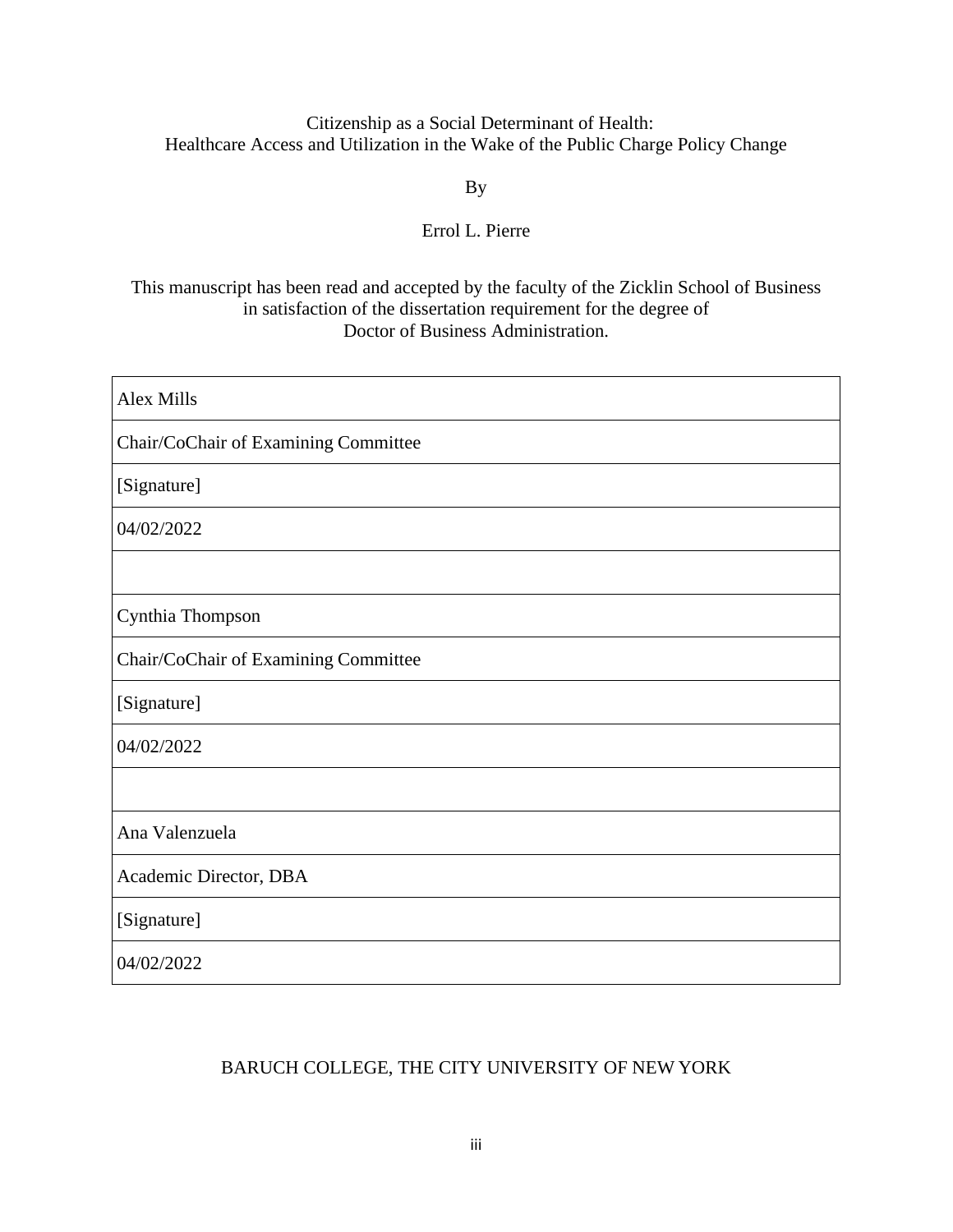#### **ABSTRACT**

Citizenship as a Social Determinant of Health: Healthcare Access and Utilization in the Wake of the Public Charge Policy Change

by

Errol L. Pierre

Advisors: Alex Mills, Ph.D. & Cynthia Thompson, Ph.D.

Research shows that many non-medical factors, called *social determinants of health*, impact health outcomes. These social determinants include both socioeconomic factors, such as income and education, and public policies, such as laws and regulations affecting access to healthcare. This study proposes that citizenship status is also a social determinant of health and supports this proposition by examining the impact of citizenship status on healthcare access and utilization in New York. The study data consist of enrollments, disenrollments, and paid medical expenses incurred by patients enrolled in Medicaid or the Essential plan, both of which are government-sponsored health plans. In addition to studying differences between citizens and non-citizens, the study leverages a 2019 policy change in U.S. immigration regulations, known as the *Public Charge rule,* as a natural experiment. The change in the Public Charge rule explicitly tied the use of public health benefits to non-citizen recipients' ability to remain in the United States. Compared with U.S. citizens, non-citizens were more likely to disenroll from healthcare coverage after the implementation of the rule change. Among those who remained enrolled, there was little difference in plan utilization between citizens and non-citizens. The change in policy linking immigration to healthcare appears to have created a new barrier for noncitizens to access healthcare services.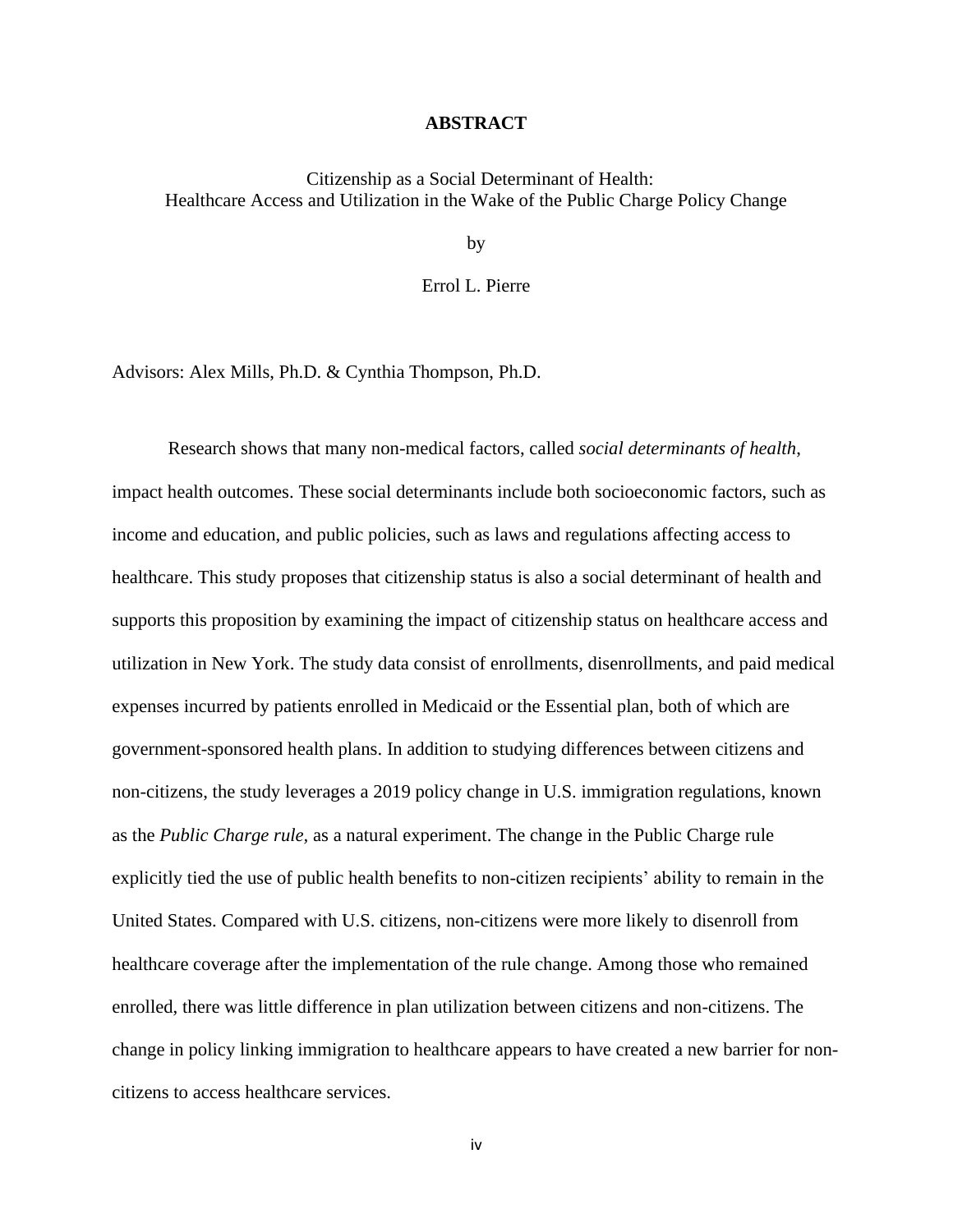#### **ACKNOWLEDGMENTS**

Throughout the writing of this dissertation, I have received support and assistance from several people.

I first would like to thank my advisors, Professor Cynthia Thompson, Ph.D. and Professor Alex Mills, Ph.D., whose advice, and expertise was invaluable in selecting a research topic during the pandemic, analyzing the data, and for developing the research methodology. Thank you for your unlimited access, insightful feedback, expectations for excellence, and continuous support.

I would also like to acknowledge Pat Wang, President & CEO of Healthfirst, for her endorsement and recommendation letter for the program, ongoing support from the Healthfirst team, and permission to use de-identifiable data for my research project.

I offer up a special thank you to Dr. Maureen L. Mackenzie-Ruppel, who inspired me to pursue a doctoral degree and took a chance on me by offering me my first adjunct professorial job in Health Economics. She sparked the fire inside of me for pursuing higher education.

Finally, I am thankful for the support and love of my father and mother, friends and loved ones, and fellow classmates.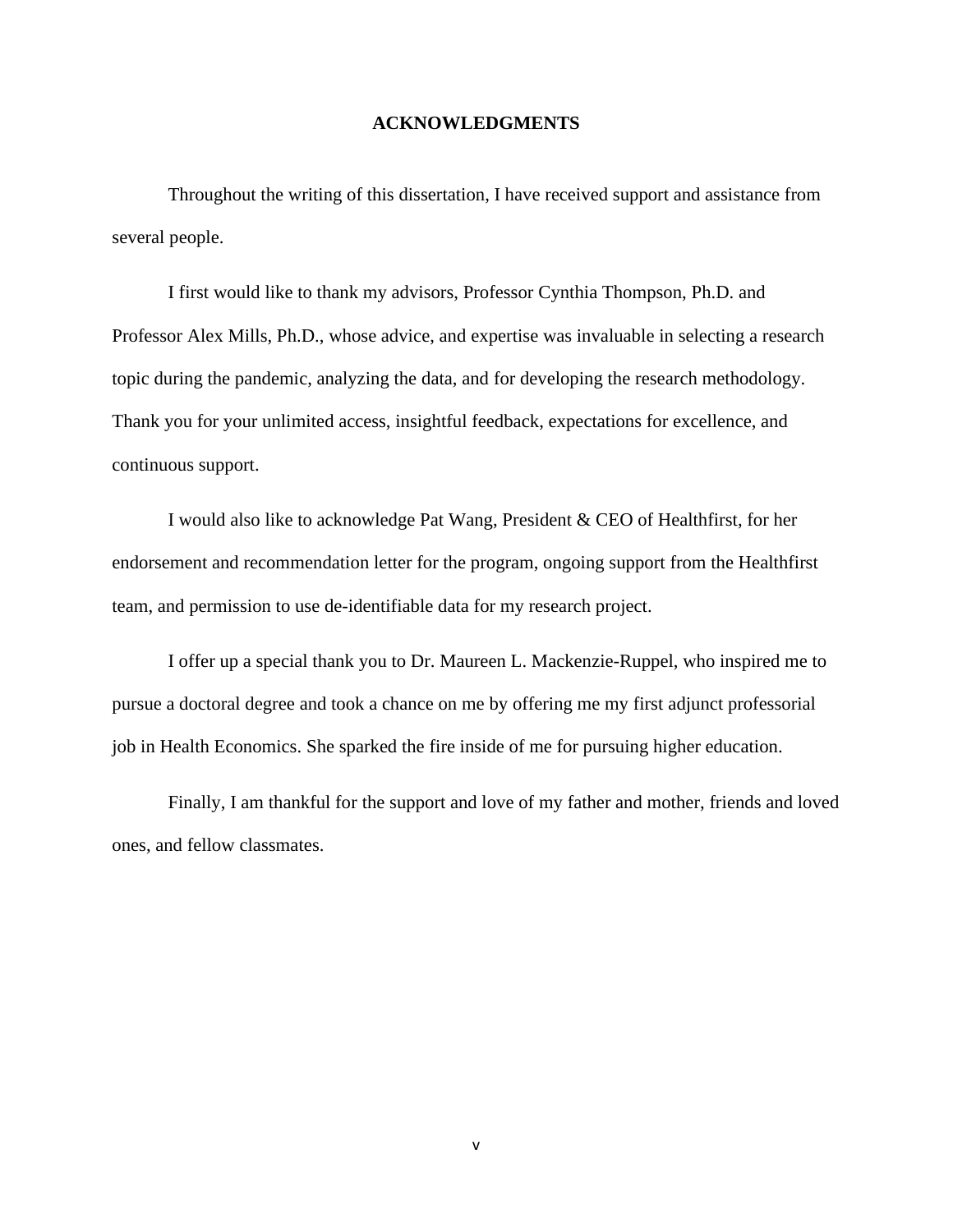## **CONTENTS**

| Page |
|------|
|      |
|      |
|      |
|      |
|      |
|      |
|      |
|      |
|      |
|      |
|      |
|      |
|      |
|      |
|      |
|      |
|      |
|      |
|      |
|      |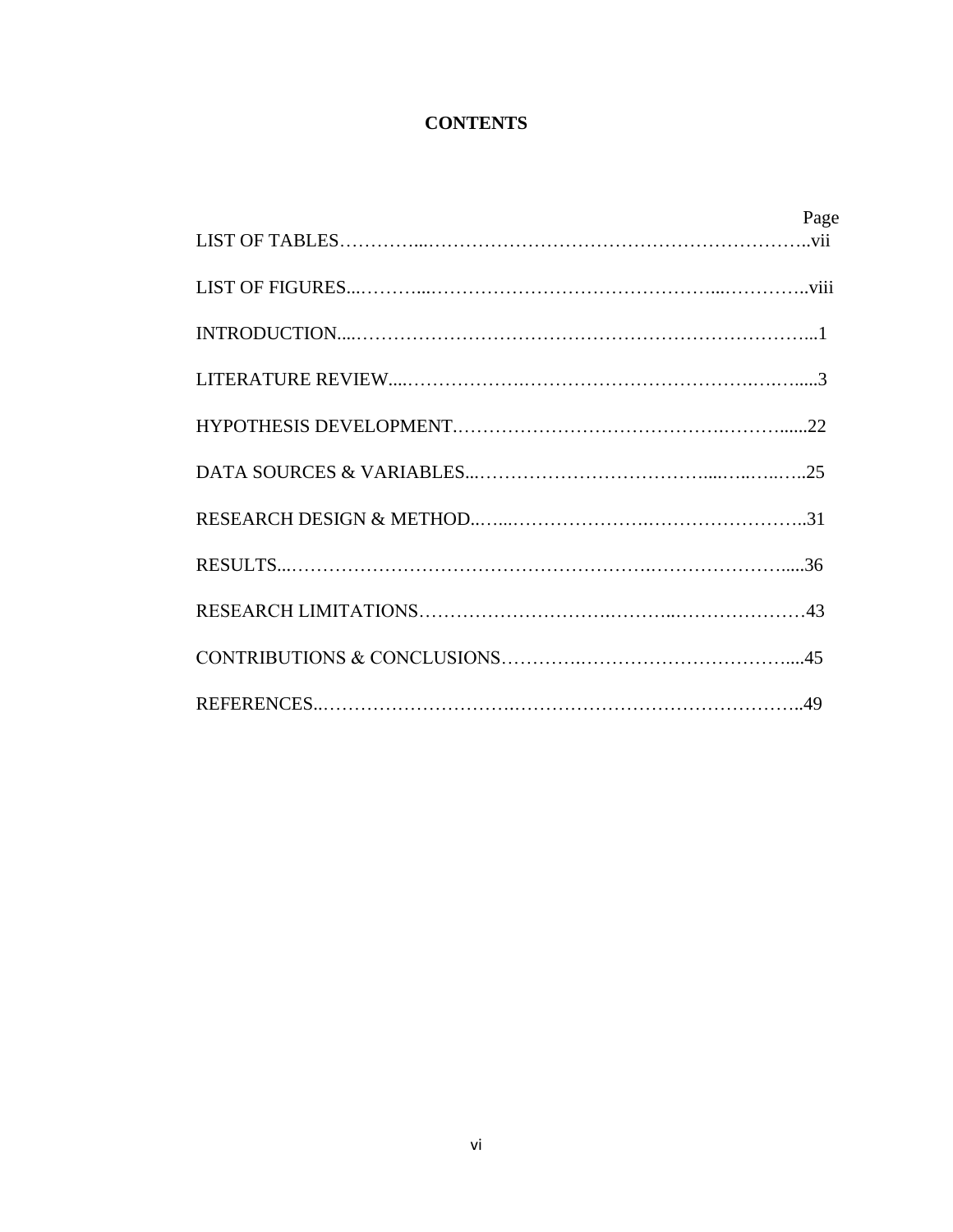## **TABLES**

| Table 4. Hazard Model: Disenrollment after Public Charge Implementation38         |  |
|-----------------------------------------------------------------------------------|--|
|                                                                                   |  |
| Table 6. Hazard Model: Utilization by Healthcare Service and Citizenship Status41 |  |
| Table 7. Linear Regression of Healthcare Costs by Citizenship Status42            |  |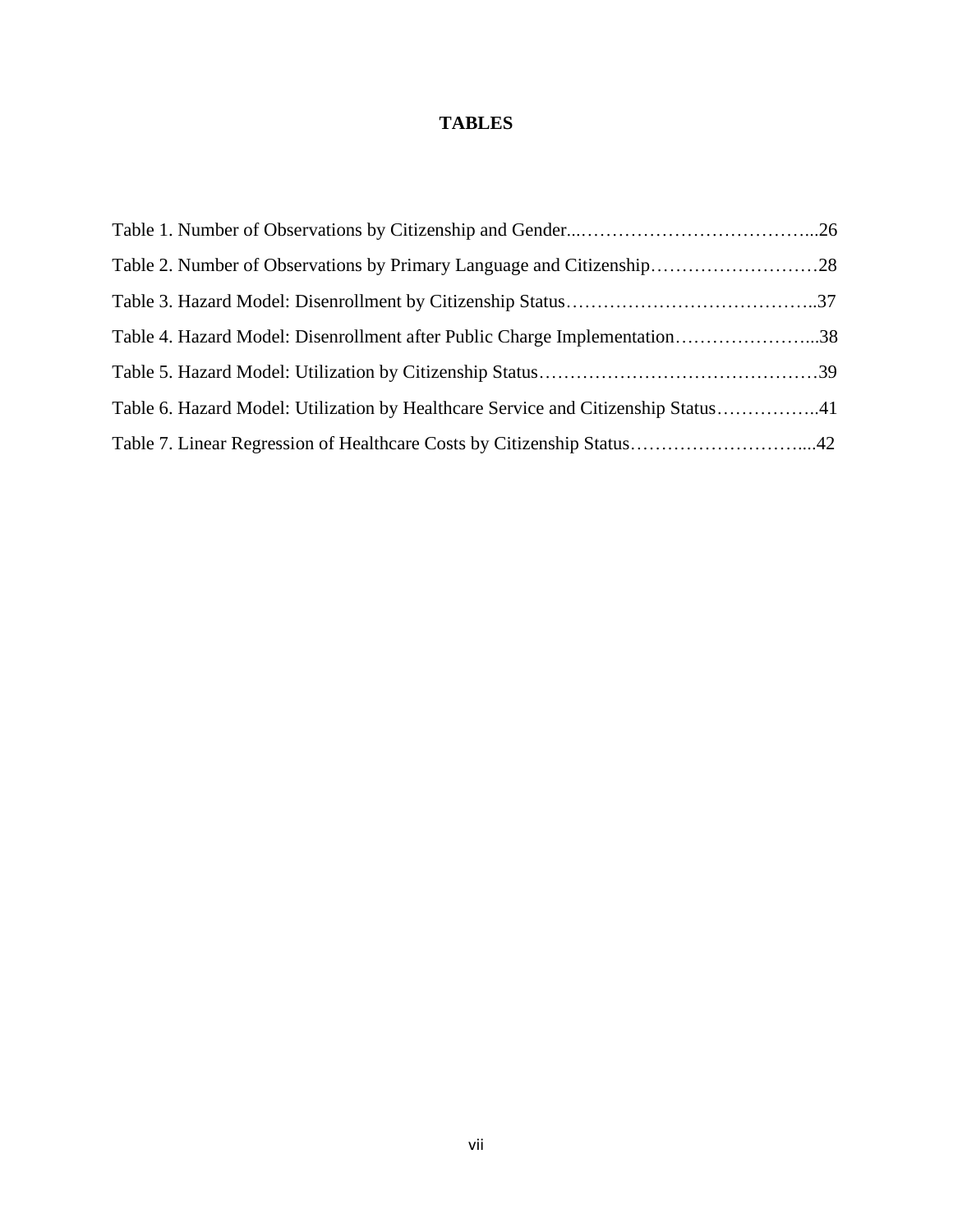## **FIGURES**

| Figure 2. Visual of a Differences-in-Differences Analysis for Enrollments34        |  |
|------------------------------------------------------------------------------------|--|
| Figure 3. Visualization of a Differences-in-Differences Analysis for Utilization34 |  |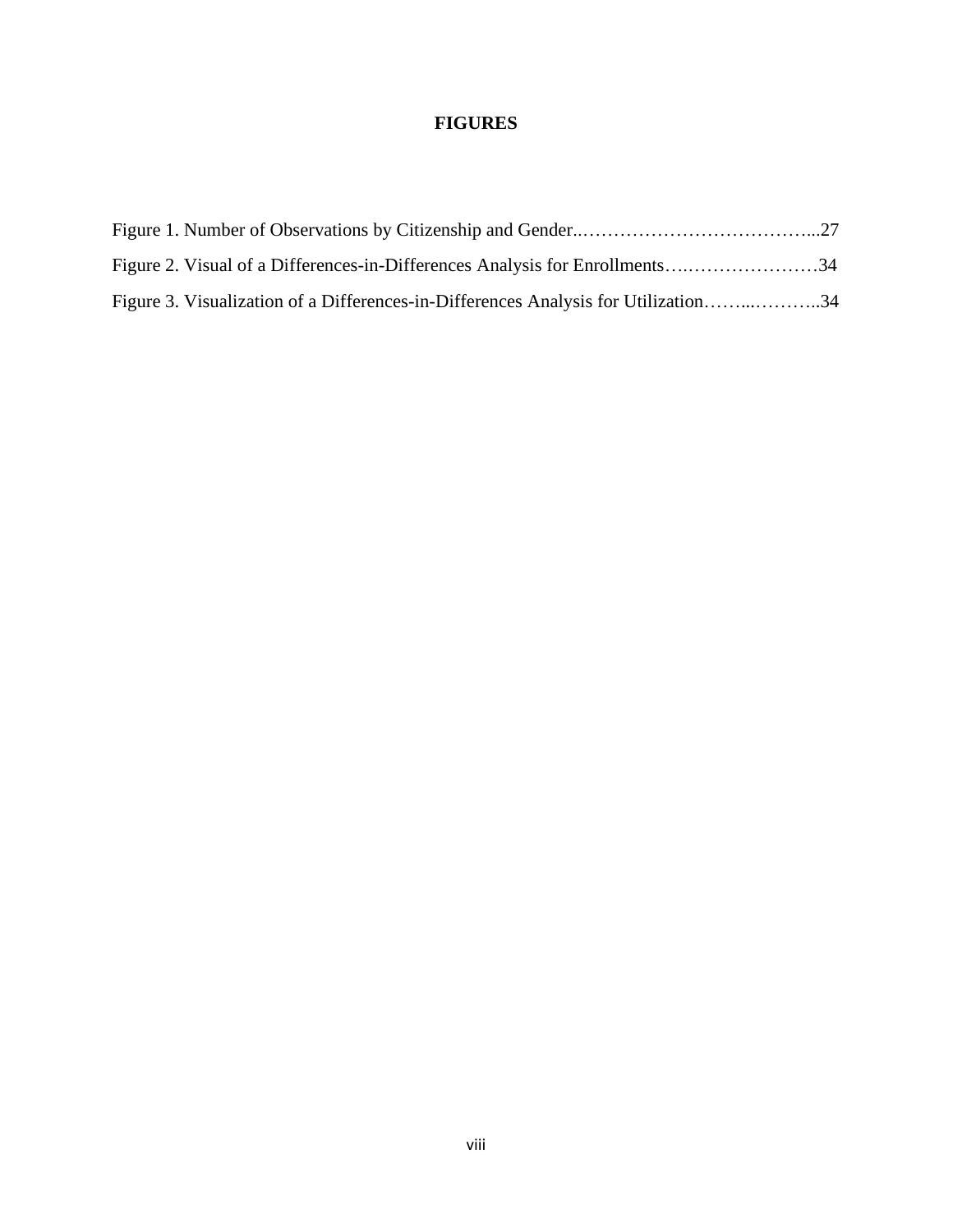#### **INTRODUCTION**

On September 22, 2018, the U. S. Department of Homeland Security (DHS) announced a proposed regulation that would update the rules pertaining to the Inadmissibility on Public Charge Grounds, a 55-year-old provision under Section 212(a)(4) of the Immigration and Nationality Act (Bowman, 2018). The proposed regulation directly creates barriers for noncitizen immigrants (non-citizens) seeking entrance into the United States, as well as for those already legally present, by linking non-citizens' use or potential use of Medicaid and other federal non-cash programs to the possibility of attaining citizenship, to being able to maintain their current immigration status, and to the possibility of deportation. The goal of the new regulation is to ensure that non-citizens seeking to enter the country and those already present have the means to support themselves financially so that they will not be a financial burden on the American taxpayer (Miroff, 2018). As such, a non-citizen using public benefits, including Medicaid, is deemed a *Public Charge*, which is considered a negative factor in determining whether an immigrant is legally allowed to enter the United States or is entitled to stay if already living here. An individual becomes a Public Charge when they use a government program that provides "any maintenance or financial assistance rendered from public funds or funds secured by taxation." This policy originated in the amended Immigration Act of 1917, which specifies in Section 3 that persons deemed Public Charges are to be excluded from entering the United States and in Section 19 that those persons who became a Public Charge within five years after entry could be deported (Alpert, 1939, p. 20).

Under previous presidential administrations, Medicaid was not considered during Public Charge determinations. However, the Trump administration expanded the scope of Public Charge determinations to include Medicaid and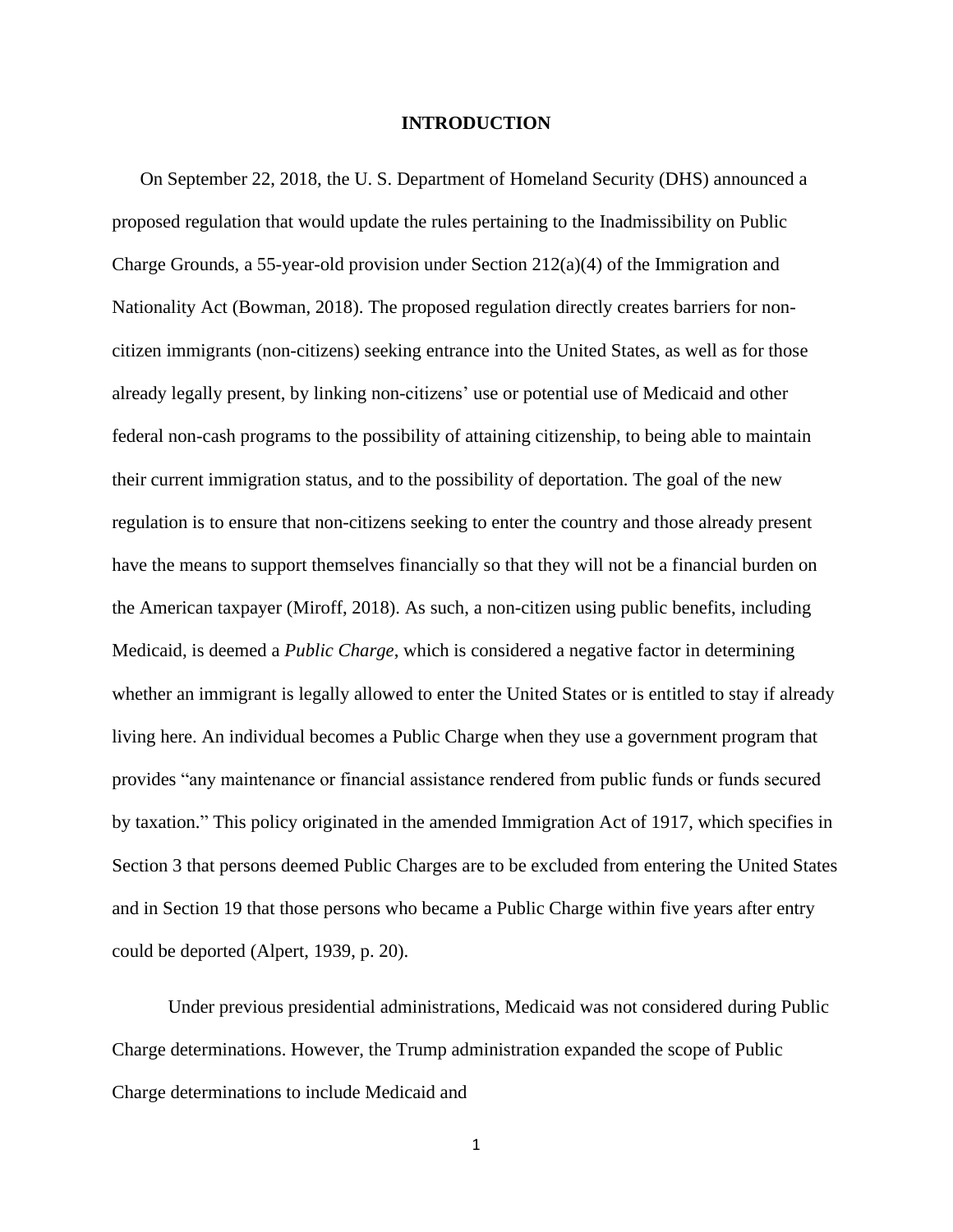other non-cash benefits, a change that had not happened in more than 50 years (Jordan, 2020). Despite the policy change, data from the U.S. Citizenship and Immigration Services (USCIS) shows that non-citizens benefit from public assistance at nearly the same rate as U.S. citizens. Specifically, in 2013, 3.7% of non-citizens in the United States accepted cash benefits and 22.7% accepted non-cash benefits. In 2015, 3.4% of U.S. citizens accepted cash benefits and 22.1% accepted non-cash benefits (Miroff, 2018). Since usage is similar regardless of citizenship status, the new policy from the Trump administration presents the opportunity for a natural experiment in which behavior changes resulting from linking healthcare to immigration policy can be observed. Specifically, in this natural experiment, the treatment group comprises noncitizens impacted by the policy change, and the control group comprises U.S. citizens, not impacted by the policy change. This study exploits the Public Charge policy change as a natural experiment to determine the health impact and outcomes of the change in immigration policy and its enforcement.

This research contributes to the literature on the connection between healthcare coverage and immigration policy in the context of healthcare enrollment and utilization (Castaneda et al., 2015; Delara, 2016; Boen & Hummer, 2019; Wallace et al., 2019; Dunn & Dyck, 2000). This research also examines U.S citizens and non-citizens to see how these two cohorts access and use healthcare differently.

#### **Citizenship Status**

For purposes of this research, I used the most common classifications for citizenship status. Non-citizens include the following four classifications: *undocumented persons –* individuals who either overstay a visa or enter the United States without proper inspection at a port of entry; *refugees* – individuals who permanently reside in the United States after leaving their country of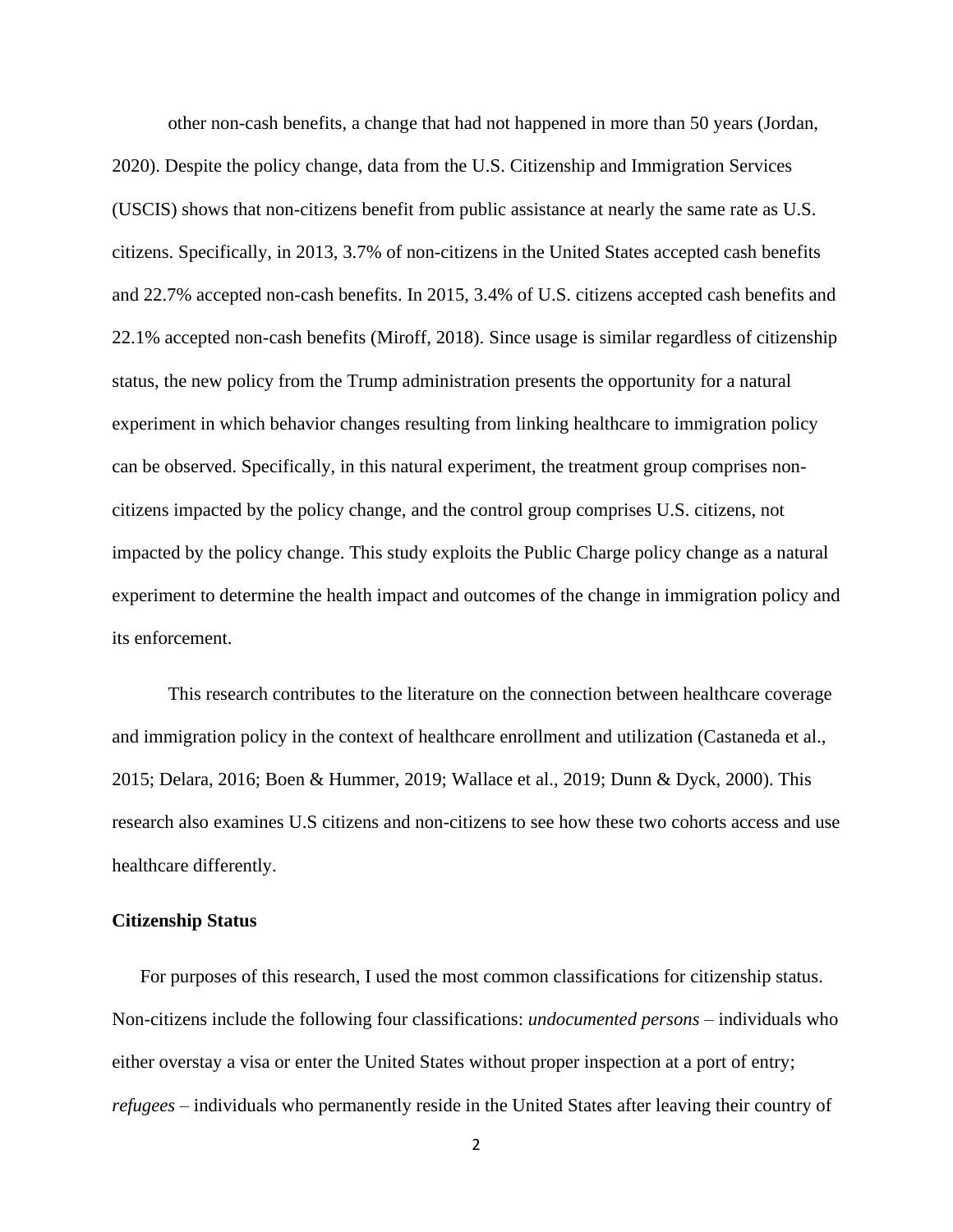origin to escape war, persecution, or a natural disaster; *non-permanent residents –* individuals admitted for a specific period of time, including tourists, students, diplomats, and crewpersons; and *permanent residents* – individuals who have green cards and are lawfully admitted for permanent residency in the United States.

U.S citizens are classified in two ways: *naturalized citizens* – U.S. citizens granted lawful permanent resident status after meeting the requirements established by Congress in the Immigration and National Act; *U.S. citizens* – persons, by birth or through citizenship of a parent, who have the right to live and work in the United States and to receive federal assistance (McAlvanah & Siwulec, 1978).

#### **LITERATURE REVIEW**

#### **Historical Context: Citizenship Status & Health Policy in America**

Throughout the years, American sentiments toward non-citizens have changed (Bennett, 1966). This section provides an overview of those changes as they relate to non-citizens and of how immigration laws have intersected with health policy throughout the years.

Non-citizens have remained a relatively small portion of the U.S. population. Since the nation's founding, this group has never exceeded 15% (Radford, 2019). Today, with more than 44.4 million foreign-born residents in America, the number remains relatively the same, with non-citizens making up 13.5% of the population as of 2017 (Young, 2017).

However, despite the small population size, federal public benefit programs like the Supplemental Nutrition Assistance Program (SNAP), Medicaid health benefits, and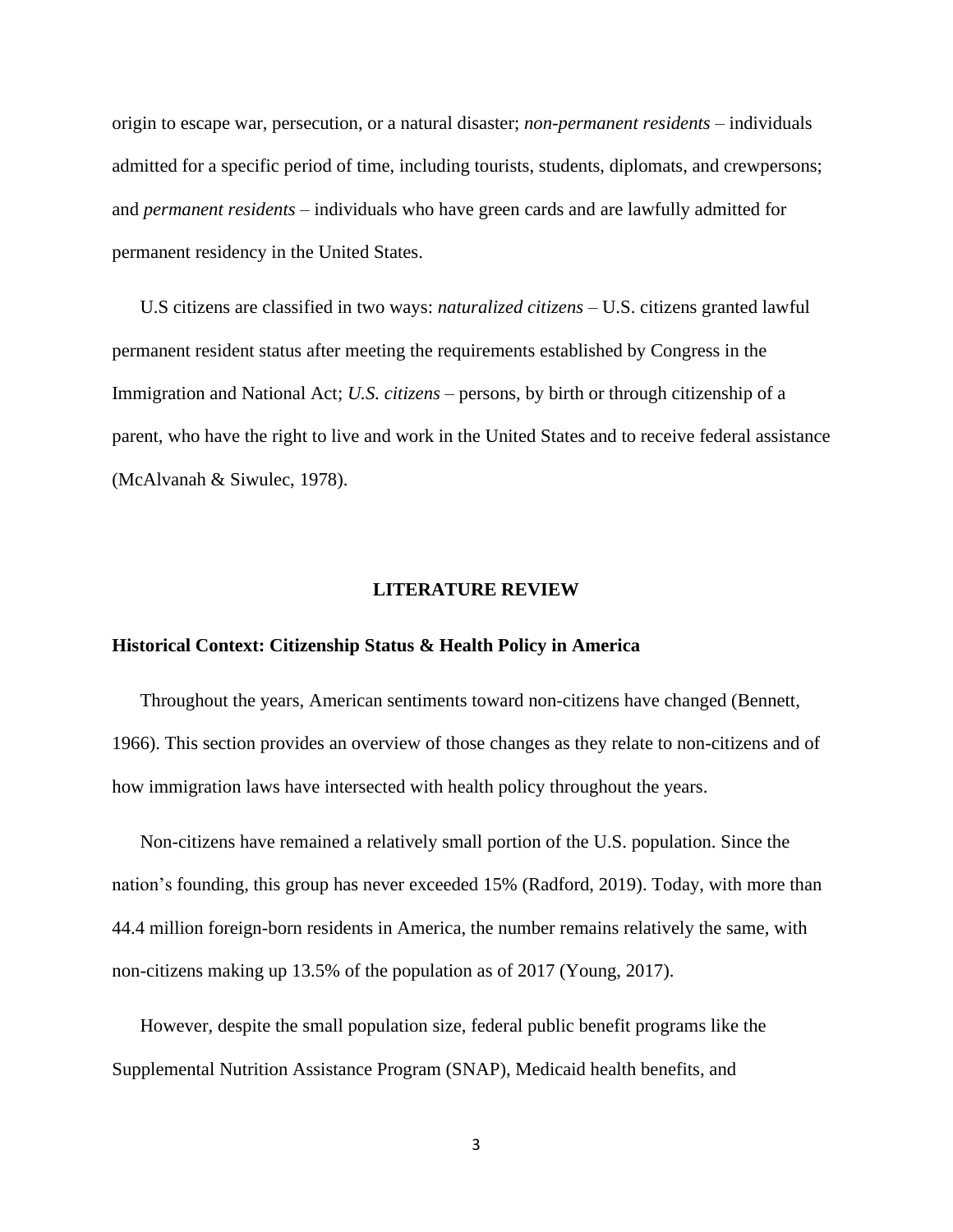Supplemental Security Income (SSI) have excluded various non-citizens, undocumented persons, and other non-permanent residents over the years, thus creating a unique link between citizenship status and healthcare coverage (Broder et al., 2021).

This link has existed since the founding of this country. In this section, I break down the history of the intersection of citizenship status and health policy into six key time periods – 1776-1865, 1865-1920, 1920-1965, 1965-1986, 1986-2016, and 2016-2020 – denoting either a period when key immigration legislation that impacted health policy was passed or a period when sentiments and attitudes toward non-citizens broadly shifted.

#### **Immigration and Health Policy in America: 1776 to 1865**

Even before the founding of America, citizenship status was linked to federal assistance and protection under the law. For example, prior to the signing of the U.S. Constitution in 1787, the Articles of Confederation, ratified in 1781, mentions the immigration of non-citizens only once. By stating in Article 4 that "the free inhabitants" of each state "shall be entitled to all privileges and immunities," the United States officially differentiated between slaves brought to North America against their will and White settlers and indentured servants who migrated to America of their own volition (Daniels, 2002, p. 271). Thus, the United States is eventually founded with citizenship status being directly connected to one's ability to access federal assistance under the auspices of "privileges" assumed through citizenship.

#### **Immigration and Health Policy in America: 1865–1920**

The definition of citizenship in the United States did not change until 1868 when the  $14<sup>th</sup>$ Amendment to the U.S. Constitution was ratified, granting citizenship to all persons born or naturalized in the United States with equal protection under the laws, finally including former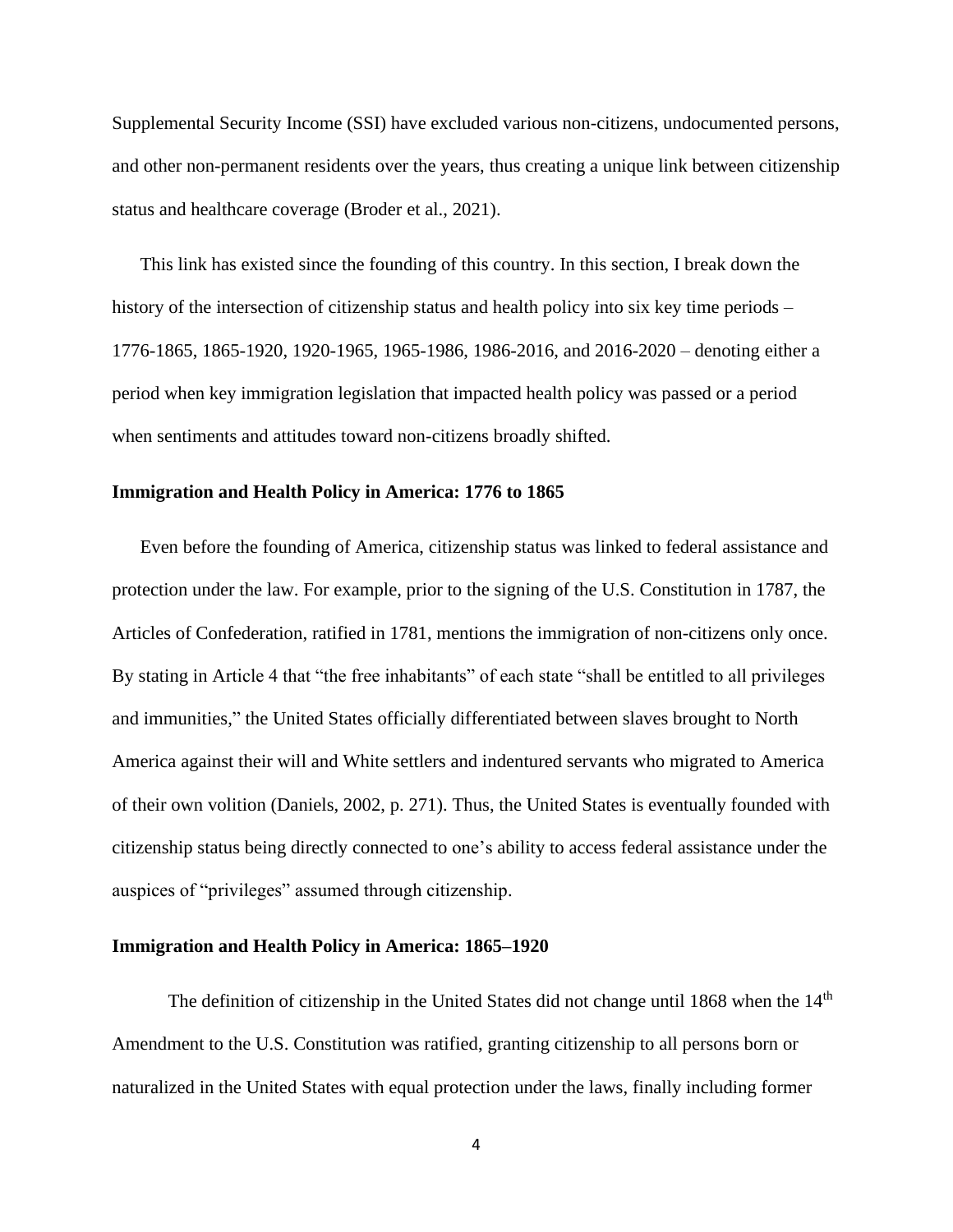slaves. However, 12 years later, the United States passed the Chinese Exclusion Act of 1882, prohibiting the immigration and naturalization of non-citizen Chinese workers. This became the most significant and restrictive immigration law ever written based on race and class and directly impacted the ability of non-citizen Chinese to receive and use healthcare benefits (Lee, 2002).

#### *Immigration Act of 1882*

The Immigration Act of 1882 was the first immigration statute signed into law excluding "any person unable to take care of himself or herself without becoming a Public Charge" (USCIS, 2018, p. 2). This was the first time this terminology is used to refer to non-citizens as a burden to the state, and it would have impactful effects on future immigration policy decisions in the United States. From 1892 to 1920, 309,435 non-citizens were excluded from entry into America, and more than 50% of the exclusions were due to the likelihood of their becoming a Public Charge (USCIS, 2019).

Healthcare and immigration policies were further intertwined as fear of diseases coming ashore from foreign lands grew during the late 1800s. The Immigration Act of 1891 was signed 27 years before the 1918 Spanish flu pandemic and brought about laws that excluded noncitizens based on the perceived presence of disease or illness. In fact, "the association of immigrants with disease persisted even as healthcare improved substantially with the introduction of vaccines that all but eliminated age-old scourges such as cholera, yellow fever, and smallpox" (Higham, 1988, as cited in Merkel & Stern, 2002, p. 758).

#### **Immigration and Health Policy in America: 1920 – 1965**

By 1920, non-citizens made up 13.2% of the U.S. population. At the time, the United States, motivated by sentiments of nativism and protectionism, favored limiting the number of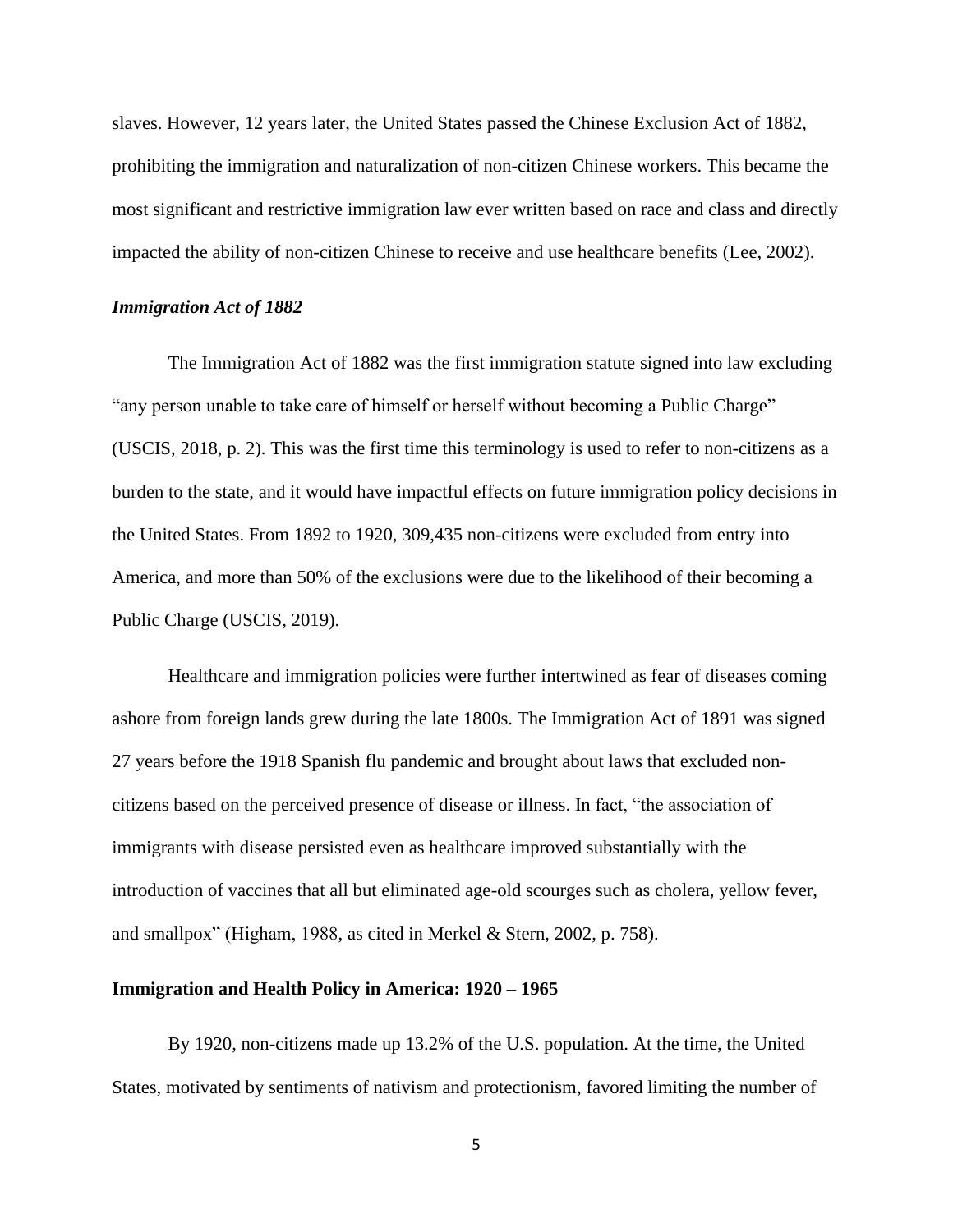non-citizens admitted into the country. These new sentiments eventually manifested in policy and law, as exemplified below (Ngai, 1999).

#### *Immigration Act of 1924*

The Immigration Act of 1924 capped immigration at 150,000 persons per year and included country quotas aligned with the foreign representation in America at the time the law went into effect. This led to non-citizens continuing to disproportionately come from Western European countries, as they had since the late 1800s. This law also sought to link immigration rules to eligibility for citizenship for the first time in the county's history, thus further controlling which non-citizens could enter the United States and which non-citizens already present could stay (Parker, 1924).

#### *Social Security Act*

The Social Security Act of 1935 passed and established a new welfare program providing retirement benefits, disability insurance, and survivors' benefits (Martin & Weaver, 2005). The newly offered benefits were provided to all legal, employed residents in America, regardless of citizenship status (McAlvanah et al., 1978). However, major unions pushed back against these policies (Derickson, 1994) because they feared Chinese immigrants were a threat to the labor movement due to their willingness to work for below-market wages (Fahrmeir et al., 2002). Despite evidence that non-citizen immigrants did not have enough leverage or influence to successfully organize and fight for wages, union efforts to thwart the immigration of non-citizens continued (Burgoon et al., 2018).

The Social Security Act also excluded agricultural and domestic employees from Old-Age Insurance coverage, thereby purposefully excluding more than 65% of the Black labor force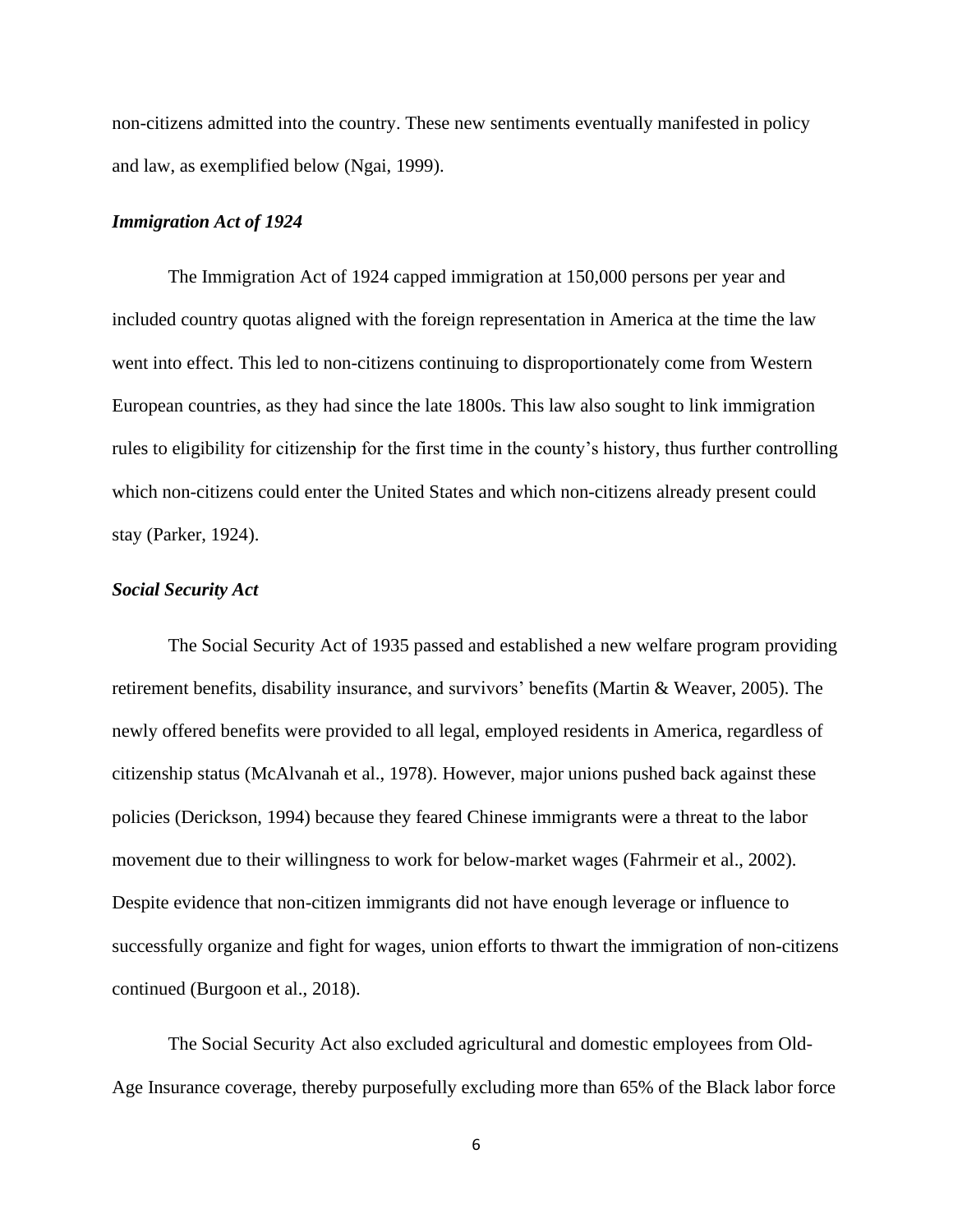as well as large non-citizen immigrant populations from receiving these newly enacted benefits (Lieberman, 1995, cited by Davies & Derthick, 1997). Other non-citizen ethnicities, which included Mexicans, Indians, Japanese, and Filipinos, had exclusion rates as high as 66% (DeWitt, 2010). Lieberman explains, "[T]he Old-Age Insurance provision of the Social Security Act was founded on racial exclusion" (Lieberman, 1995, p. 514). This example is an early indication of the systemic racism embedded into laws that were fair on the surface but disproportionately impacted minority and immigrant communities.

#### *Filipino Repatriation Act of 1935*

The United States also signed into law the Filipino Repatriation Act of 1935, which provided free transportation to Filipino residents who wished to return home but did not have the means to do so. The law also reclassified all Filipinos as aliens, which meant they were barred from social programs that provided healthcare (Ngai, 2002).

#### *Executive Order No. 9066*

After the attack on Pearl Harbor, President Franklin D. Roosevelt signed Executive Order No. 9066, which evacuated all "persons of Japanese ancestry," whether they were citizens or legal aliens. This required moving 110,000 Japanese Americans into 10 "tarpaper concentration camps" until January 2, 1945. When Assistant Secretary of War John McCloy, learned of these developments, he stated, "The Constitution is just a scrap of paper," believing that without habeas corpus or due process, this became a situation of American citizens becoming "guilty by reason of race" (Civil Rights Digest, 1976, p. 8). Living conditions within those internment camps were precarious, with the Japanese internees being exposed to various health hazards with little or no access to healthcare (Moss, 2007).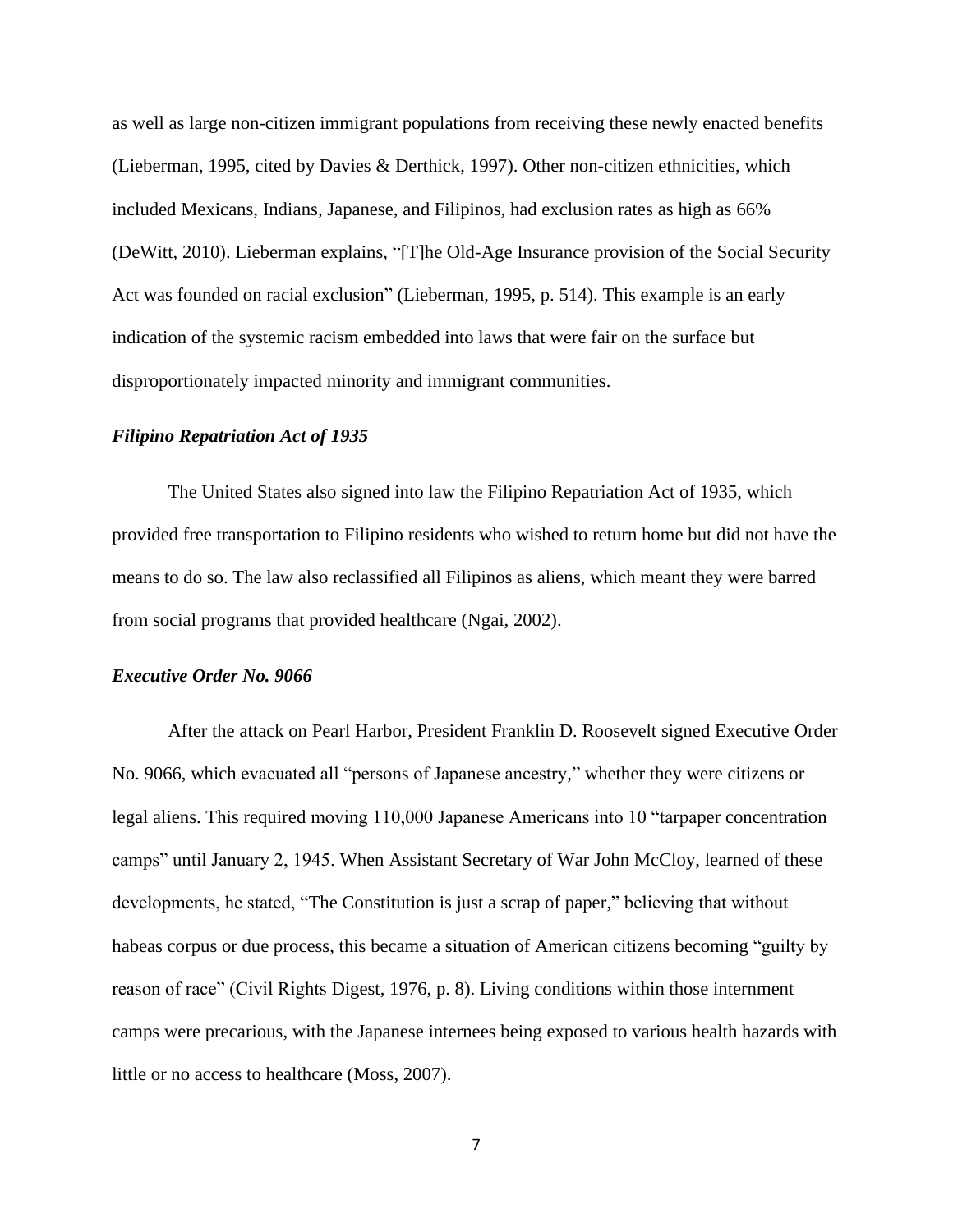By 1960, the various immigration policy restrictions over the previous 40 years had resulted in non-citizens shrinking to only 5.4% of the United States population. In fact, noncitizens fell from 13.9 million people to 9.7 million people during that time (Budiman et al., 2020).

#### **Immigration and Health Policy in America: 1965–1986**

By the 1960s, American views on immigration began to change. The civil rights movement was gaining momentum, and Lyndon Johnson became president in 1964 (Reimers, 1983). As a result, there was political pressure for new and different policies.

#### *Immigration and Nationality Act of 1965*

The passing of the Immigration and Nationality Act of 1965 eliminated all previous national origin quotas, thus opening the door to more non-citizens and refugees. In addition, the new law called for a transitional period through 1968 that would transfer quotas previously allocated to Western European counties to underrepresented counties in Africa, Asia, and Southern and Eastern Europe (Friedman, 1973). As a result, immigration ballooned, increasing from 9.6 million in 1970 to 31.1 million in 2000. The percentage of non-citizen immigrants in the United States grew from 4.7% to 11.1% by 2000 (Gibson & Jung, 2002).

#### *Social Security Amendments of 1965*

On July 30, 1965, President Johnson signed Social Security Amendments of 1965, creating the Medicare and Medicaid programs, still considered to be the most comprehensive healthcare programs ever signed into U.S. law (Berkowitz, 2005).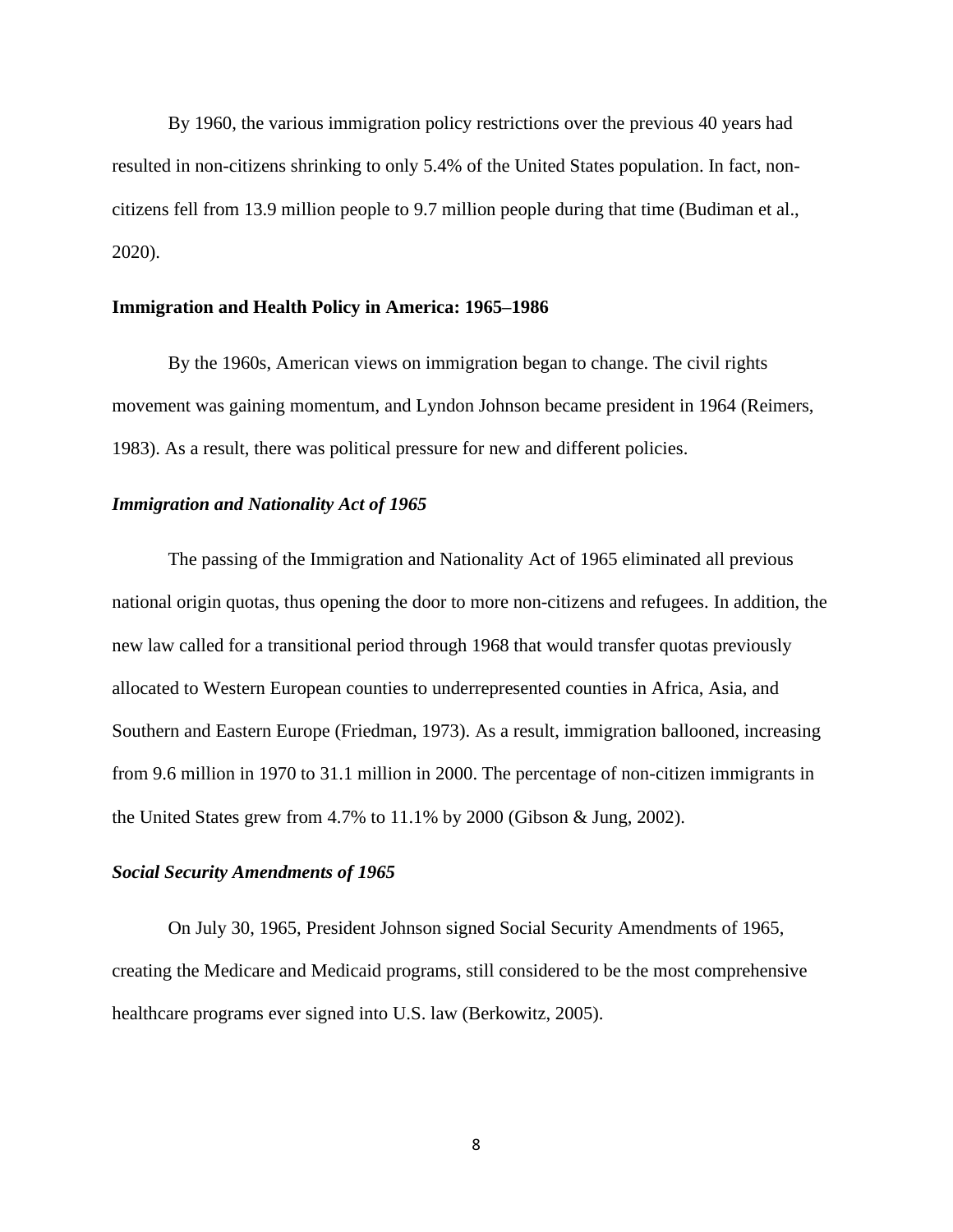Medicare coverage helped insure older adults with high mortality rates that were unable to receive employer-sponsored healthcare due to their burden of disease (Marmor, 1973, as cited by Berkowitz, 2005). After the creation of Medicare, the proportion of people with healthcare coverage increased dramatically, from 70.7% in 1963 to 80.8% by 1968. For people over 65 years of age, the increase was even more pronounced, from 54.2% in 1963 to 96.0% by 1968 (Cohen et al., 2009). U.S. citizens and permanent residents who had lived in the country for at least five consecutive years were eligible for Medicare, but non-permanent residents and undocumented persons were not. The decision to exclude this population was reaffirmed by the 1976 U.S. Supreme Court decision *Mathews v. Diaz* (McAlvanah et al., 1978).

Older non-citizens were less likely than older U.S. citizens to enroll in Medicare Part A and B. However, inequality persisted even among non-citizens. For example, Siddharthan (1991) found that prior to 1970, many Cubans were afforded asylum and allowed into the United States as refugees, unlike many Haitian immigrants, who, without asylum, did not qualify for Medicare, which "severely burdened a health care system [that was] already struggling to provide basic health care to an indigent native population" (Siddharthan, 1991, p. 407).

The Medicaid program enabled Americans with lower incomes to enroll in health insurance, leading to improved life expectancy rates despite program underfunding and various eligibility gaps (Engel, 2007). U.S. citizens and non-citizen permanent residents, including asylum seekers but excluding undocumented persons, are eligible for Medicaid benefits. U.S. states receiving federal Medicaid funding must adhere to these eligibility requirements. Notwithstanding their eligibility, today non-citizens who are recipients of Medicaid benefits are at risk of being considered a Public Charge, possibly negatively impacting their ability to keep their green card or gain citizenship. At the time of the creation of the Medicaid program, the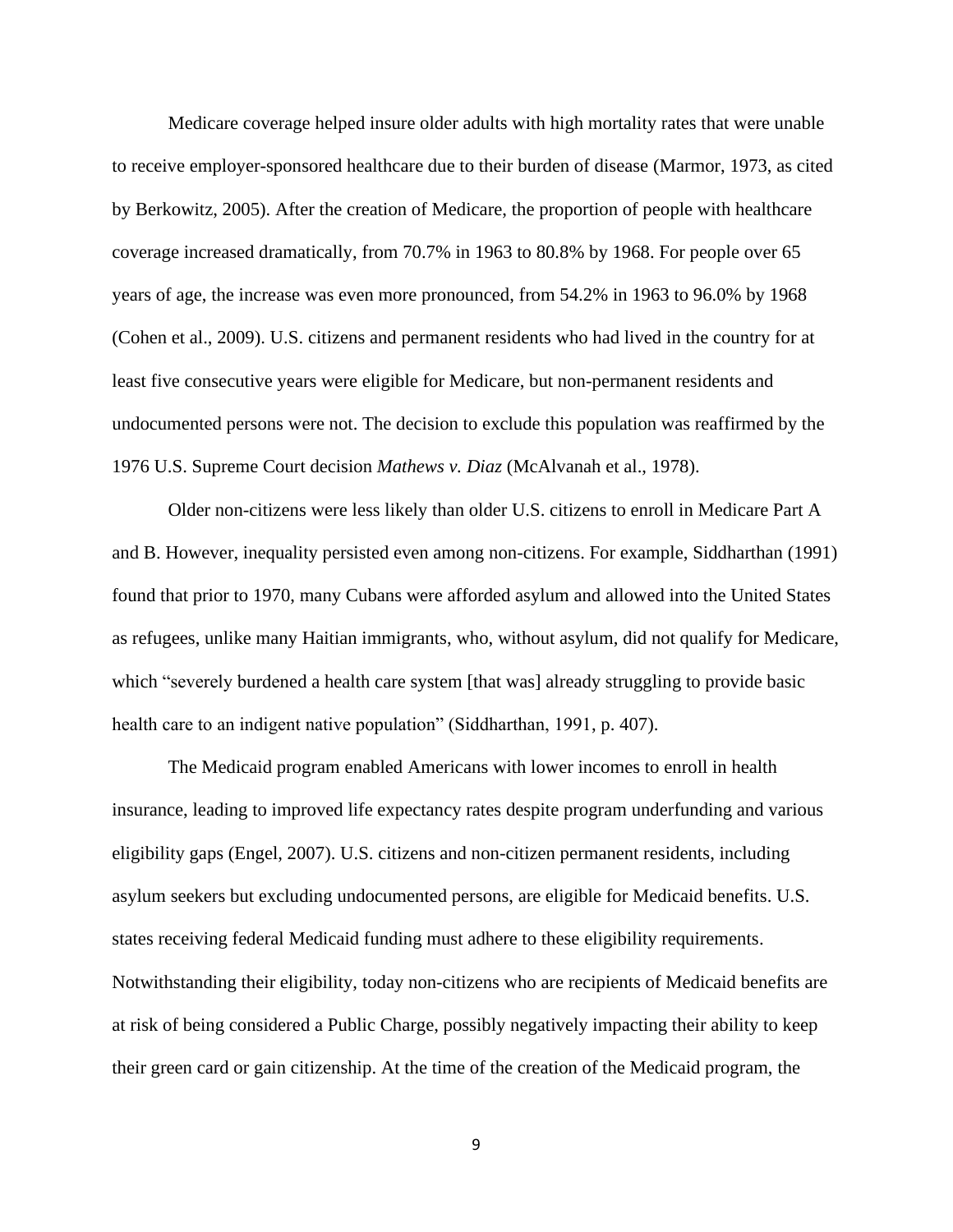Public Charge provision applied to only 1% of the non-citizen determinations (USCIS, 2019), and assigning the designation of Public Charge was at the sole discretion of the U.S. Attorney General (McAlvanah et al., 1978). Today, the designation of Public Charge is determined by the Department of Homeland Security (DHS).

#### *Illegal Immigration*

By 1977, the U.S. General Accounting Office concluded, "It appears that illegal aliens have considerable economic impact on medical programs," especially state and locally funded programs (Staats, 1977, p. 7). Because of the high number of undocumented persons living in the United States, changes to the Social Security Act in 1974 prohibited undocumented persons from acquiring a Social Security number for the purposes of work, which essentially eliminated them from participation in the Social Security program (McAlvanah et al., 1978). Since most people in the United States received healthcare coverage through their employer, the inability to acquire a Social Security number became yet another barrier to healthcare for undocumented persons.

Such rules notwithstanding, research at the time showed that non-citizens use substantially fewer public services than do native families, largely because of the non-citizens typically fall into younger age groups. In addition, non-citizens seem to pay as much in state and local taxes as U.S. citizens pay, yet they do not reap the same benefits (Simon, 1984, p. 67).

#### **Immigration and Health Policy in America: 1986–2016**

As a result of increased illegal immigration into the United States, Congress created the U.S. Select Commission on Immigration and Refugee Policy (the Commission), chaired by Reverend Theodore Hesburgh, which sought to put together recommendations on thwarting the increase. The Commission released its findings in 1981, and the findings greatly influenced the creation and passing of the Immigration Reform Act of 1986 (Daniels, 2002). The new law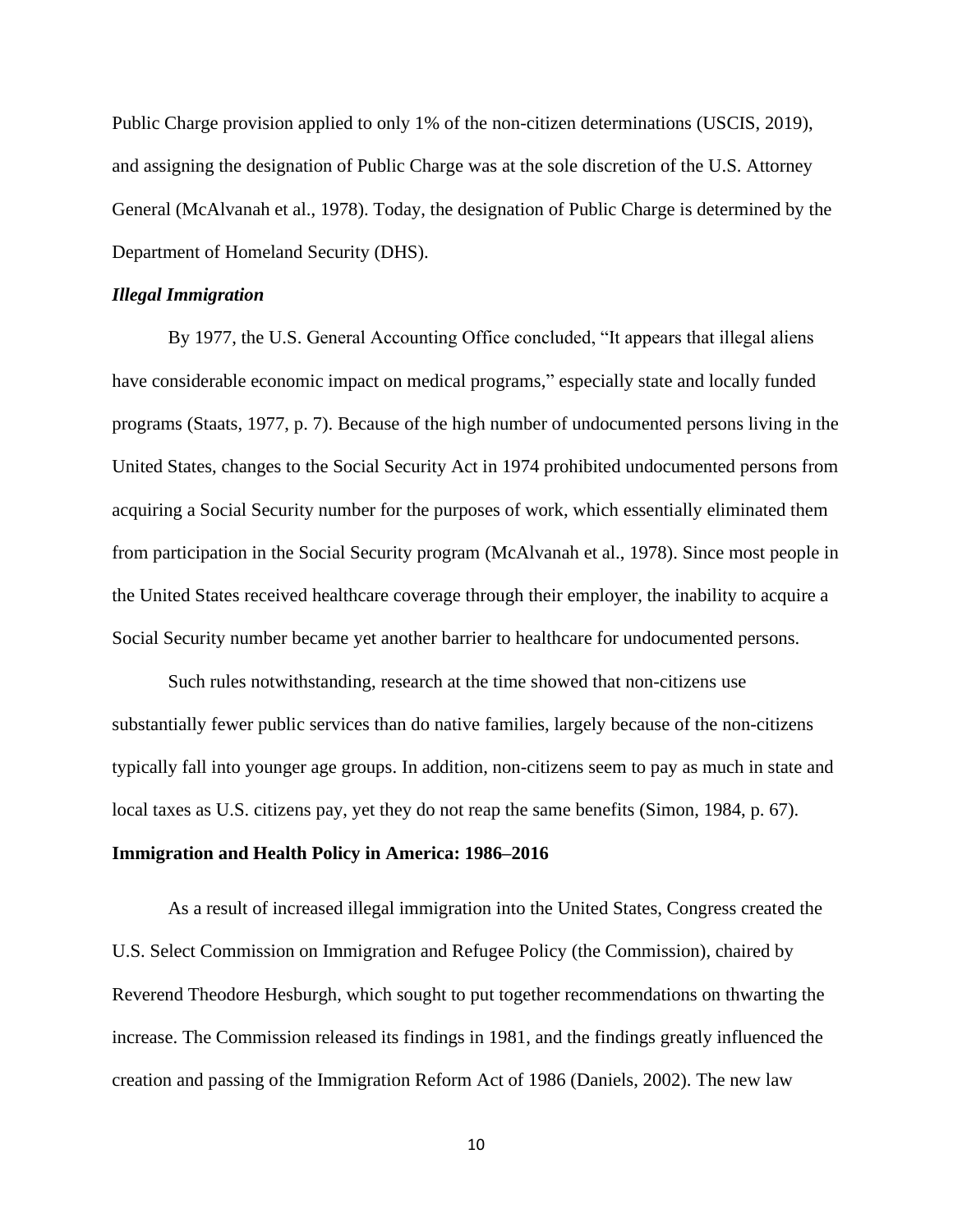required employer sanctions and rules whose purpose was to stem the flow of undocumented persons into the United States (Finch, 1990). Many of the undocumented persons were of Hispanic – disproportionately Mexican – descent (Robinson & Gilbertson, 1987). The bill did three main things: removed the incentive for employers with five or more employees to hire illegal immigrants, provided a pathway to citizenship for immigrants legally in America as of January 1, 1982, and banned hiring practices that were solely based on immigration status while expanding the ability for guest workers to enter and leave the country periodically (Fuchs, 1990).

In 1986, the six states with the most immigrants, including the most illegal immigrants, were California, New York, Florida, Texas, New Jersey, and Illinois (U.S. Immigration and Naturalization Service, 1989). These undocumented persons labored in poor work conditions for low wages, and they were at higher risk for disease. Yet by law, their citizenship status meant they lacked access to quality healthcare (Dallek, 1980).

However, immigration continued to increase. In 1990, 1.8 million legal and 300,000 undocumented immigrants entered the United States from Asia, Mexico, and the Caribbean (Merkel & Stern, 2002). As undocumented populations grew, states began to examine the cost more closely to the state of healthcare for undocumented persons. As a result, individual states began to implement cost-cutting measures by restricting these populations' access to healthcare. For example, California passed Proposition 187 in 1994, which limited healthcare services provided to undocumented men and women and their families (Goldman et al., 2005). Proposition 187 would later be found unconstitutional; however, by then, anti-immigrant attitudes and perceptions were pervasive throughout the state, resulting in the enactment of further policies that focused on limiting the increasing number of people of Mexican descent in the state. The city of Los Angeles went further and enacted policies to slow the flow into the city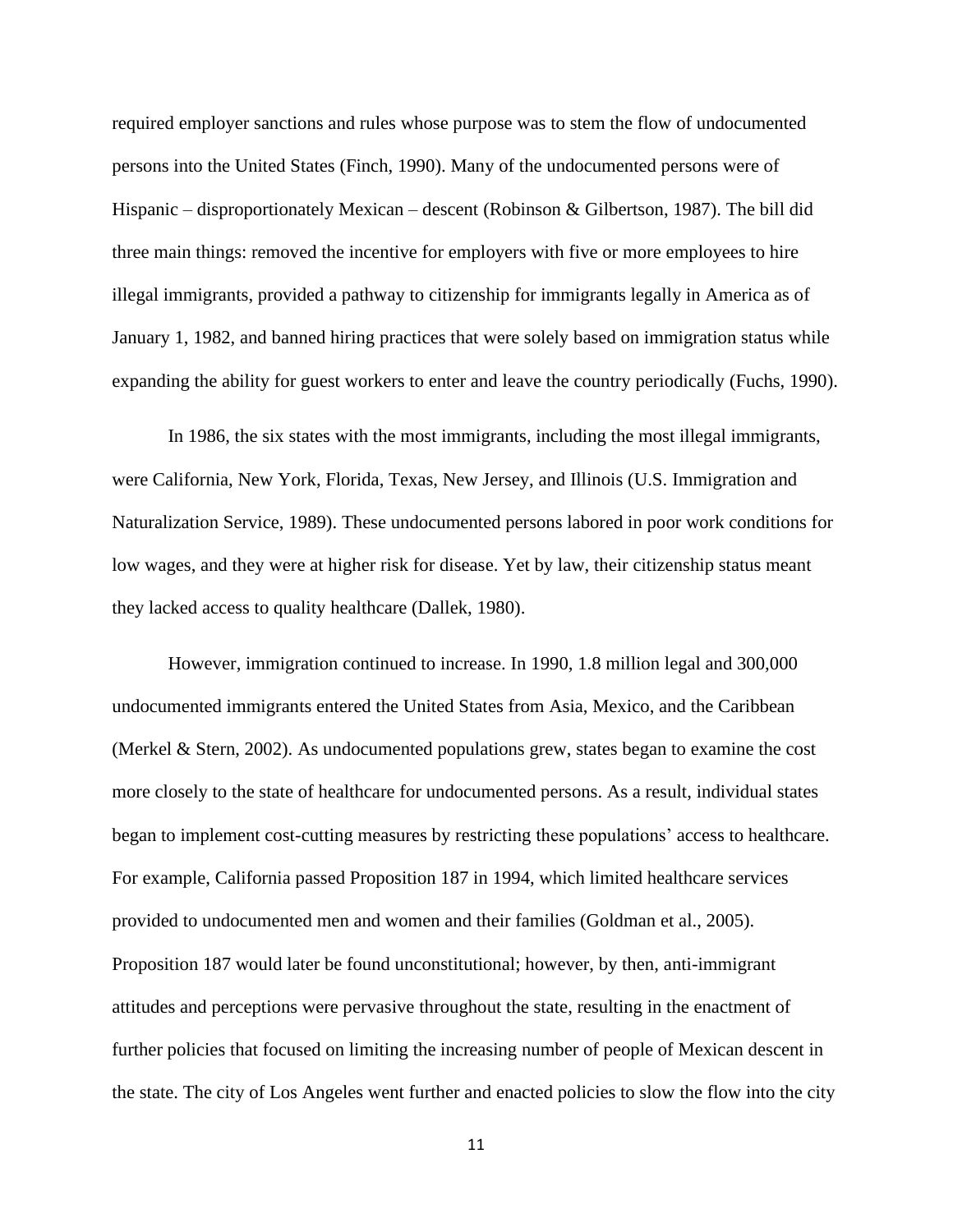of people of Chinese descent, and in Florida, policies were enacted to limit the number of people of Cuban descent allowed to enter the state (Carrasquillo et al., 2000).

During this period, fear of HIV/AIDS was also a factor and led to even more immigration rules centered around health status and the presence of diseases. In 1987, President Ronald Reagan's administration added HIV/AIDS to the registry of diseases that barred entry into the United States. On June 10, 1993, President Bill Clinton signed the National Institutes of Health Revitalization Act, which added HIV/AIDS to the list of communicable diseases and which, in turn, continued to bar migrants with this disease from entering the United States (Merkel & Stern, 2002). As a result, from 1991 to 1993, roughly 158 people of Haitian descent who had been granted asylum were instead held in Guantanamo Bay as detainees. After a federal court ruling from Judge Sterling Johnson stopped the United States from detaining people in an "HIV prison camp," the United States permitted the Haitians to enter the country (Friedman, 1993). However, with their entry came stigma and discrimination, which would impact these noncitizens living in America more than a decade later (Curran & Jaffe, 2011, p. 64).

#### *Personal Responsibility and Work Opportunity Reconciliation Act*

President Clinton signed the largest welfare reform plan of its time into law on August 22, 1996. The Personal Responsibility and Work Opportunity Reconciliation Act of 1996 (PRWORA) (U. S. Department of Health & Human Services, 1996) fundamentally changed the social welfare program by making work requirements a prerequisite for receiving government assistance and benefits. This greatly impacted immigrants and their access to healthcare. Although the PRWORA limited non-citizens' eligibility for Medicaid coverage and other public benefits, individual states still had the option to include non-citizens in their Medicaid programs regardless of employment status. The PRWORA also instituted a five-year waiting period for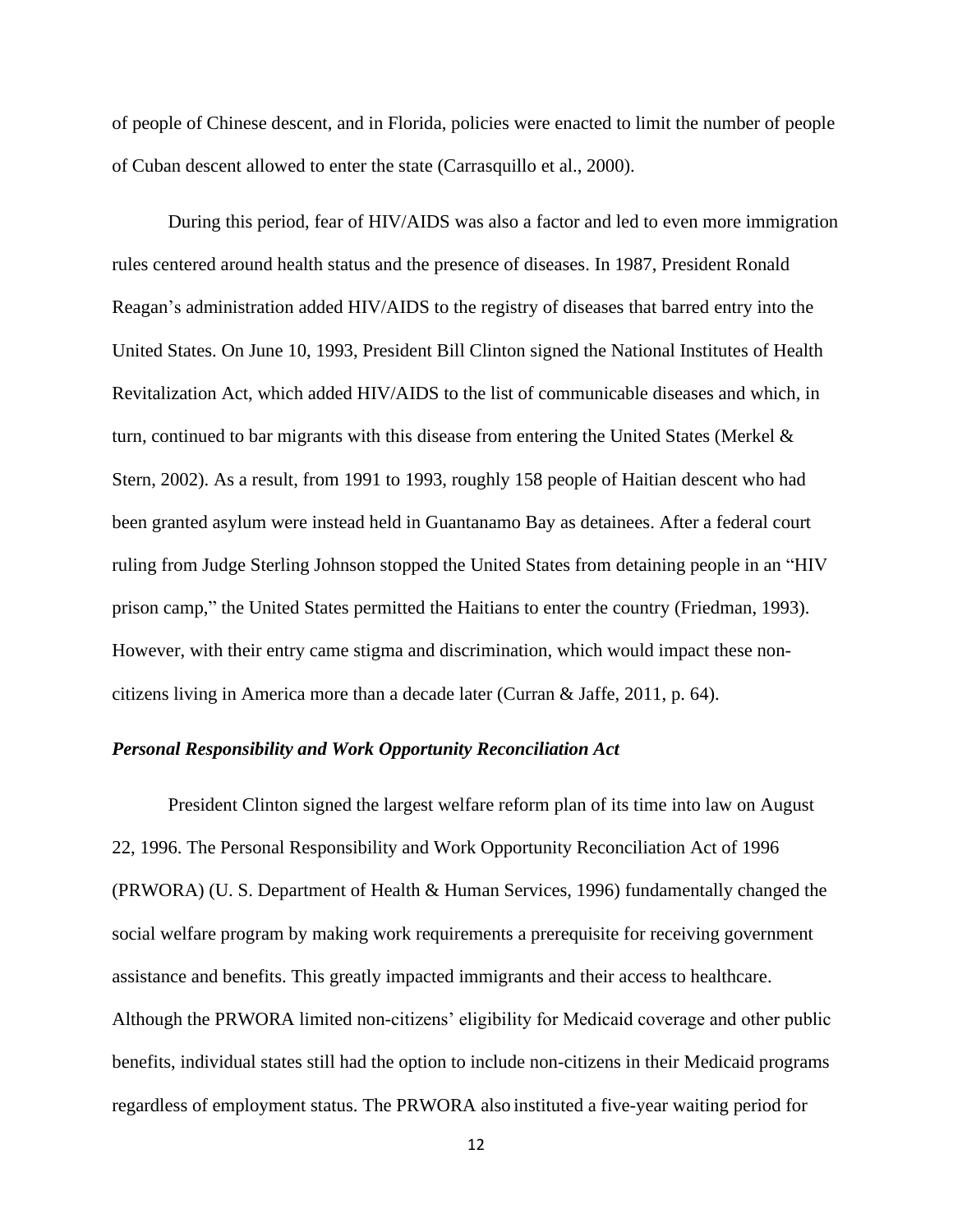eligibility for federally funded Medicaid that applied to non-citizens arriving in the United States after 1996. In addition, the law stated that newly arriving, older immigrants would not be eligible for Social Security or Medicaid until they obtained citizenship (Choi, 2006). In 1997, the same restrictions were placed on the States Children's Health Insurance Program (SCHIP), impacting children under 18 years of age (Goldman et al., 2005).

Prior to the enactment of the PRWORA, immigrants were less likely to enroll in Medicaid compared with native-born Americans, and the new law exacerbated this reluctance to enroll, with the proportion of immigrants in Medicaid dropping by 3%, compared with only 1.6% for native-born Americans (Kandula et al., 2004). In addition, older immigrants were less likely to enroll in Medicare due to their lack of work history in the United States, which led to 45% of non-citizen, older adults having no healthcare coverage whatsoever. In addition, even when younger non-citizens received healthcare through their employer, they were not able in most instances to cover an elderly parent with their health plan (Choi, 2006).

#### *Patient Protection and Affordable Care Act*

As a result of the policies described above, uninsured and underinsured populations grew and the national sentiment toward healthcare reform began to change. Healthcare issues would greatly shape the 2008 presidential campaigns, as the country reeled from the Great Recession that began in December 2007. Upon entering office, President Barack Obama referred to the current healthcare system as "one of the nation's most intractable and long-standing problems" and said that it was a "health care system that fell far short of its potential" (Obama, 2016, p. 526). He made it a major focus of his administration, and during his first term, he signed into law the Patient Protection and Affordable Care Act (ACA), the most consequential healthcare legislation since 1965.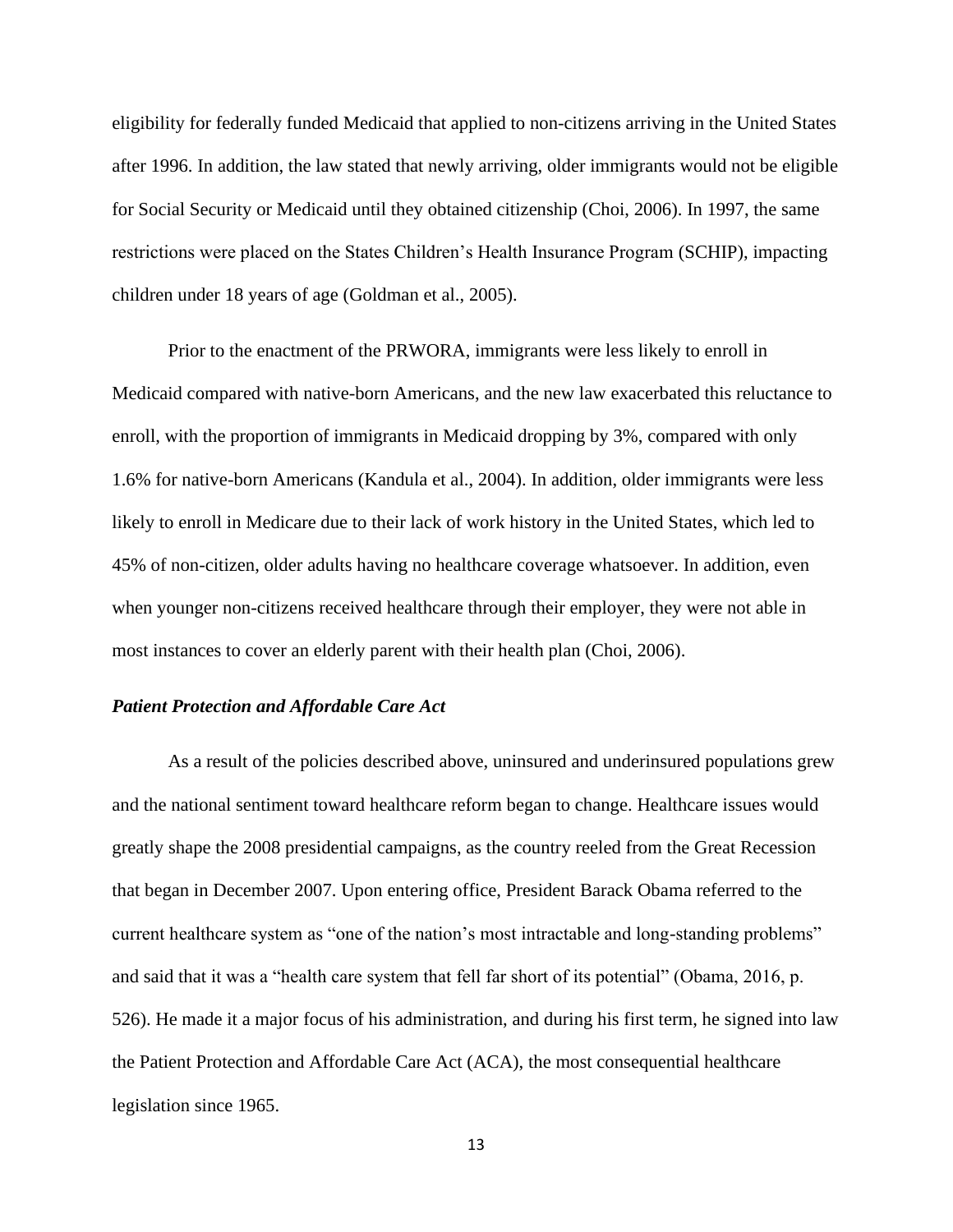A few months after the ACA was passed, Cindy Mann, the Deputy Administrator and Director of the Center for Medicaid and Children's Health Insurance Program (CHIP) Services, released guidance to all state health officials on July 1, 2010, regarding the implementation of the Children's Health Insurance Program Reauthorization Act of 2009, which allowed states to cover legally present children and pregnant women under either CHIP or the ACA, regardless of how long the children had been in the United States (Mann, 2010). This change greatly increased enrollment for non-White non-citizen children (Bustamante et al., 2018). Prior to these changes, controlling for sociodemographic factors, Black and Hispanic children were more likely to lack healthcare coverage and more likely to have worse health outcomes than White children (Shone et al., 2003).

Despite these advancements, however, the ACA excluded 11 million undocumented persons that were residing in the country as of 2013. Their exclusion was problematic in that undocumented persons were nearly twice as likely to report not having visited a doctor in the past year compared with U.S. citizens, which led to forgone care and higher costs (Wallace et al., 2013.

#### **Presidency of Donald J. Trump: 2016–2020**

Immigration policies dramatically changed during the Trump administration, negatively impacting healthcare for non-citizens. As Pierce, Bolter, and Selee (2018) noted, "The president's words and deeds on immigration signified a fundamental shift in thinking and policy about the direction of immigration and America's future" (p. 6). During the 2016 presidential election, Trump repeatedly stated he would seek to repeal and replace the ACA, which would leave 19.7 million fewer people without healthcare coverage and add \$33.1 billion to the deficit (Collins & Beutel, 2016). During his campaign, Trump presented non-citizens as a threat to U.S.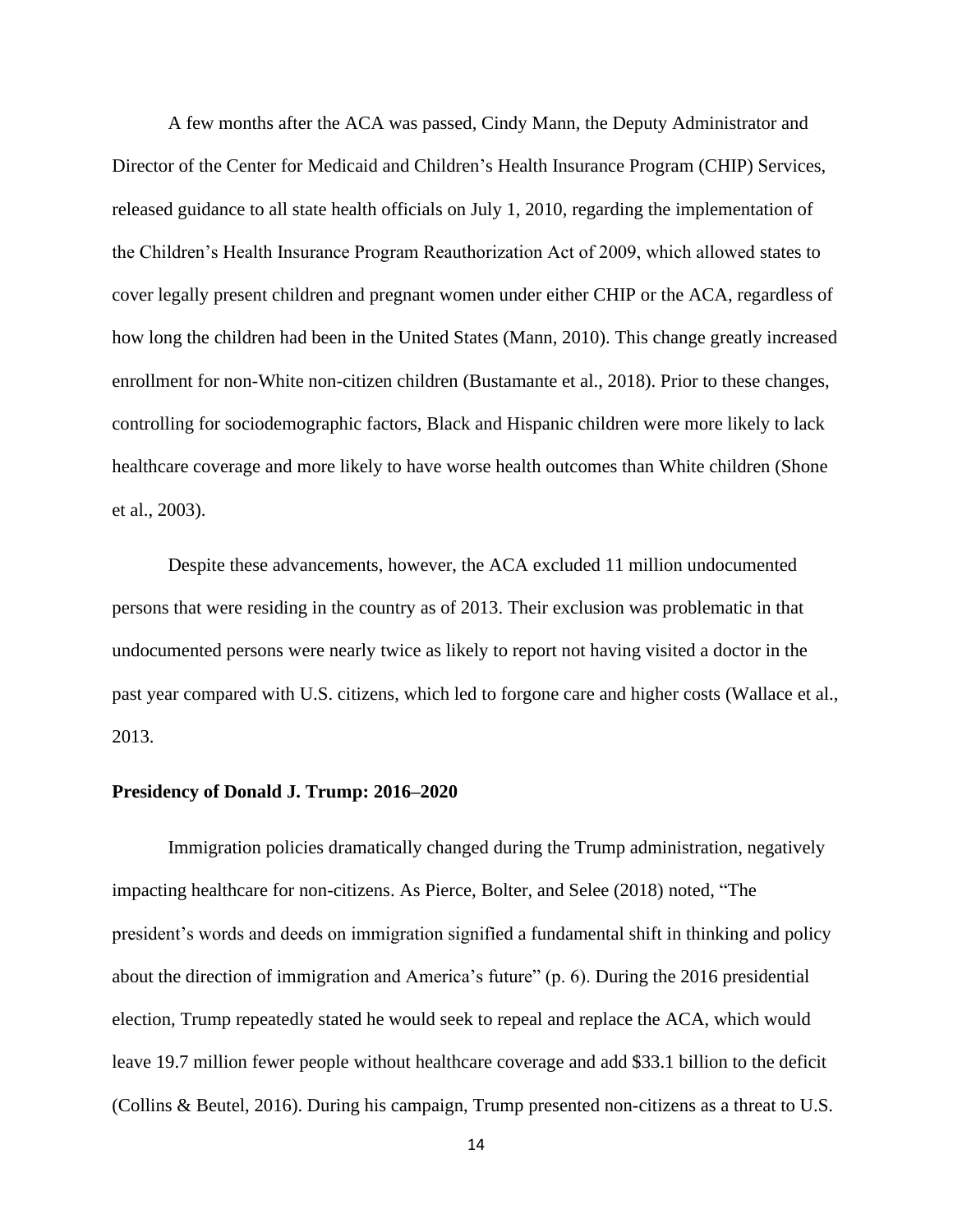democracy, the economy, and security (Pierce, 2019). He campaigned on creating stricter immigration rules, building a wall across the southern border that the neighboring country would pay for, conducting "extreme vetting" of refugees seeking asylum, and prohibiting all Muslim non-citizens from entering the United States. He also sought to end birthright citizenship, which would have eliminated automatic citizenship for children born in the United States of undocumented parents (Liu, 2016).

President Trump's healthcare choices would have left many U.S citizens and non-citizens without access to health insurance. His administration was unable to repeal the ACA, but it put immigration policies in place that exacerbated the inability of non-citizens to access healthcare, despite research showing that "as a group, immigrants tend[ed] to be healthier than native-born populations. They [were] also far less likely to have insurance" (Parmet, 2018).

Within five days of taking office in 2017, President Trump issued various executive orders seeking to dramatically change the U.S. immigration system. He issued an immigration ban on eight majority Muslim countries and added thousands of additional troops to the southern border (Pierce & Selee, 2017). Within the first two years of his presidency, many immigrants, especially those of Hispanic descent, were feeling afraid, anxious, and angry, perceiving the antiimmigrant policies and rhetoric of the Trump administration to be discriminatory and racist (Wray-Lake et al., 2018).

#### *Inadmissibility on Public Charge Grounds*

The Trump administration's desire to match rhetoric with policy led to the release of its draft rule changes to the Public Charge on August 14, 2019. The final rule was set to go into effect 60 days later, on October 15, 2019. However, several lawsuits from various states argued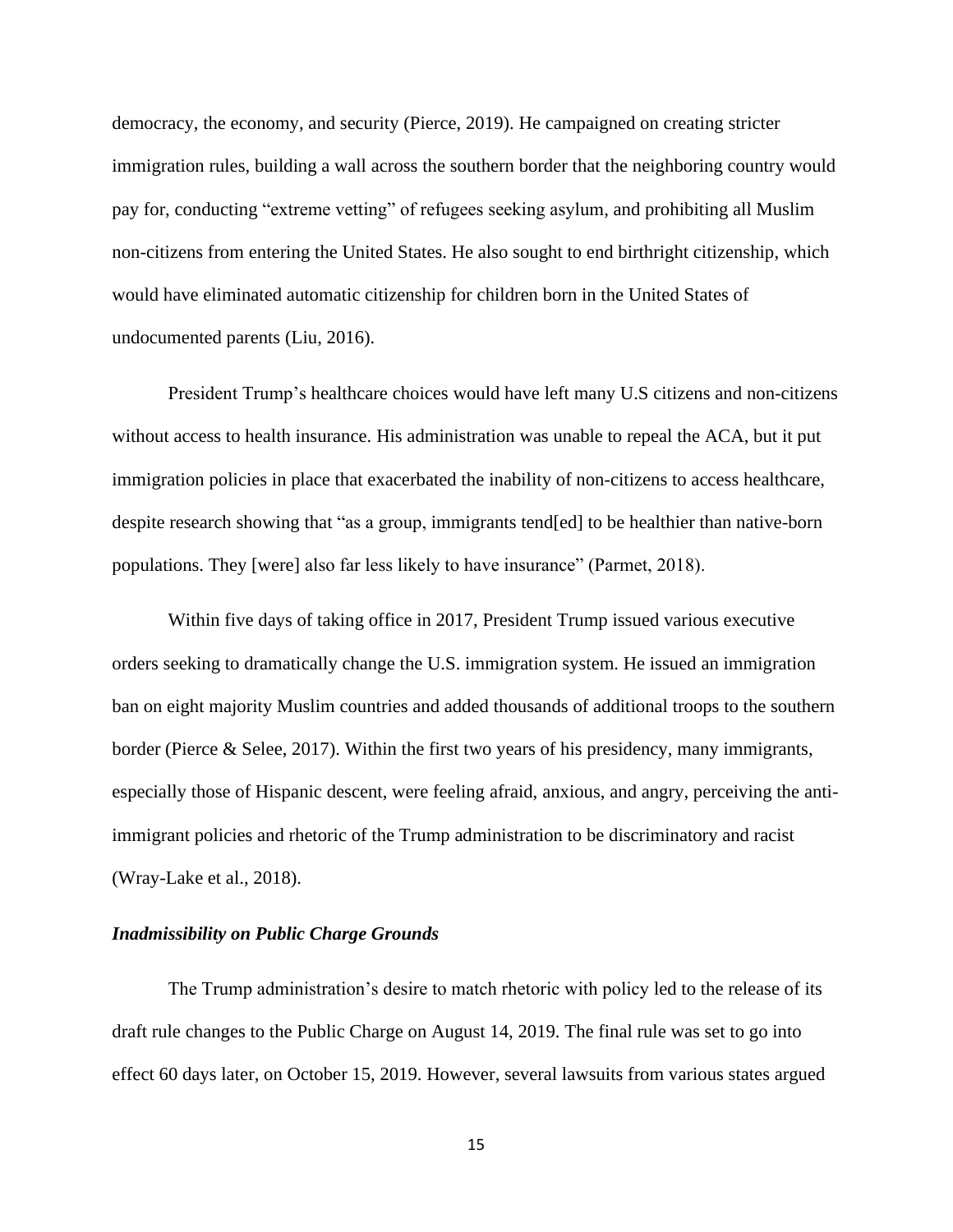that the Department of Homeland Security could not implement the rule as it was written, resulting in injunctions against implementation. The U.S. Supreme Court stayed the last remaining injunction on February 21, 2020, and the administration made the rule official three days later, on February 24, 2020 (USCIS, 2020).

The rule redefined a Public Charge as "an alien who receives one or more public benefits (as defined in the final rule) for more than 12 months, in total, within any 36-month period (such that, for instance, receipt of two benefits in one month counts as two months)" (USDHS, 2020, p. 1). The adjudicating office must also evaluate the non-citizen's age, health, family status, assets, education, skills, and prospective immigration status and must review affidavits in support of and in opposition to the non-citizen being deemed a Public Charge. Lastly, the rule change added federally funded Medicaid as one of the public benefits to be considered during determination of the status of Public Charge. Other benefits considered include SSI, Temporary Assistance for Needy Families (TANF), SNAP, and public housing. The non-citizens impacted the most by these policy changes were primarily non-permanent residents (via holders) followed by permanent residents (green card holders) (USCIS, 2020). Detrimental effects from linking healthcare coverage to citizenship status became apparent before the start of the coronavirus pandemic. Then, within a month after its start, the pandemic resulted in double-digit unemployment rates in the United States, leaving large numbers of previously insured people without healthcare coverage; yet Medicaid enrollment in California, a state with a large population of non-citizens, was shrinking during the same period. Policy experts believe this shrinkage was primarily due to the revised Public Charge rule and the fact that a non-citizen's enrollment in Medicaid could negatively impact their citizenship and residency status (Bluth & Hart, 2020).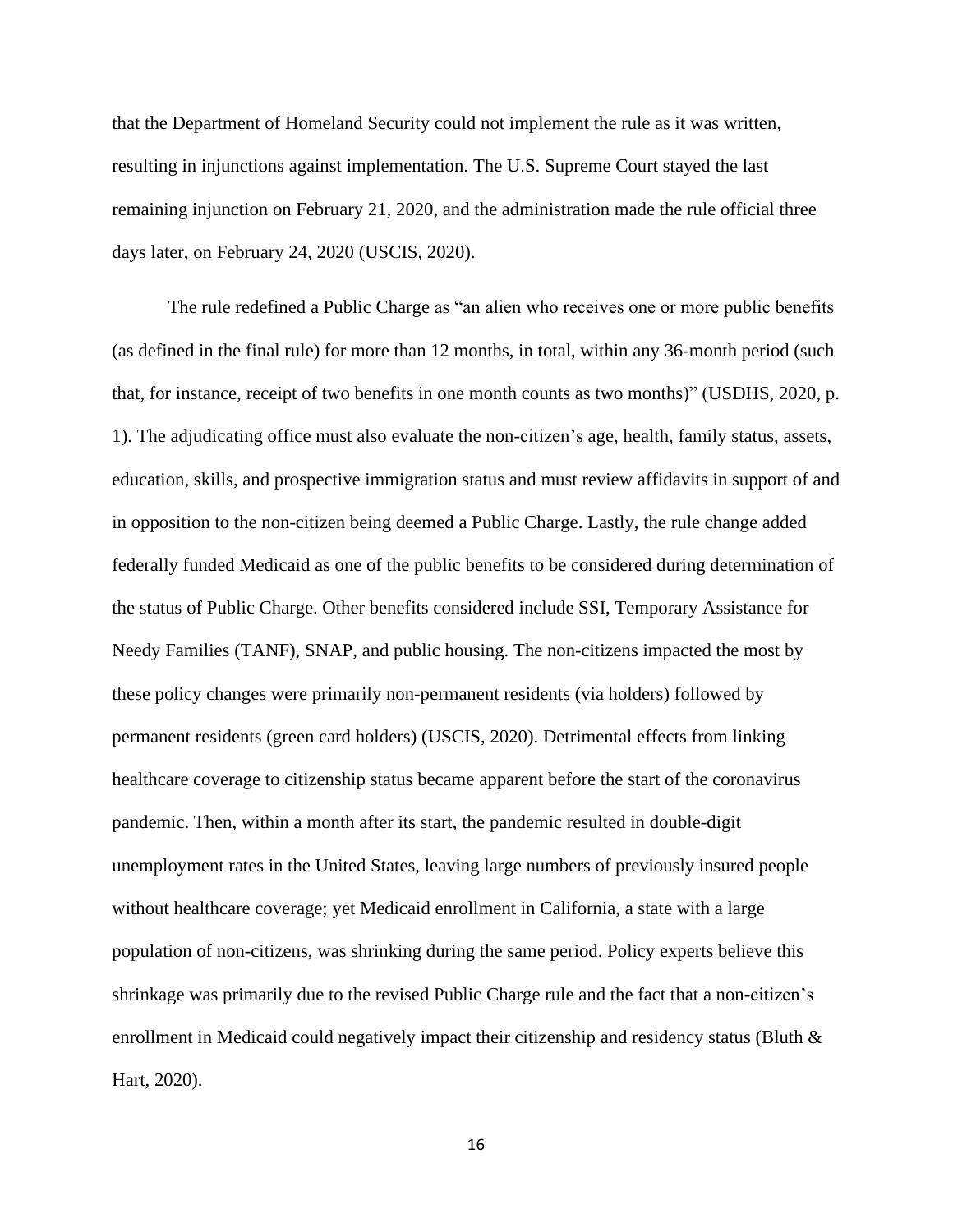The history of laws enacted in the United States that impact both healthcare and immigration policy is important context for understanding the relevance of the Public Charge policy change and its impact on non-citizens. The original Public Charge text was enacted more than a decade ago in 1882. Yet the original Public Charge rule and the modifications to it over the years continue to affect the lives of many non-citizens today. In the following section I will discuss important non-medical social determinants of health and will propose citizenship status as an additional important factor in understanding and predicting health outcomes.

#### **Social Determinants of Health**

Over the last 30 years, healthcare experts have increasingly been focusing on social determinants of health (SDOH), defined as "the factors apart from medical care that can be influenced by social policies and shape health in powerful ways" (Braveman & Gottlieb, 2014, p. 19). Health outcomes and the burden of disease can be substantially attributed to the conditions in which people are born, live, and work (Marmot, 2017; Gurewich et al., 2020). The U.S. government categorizes SDOH into five main domains: economic stability, education access and quality, healthcare access and quality, neighborhood and built environment, and social and community context (U.S. Department of Health and Human Services, 2020). Research has shown SDOH can contribute to health inequities and health disparities. In fact, only 10% to 15% of preventable mortalities in the United States are attributed to lack of access to medical services (McGinnis et al., 2002). Most factors contributing to health outcomes are outside the realm of medicine and medical treatments and have to do with social factors (Mackenbach et al., 1989; Stringhini et al., 2010; Braveman et al., 2014). Research shows that the patients living in poverty in America have the highest levels of sickness and premature death. Patients with lower incomes have higher disease burdens than those with higher incomes (Marmot et al., 2008). There is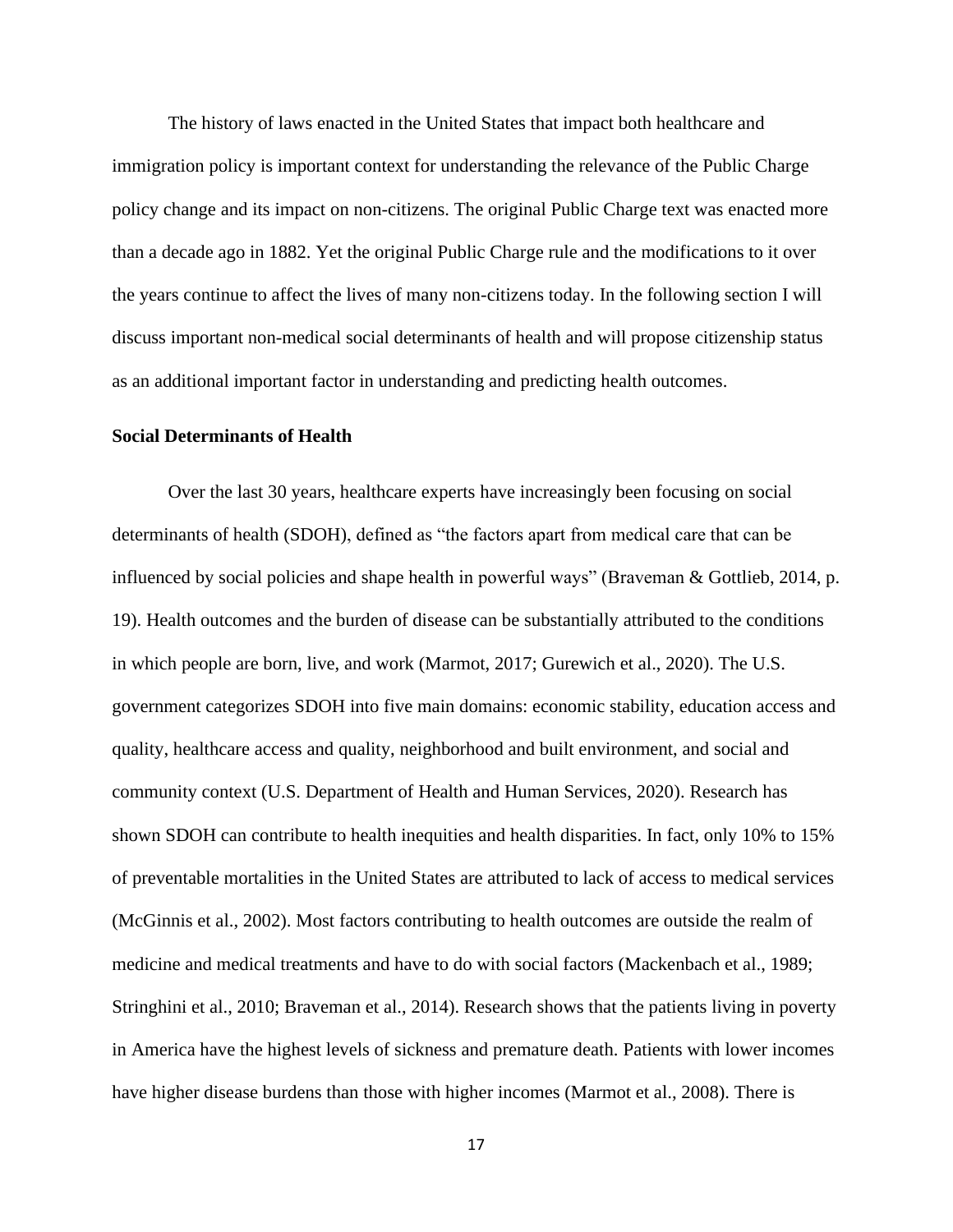evidence that investments in childhood development, economic opportunities, and education could do more for improving health outcomes and extending life than would simply providing medical care (Wilensky, 2016). The importance of SDOH is further supported by the findings from the World Health Organization's Commission on the Social Determinants of Health, which set forth three recommendations to "close the gap in various health inequities by: improving daily living conditions – housing, early child development, healthcare, and social protection; tackling the unequal distribution of resources; and measuring and understanding the problem" (Epstein et al., 2009, p. 1). The United States has followed suit: the Office of Disease Prevention and Health Promotion, which is under the U.S. Department of Health and Human Services, has launched a Healthy People 2030 initiative focused on five key social determinants: economic stability, education, social and community context, health and healthcare, and neighborhood and built environment (Healthy People 2030, 2021).

Despite its likely effect on healthcare access and quality, citizenship status is currently missing from the list of key SDOH (Marmot & Allen, 2014). Throughout U.S. history, immigration and citizenship status have been tethered to healthcare coverage, and this tether has influenced non-citizens' use of healthcare benefits. Citizenship status also affects income opportunity, housing security, educational opportunity, and feelings of societal belonging. "Being an immigrant limits behavioral choices and indeed, often directly impacts and significantly alters the effects of other social positioning, such as race/ethnicity, gender, or socioeconomic status, because it places individuals in ambiguous and often hostile relationships to the state and its institutions, including health services" (Castaneda et al., 2015, p. 378). Citizenship status can have a profound effect on a person's health and ability to secure health services. In fact, citizenship status likely influences many of the SDOH.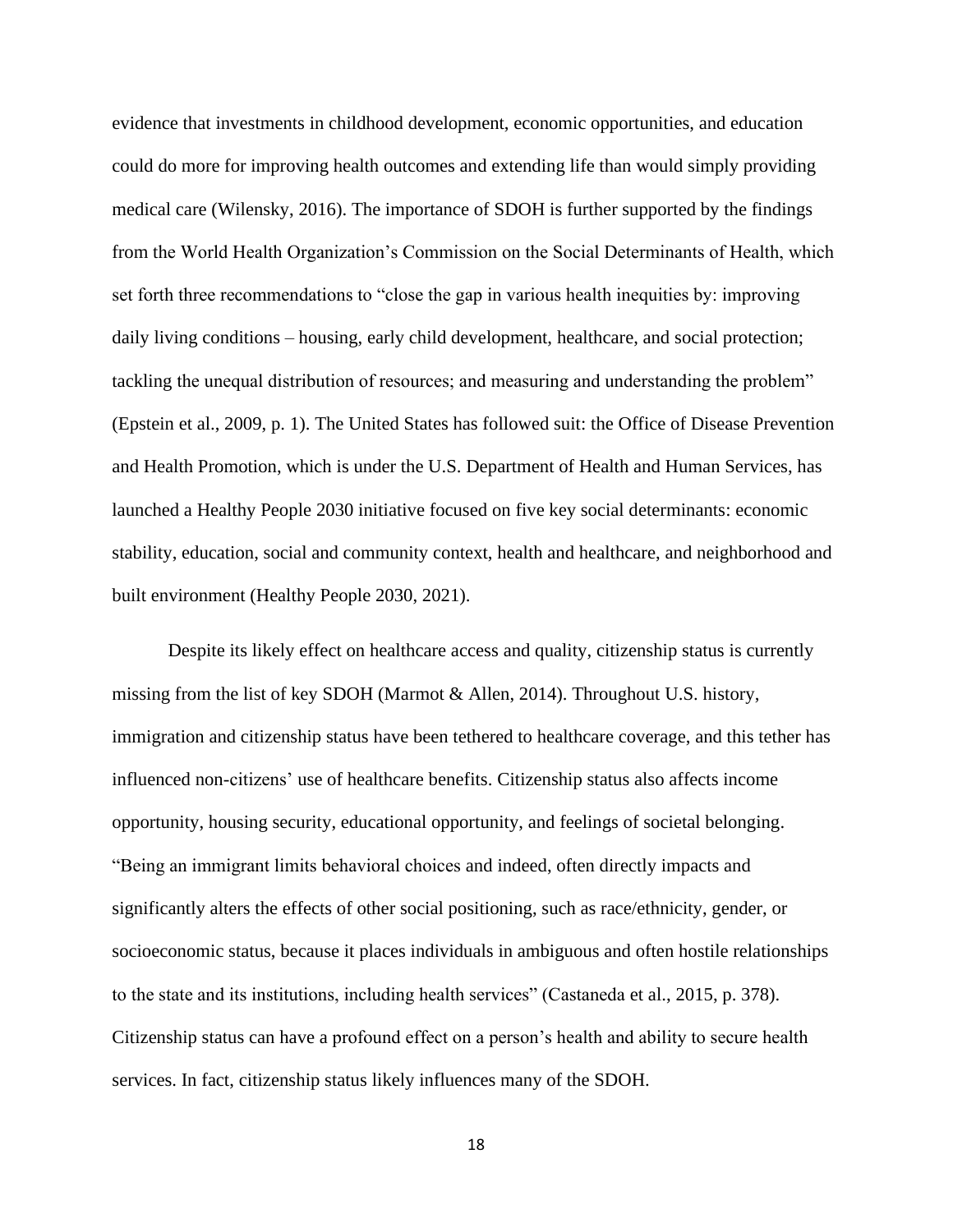Even with access to healthcare, individuals with a language barrier may receive less effective care, may report lower patient satisfaction rates, and may have poorer health outcomes. Non-citizens are more likely to have a lower income, which in turn relates to a poorer health status. The income inequality hypothesis supports these statements. It postulates that a causal relationship between income inequality and healthcare disparities likely exists (Pinkett & Wilkinson, 2015).

Another factor in access to healthcare is fear. Households with undocumented persons live in fear of deportation, which can lead to living in the shadows. This fear greatly impacts the household's ability or willingness to use the available government programs that lead to good health and personal well-being, even if some of the household members are legal non-citizens. In fact, Seeman, McEwen, Rowe, and Singer (2001) studied close to 1,200 men and women over seven years and found that those who had lower incomes suffered from higher stress levels and faced worse health outcomes. The authors' findings resulted in a concept they called "allostatic load," which refers to wear and tear on the body that accumulates because of chronic stress (Seeman et al., 2001). Non-citizens entering a new country are at risk of experiencing allostatic load. They face challenges with social support systems, suffer from little to no social influence and power in advocating for themselves, struggle with social integration, and experience racism. These hurdles are on top of the hardships caused by potentially entering the country at a lower socioeconomic status than the national average (Delara, 2015).

Braveman and Gottlieb et al. (2014) found that although income and education are important predictors of health, they have not been consistently predictive for Hispanic immigrants in the United States. This inconsistency is due to a phenomenon called the "Hispanic paradox," which observed that Hispanic non-citizens entering the country characterized by low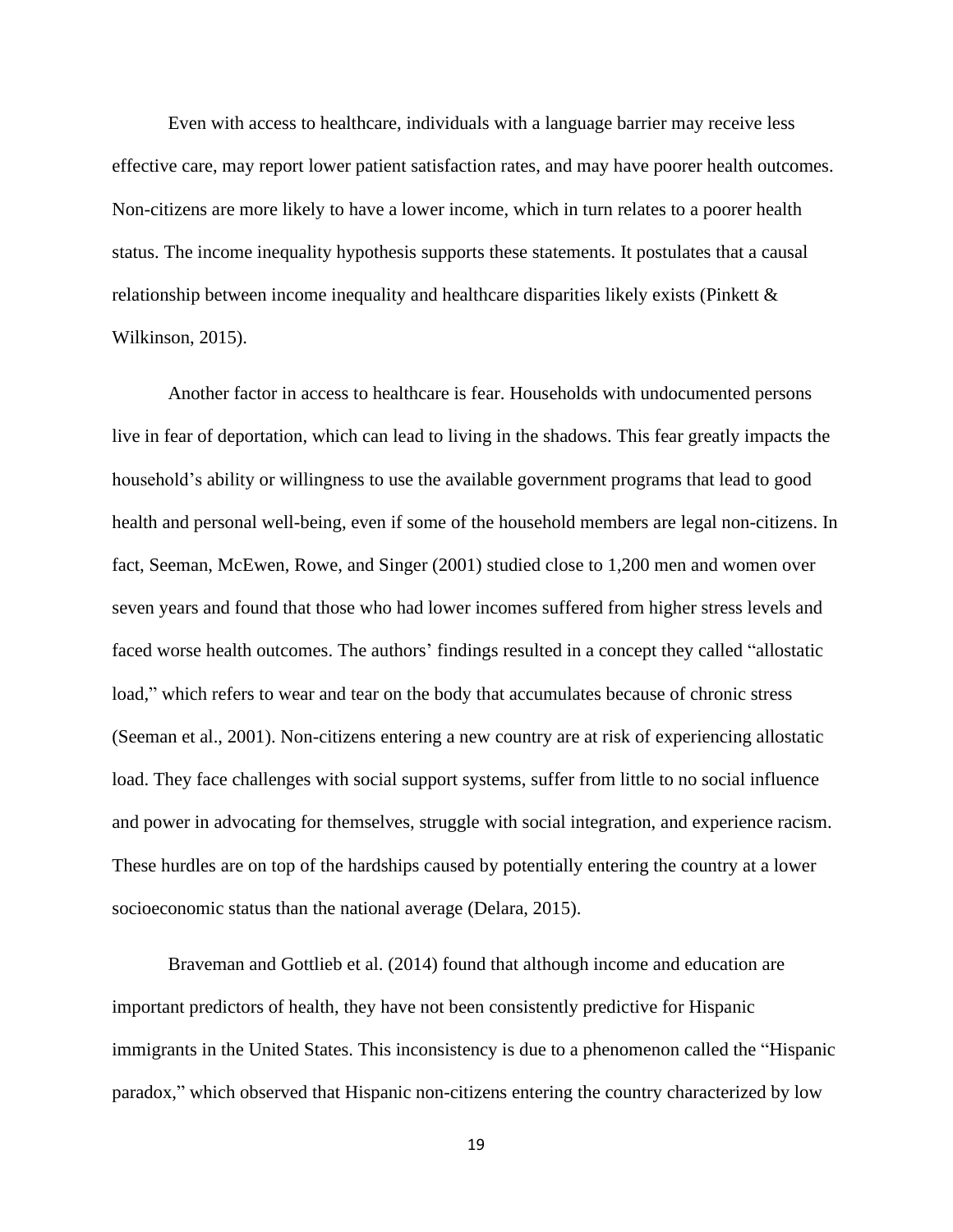socioeconomic statuses were healthier than native-born White populations and had better-thanexpected health outcomes (Franzini et al., 2001). These findings have been attributed to the health screenings done at American ports of entry as well as to the selection bias that occurs with migrating from another country. Specifically, it appears that healthier and more mobile individuals tend to have the wherewithal to migrate to new countries (Franzini et al., 2001).

According to Mead (2020), Black and Hispanic non-citizens who have been in the United States for longer periods of time "respond only weakly to chances to get ahead through education and work," suggesting that both ethnic groups prefer to stay in their current socioeconomic status rather than seeking a better life (Mead, 2020, p. 1). Mead, an influential policy expert whose research greatly influenced welfare reform under the Clinton administration, also believes that U.S. policies do not contribute to the plight of these individuals, which includes poverty and lack of access to healthcare. Such beliefs can dampen policy making that seeks to remove barriers, lift communities out of poverty, and improve health outcomes. Mead's most recent research article was retracted by *Society*, the journal that published it, and several administrators from his employer, New York University, wrote a public statement condemning his work. Nevertheless, his beliefs are still pervasive within our society today (Thuman, 2020).

Research has also emerged suggesting that non-citizens have worse health outcomes than their native-born counterparts because of the intersection of health and immigration policies, which inserts a disproportionate number of barriers to a positive health experience. Specifically, research has found that the prevalence of chronic diseases in non-citizens is associated with restrictive immigration and healthcare policies (Hall & Cuellar, 2016). In addition, Choi (2006) found a relationship between age, access to healthcare coverage, and citizenship status, revealing that older non-citizens newly arrived in the United States were the least likely to obtain coverage,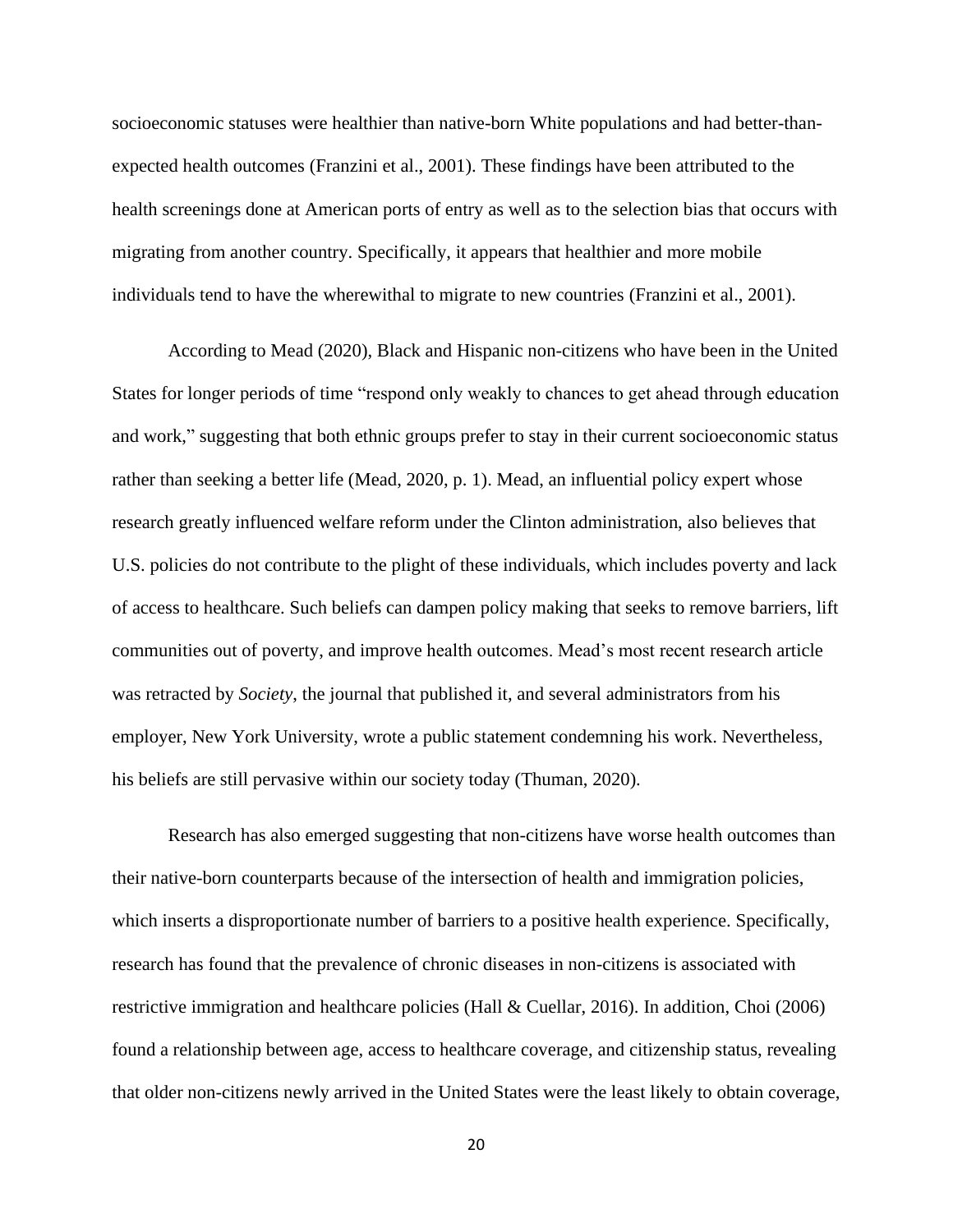as they face more structural barriers than many others, including restrictions on employment eligibility and lack of access to public assistance programs. Language barriers add further hurdles to non-citizens seeking coverage. Enrolling into public programs can be complicated and when marketing materials are not translated into different languages or written at an appropriate reading level for public consumption, it can become one of the factors that leads to lower enrollment rates in public programs and higher rates of uninsured Asian immigrants (DeNavas-Walt et al., 2014; Goldman et al., 2005, as cited by Sohn, 2016). In addition, when healthcare coverage is not continuously active because of issues with citizenship status, the rate of distrust of physicians increases among minority, non-citizen patients due to the inability of patients to build a long-term, reliable relationship with their physician (Blendon et al., 1995; Gamble, 1993; Peterson, 2002; Stepanikova et al., 2006). The lack of continuous healthcare coverage can also lead to gaps in care that cause non-citizens to make uninformed short-term healthcare decisions, which can lead to long-term negative impacts. Even when physicians recommend the same healthcare treatments and surgeries that they recommend to citizens, non-citizens still may make uninformed, short-term choices (Einbinder & Schulman, 2000; as cited by Sohn, 2016).

Lastly, there is evidence that the harsh rhetoric used by President Trump and his administration regarding immigration has had a significant effect on some people's behavior. Non-citizen communities have been more likely to "stay under the radar," leading to fewer applications for public benefits despite their entitlement and eligibility to them. In addition, there has been an increase in Haitians under temporary protective status leaving America prematurely to avoid arrest or deportation despite their eligibility to stay (Pierce, 2019). According to one recent survey, the Public Charge ruling exclusively caused nearly one third of all non-citizen families with low incomes to avoid using public benefits due to citizenship status concerns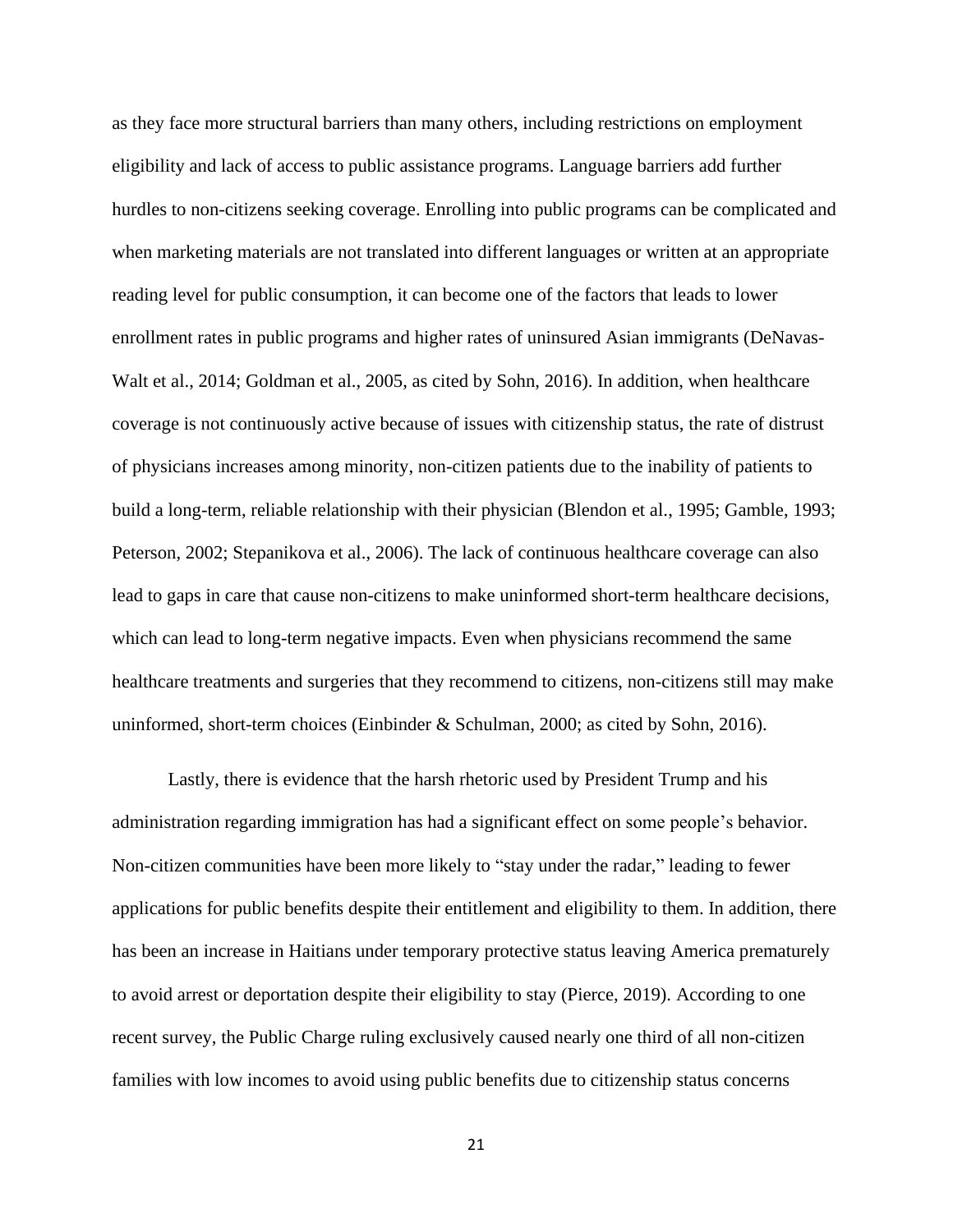(Jenco, 2020). It appears that the harsh rhetoric alone may have influenced families to deny themselves access to healthy food and high-quality, affordable healthcare due to their fear of deportation, even during the coronavirus pandemic (Jenco, 2020).

### **HYPOTHESIS DEVELOPMENT**

#### **Research question: Is citizenship status a social determinant of health?**

First, I examined the link between citizenship status and healthcare by analyzing how non-citizens differ from U.S. citizens in accessing and using Medicaid or the Essential Plan. The Essential Plan is a New York health insurance program for residents that do not meet the eligibility requirements for Medicaid or the Child Health Plus Program. All observations in this study have income levels at or below 138% of the Federal poverty level. To do so, I observed behavior changes between both cohorts before and after the announcement and implementation of the Public Charge rules issued by the Trump administration in 2019.

For the reasons discussed in previous sections, non-citizens appear to be more inclined than U.S. citizens to disenroll from Medicaid because use of government benefits, including Medicaid, can jeopardize non-citizens' ability to stay in the United States legally.

### *H1: Non-citizens are more likely to disenroll from Medicaid or the Essential Plan than are U.S. citizens.*

Second, I exploited the natural experiment created by the revised Public Charge policy by observing if differences in disenrollment patters exist between non-citizens and U.S. citizens. Compared with U.S. citizens, I hypothesized that non-citizens are more likely to disenroll from Medicaid following both the announcement of and the implementation of the revised Public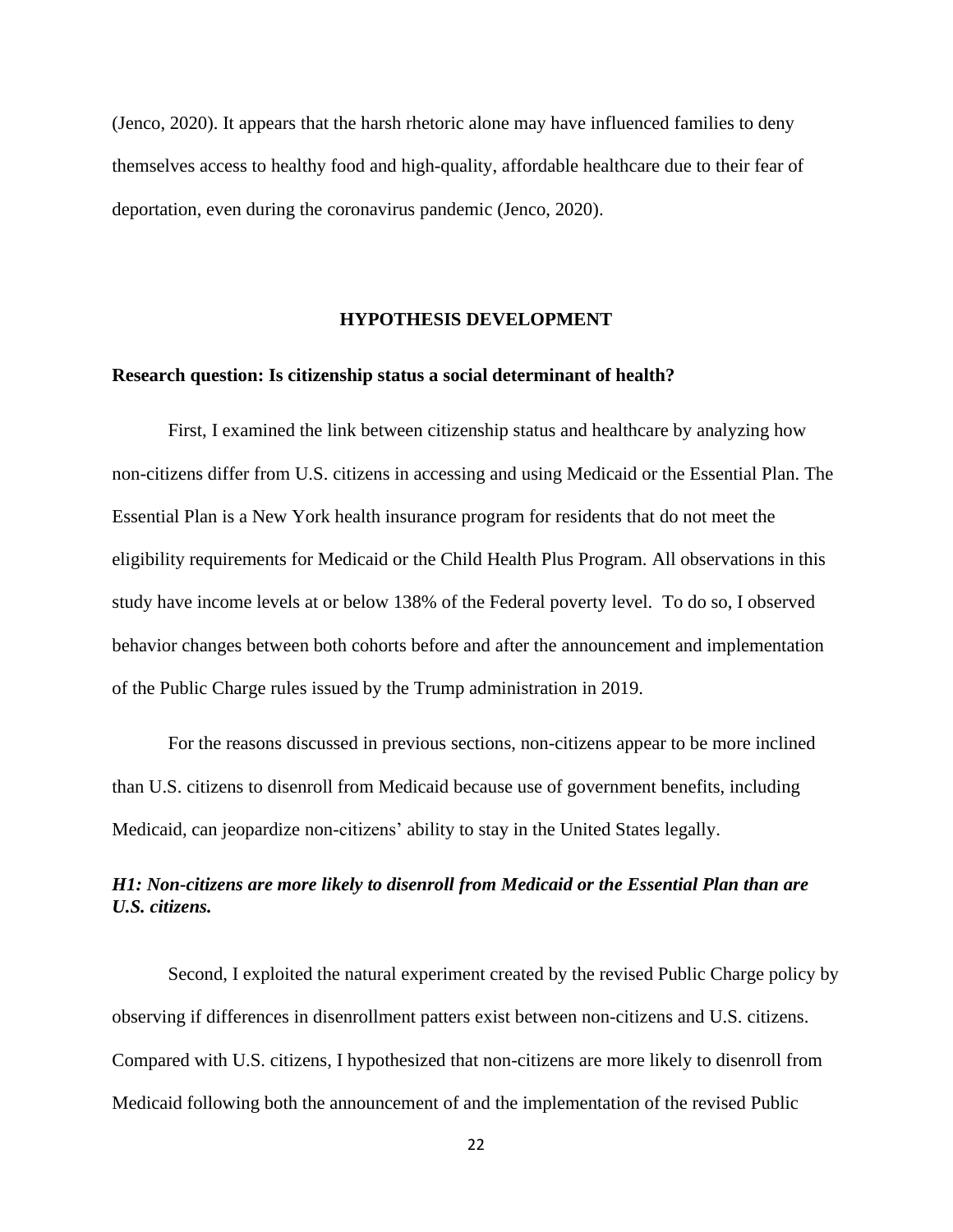Charge policy because they believe that staying enrolled in Medicaid after the implementation of the revised policy would result in negative Public Charge determinations, which could potentially lead to deportation.

#### *H2: Compared with U.S. citizens, non-citizens are more likely to disenroll from Medicaid or the Essential Plan following the announcement of the revised Public Charge rule.*

*H3: Compared with U.S. citizens, non-citizens are more likely to disenroll from Medicaid or the Essential Plan following implementation of the revised Public Charge rule.* 

Third, a certain subset of non-citizens likely stayed enrolled in Medicaid after the announcement of the revised Public Charge policy as well as after its implementation in order to continue to use their health benefits despite the threat of deportation. These individuals perceive access to care more important than living in the United States for various reasons, including a higher disease burden, misinterpretation of the law due to language barriers, or prior plans to leave the United States anyway. Another subset of non-citizens likely uses their healthcare coverage benefits after the announcement, but not after implementation. Therefore, I hypothesize that non-citizens use the benefits of their healthcare coverage more than U.S. citizens do between the announcement of the revised policy and its implementation, but less than U.S. citizens after implementation. Non-citizens seek to use their benefits as much as possible to capitalize on their coverage before implementation of the revised Public Charge policy puts them at risk of a negative Public Charge determination. Unlike younger and/or healthier non-citizens, I hypothesize that older non-citizens are more likely to stay enrolled even after the policy's implementation, but they are less likely to use their benefits because they are afraid of a negative Public Charge determination.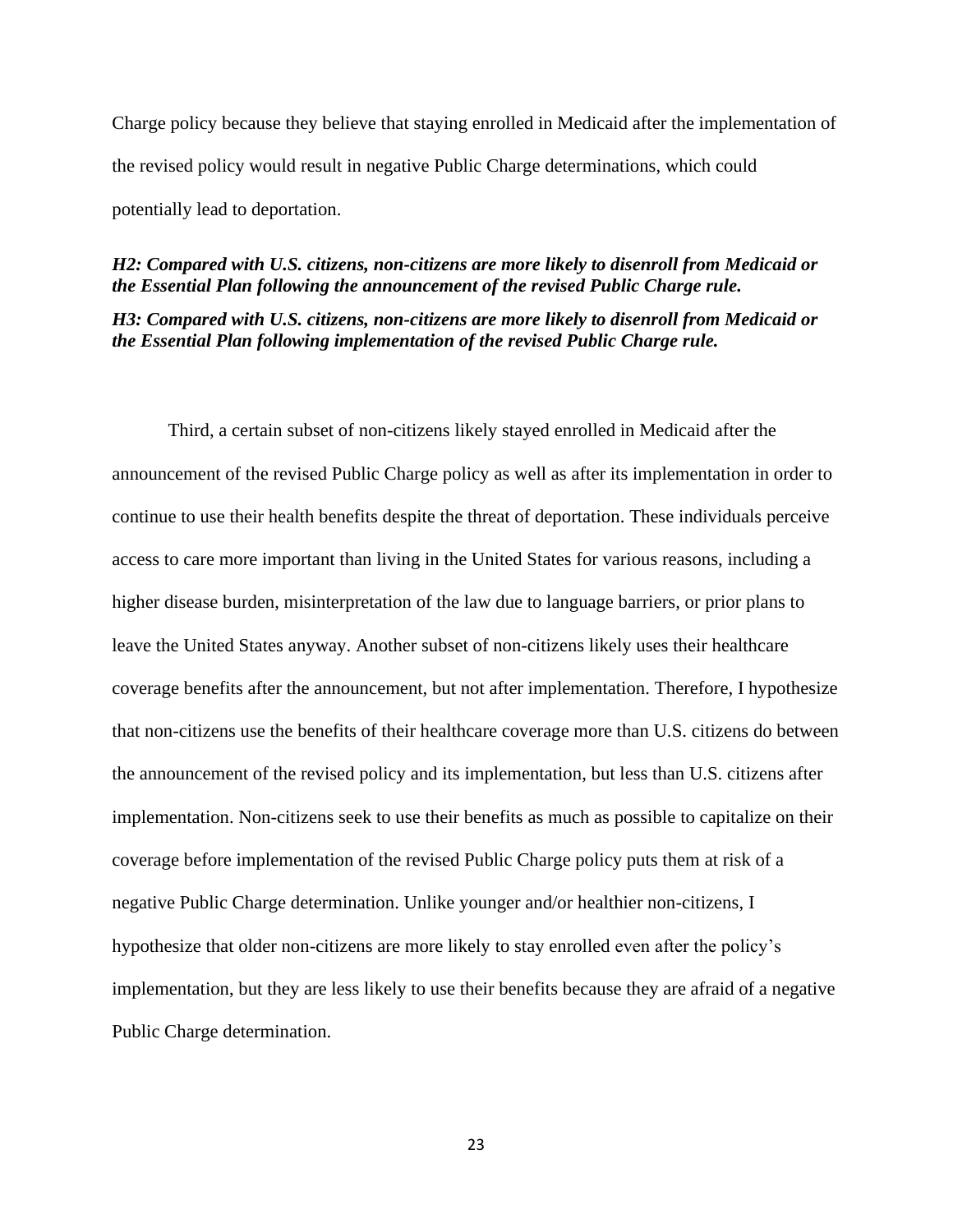The revised Public Charge policy has faced many court challenges from various State Attorneys General. As a result, some states (NY, VT, CT) that appealed the ruling did not enforce the Public Charge policy after the implementation date, whereas other states did (Montoya-Galvez, 2020), and this difference led to confusion among non-citizens. Non-citizens might have been confused about the start date of the new policy. It is also possible that they were unclear about which states implemented the new federal policy, because the various court rulings did not allow the policy to take effect in certain states as originally scheduled.

Fear of government tracking can lead to less use of Medicaid to avoid attention from federal agencies looking to enforce immigration policies. Many non-citizens live in mixed-status families, and the action of one member of the household can impact the entire household. As such, undocumented persons, non-permanent residents, and even permanent residents who are enrolled in Medicaid or the Essential Plan are less likely to use their benefits compared with U.S citizens after the implementation of the revised Public Charge policy.

#### *H4: U.S. citizens use more healthcare services than non-citizens.*

To examine the differences between how U.S. citizens changed their use of healthcare benefits and how non-citizens changed their use of healthcare benefits, I observed their utilization before and after implementation of the revised Public Charge policy.

*H5: Compared with U.S. citizens, non-citizens are more likely to use healthcare services following the announcement of the revised Public Charge rule.* 

*H6: Compared with U.S. citizens, non-citizens are less likely to use healthcare services following implementation of the revised Public Charge rule.*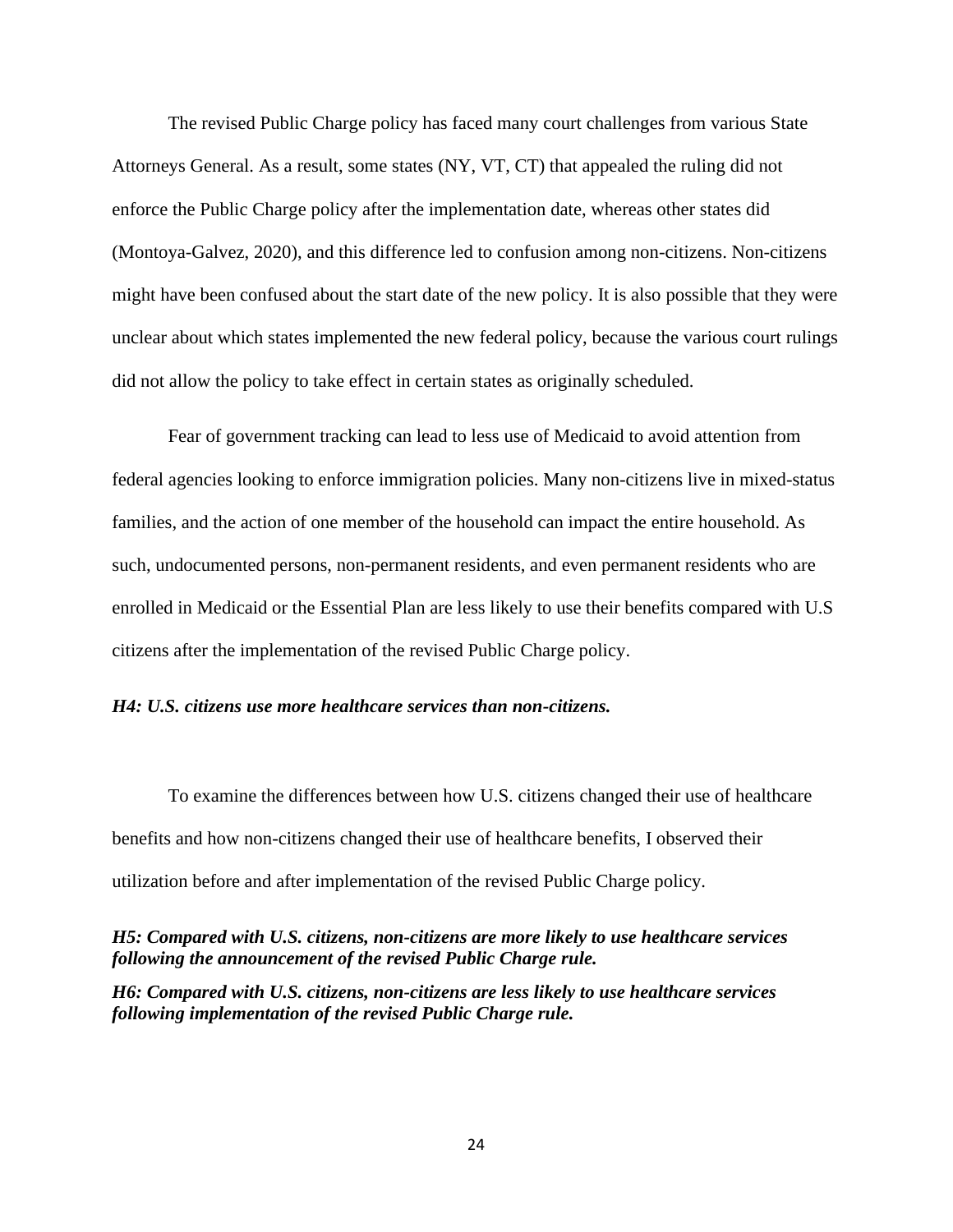Lastly, I hypothesize that the average healthcare costs of non-citizens are lower on average than the average healthcare costs of U.S. citizens. Many factors drive this difference, including higher proportions of younger populations among non-citizens enrolled in Medicaid compared with U.S citizens and SDOH factors like language barriers and limited access to government programs. Delara (2016) has shown that healthcare costs for non-citizens were less on average than U.S. citizens.

## *H7: On average, the healthcare costs of non-citizens are lower than the healthcare costs of U.S. citizens.*

#### **DATA SOURCES & VARIABLES**

To observe and measure the relationship between citizenship status and healthcare, I used data from one of the largest not-for-profit health plans in New York state. The dataset was comprised of a sample of Medicaid and Essential Plan eligible members earning less than 138% of the federal poverty level. Medicaid and the Essential Plan are government-sponsored healthcare coverage programs that offer similar benefits to enrollees with low incomes. The Essential Plan does not have a residency requirement, but Medicaid enrollment requires at least five years of legal residency in the United States to receive federal fund matching from the Centers for Medicare and Medicaid Services. Thus, by default, U.S. citizens are more likely to enroll in Medicaid, and non-citizens disproportionately enroll in the Essential Plan.

The dataset was comprised of claims from individuals with at least 6 months of active coverage during the 18-month study period of August 1, 2018, through February 29, 2020. To avoid possible confounding effects of the coronavirus pandemic, I did not include data beyond February 29, 2020. I removed various outliers from the dataset: when cost per claim exceeded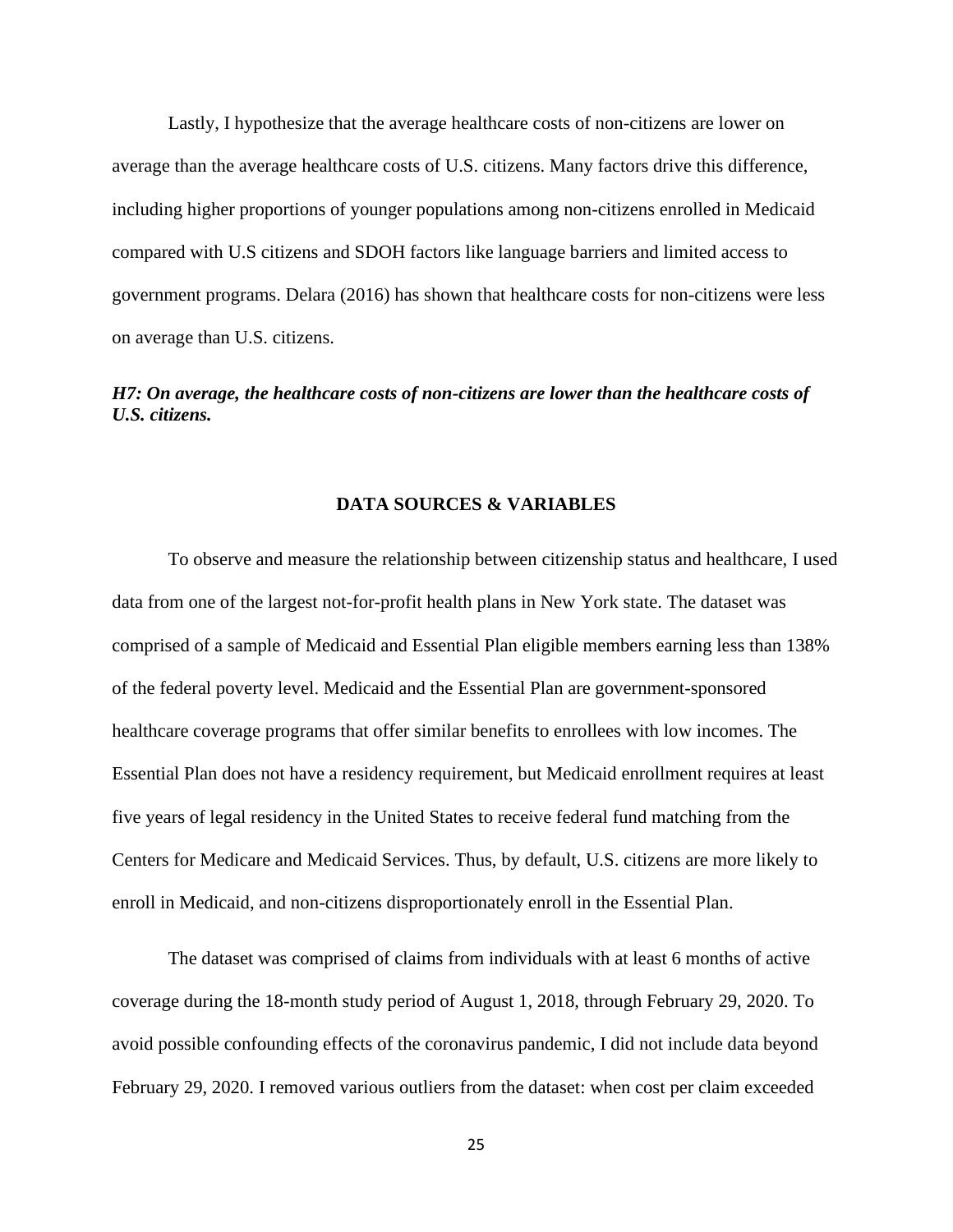the 90<sup>th</sup> percentile; when claims per person or claims per month exceeded the 95<sup>th</sup> percentile; and when the costs per month exceeded the 99<sup>th</sup> percentile. These outliers represented rare, catastrophic claims substantially higher than the other claims and their presence skews the overall dataset. With the removal of these outliers, I reduced the sample size from 931,572 to 795,704. All individuals included in the dataset resided in the state of New York and were enrolled in either Medicaid or the Essential Plan during the study period. Females represented 56.8% of the sample; males represented 43.2%, (see Table 1).

#### **Table 1**

| <b>Citizenship Description</b> | <b>Male</b>      | Female           | <b>Total</b>     |
|--------------------------------|------------------|------------------|------------------|
| U.S. Citizen                   | 147,160 (44.14%) | 186,213 (55.85%) | 333,373 (41.89%) |
| <b>Naturalized Citizen</b>     | 19,634 (41.96%)  | 27,158 (58.03%)  | 46,792 (5.88%)   |
| <b>Permanent Resident</b>      | 101,216 (44.23%) | 127,609 (55.76%) | 228,825 (28.76%) |
| <b>Non-Permanent Resident</b>  | 3,931 (30.67%)   | 8,887 (69.33%)   | 12,818 (1.60%)   |
| Missing                        | 71,664 (41.21%)  | 102,232 (58.79%) | 173,896 (21.85%) |
| <b>Total</b>                   | 343,605 (43.18%) | 452,099 (56.81%) | 795,704 (100%)   |

*Number of Observations by Citizenship and Gender*

The dataset comprised individuals aged 18 through 64 of varying citizenship status, including U.S. citizens, both native-born and naturalized, and non-citizens, both permanent residents and non-permanent residents. U.S. citizen observations totaled 380,165 (47.7%), and non-citizen observations totaled 241,643 (30.4%) (see Figure 1).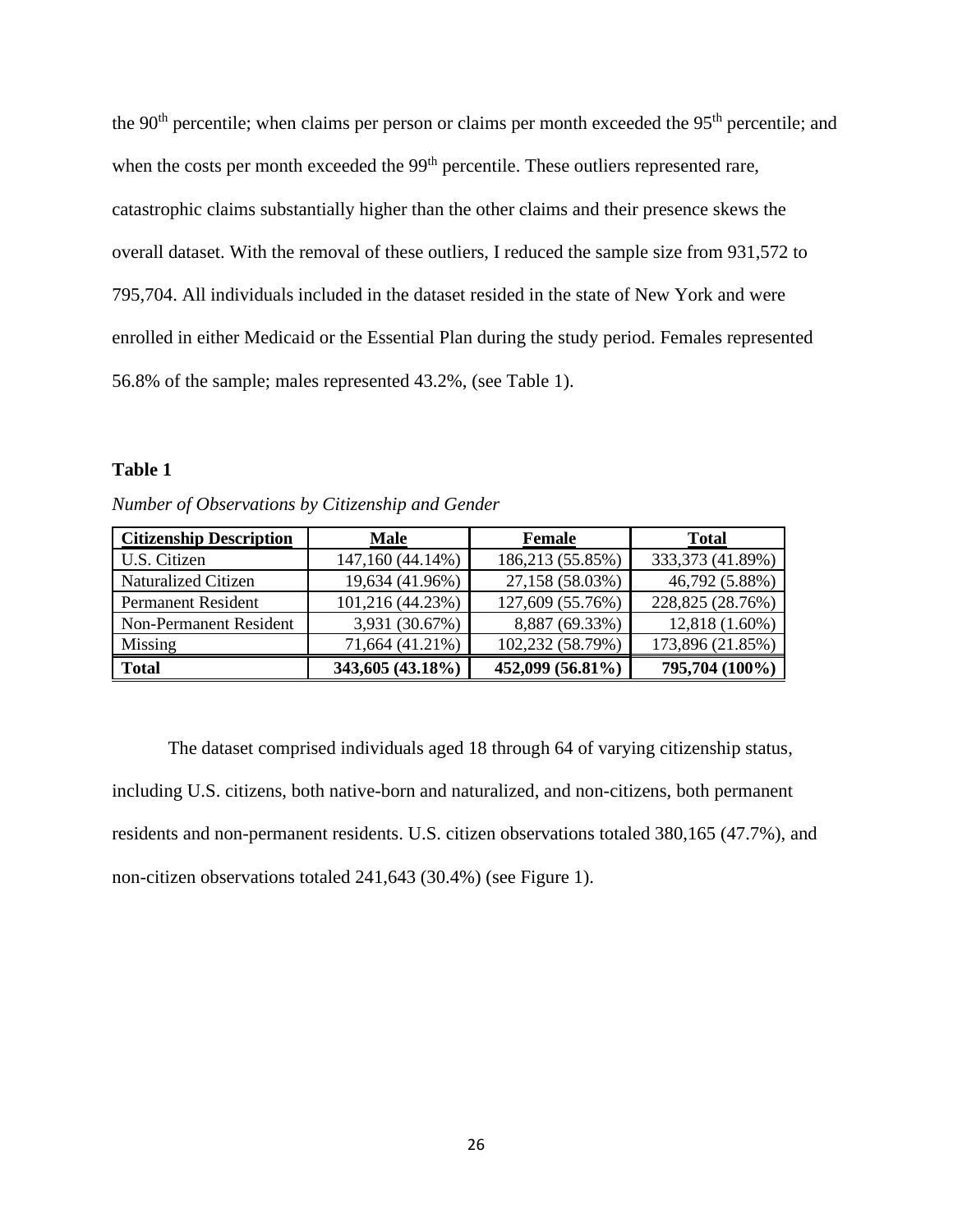#### **Figure 1**



*Number of Observations by Citizenship and Gender*

Of the non-citizens, 94.6% were permanent residents; 5.3% were non-permanent residents. More than 173,896 of observed claims (21.9%) lacked citizenship status information (categorized under "Missing" in Table 1).

The observed data included information on gender, race, citizenship status, primary language, Charlson index measuring comorbidities, age, the number of primary care physician visits, specialist visits, emergency room visits, plan description details, and unique claim numbers by date of service. Unique claim numbers used to link claims to each unique deidentified member through a consistently applied master person identification number.

Though information on race was included in the dataset, many individuals chose not to disclose their racial identity. Studies have found that many Hispanics and Asian/Pacific Islanders opt not to include their racial identity and end up in race categories like *missing* or *other*, which can skew the results. As Eicheldinger and Bonito state, "The importance of correctly identifying the race/ethnicity of Medicare beneficiaries when conducting studies of health services utilization cannot be overstated in a period of sensitivity to reports of health care disparities" (Eicheldinger & Bonito, 2008, p. 37). As a result, for purposes of this research, I dropped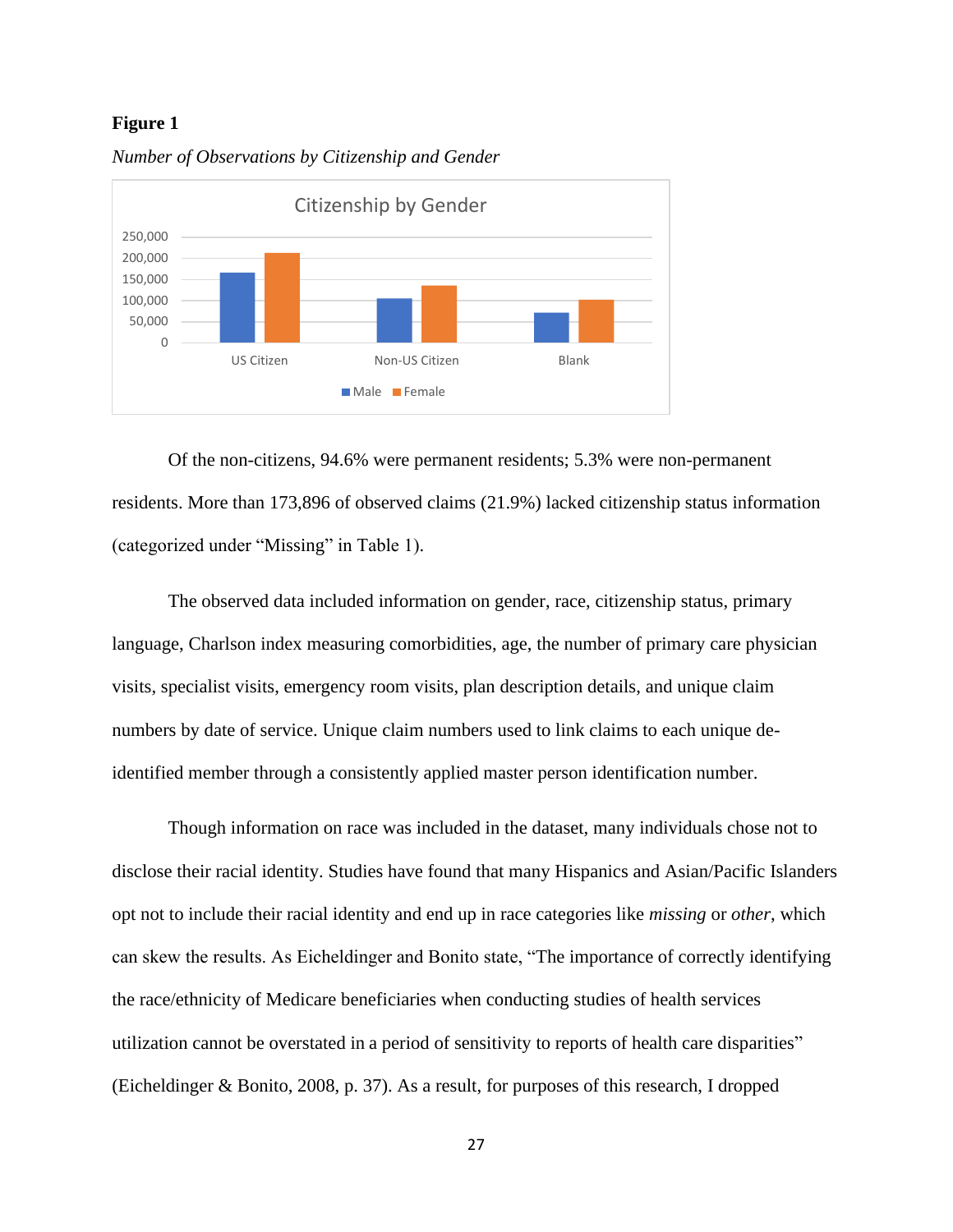observations from the dataset that did not contain race information. The final sample size was 795,704 observations. And although I included race in my analysis, I used it only as an explanatory independent variable.

English is the primary language for more than two thirds of the sample (70.0%). Within specific groups in the sample, English is the primary language for 84.4% of native-born U.S. citizens; it is the primary language for 59.0% of naturalized U.S. citizens. Among non-citizen permanent residents, 53.1% speak a language other than English as their primary language, and 47.0% speak English as their primary language. Among non-citizen non-permanent residents, 57.1% speak English as a primary language, 43.0% speak a language other than English as their primary language (see Table 2). A small percentage (0.05%) of those included in the sample did not provide language information and are categorized under "Missing" in Table 2.

## **Table 2**

| <b>Citizenship</b>                    | <b>English</b>   | <b>Non-English</b> | <b>Missing</b>  | <b>Total</b>     |
|---------------------------------------|------------------|--------------------|-----------------|------------------|
| U.S. Citizen                          | 281,333 (84.39%) | 52,001 (15.60%)    | 39 (0.01%)      | 333,373 (41.89%) |
| Naturalized Citizen                   | 27,535 (58.85%)  | 19,233 (41.10%)    | $24(0.05\%)$    | 46,792 (5.88%)   |
| <b>Permanent Resident</b>             | 107,075 (46.79%) | 121,383 (53.05%)   | 367(0.16%)      | 228,825 (28.76%) |
| Non-Permanent Resident 7,320 (57.11%) |                  | 5,491 (42.84%)     | $7(0.05\%)$     | 12,818 (1.61%)   |
| Missing                               | 131,661 (75.71%) | 38,838 (22.33%)    | 3,397 (1.95%)   | 173,896 (9.29%)  |
| <b>Total</b>                          | 554,924 (69.74%) | 236,946 (29.78%)   | $3,834(0.05\%)$ | 795,704 (100%)   |

*Number of Observations by Primary Language and Citizenship*

## **Variables**

#### *Dependent Variables*

**Disenrollment.** Disenrollment is the likelihood of Medicaid or Essential Plan members to disenroll from their healthcare coverage. Healthcare coverage typically lasts one year from the date of enrollment, at which time eligible plan members can decide to reenroll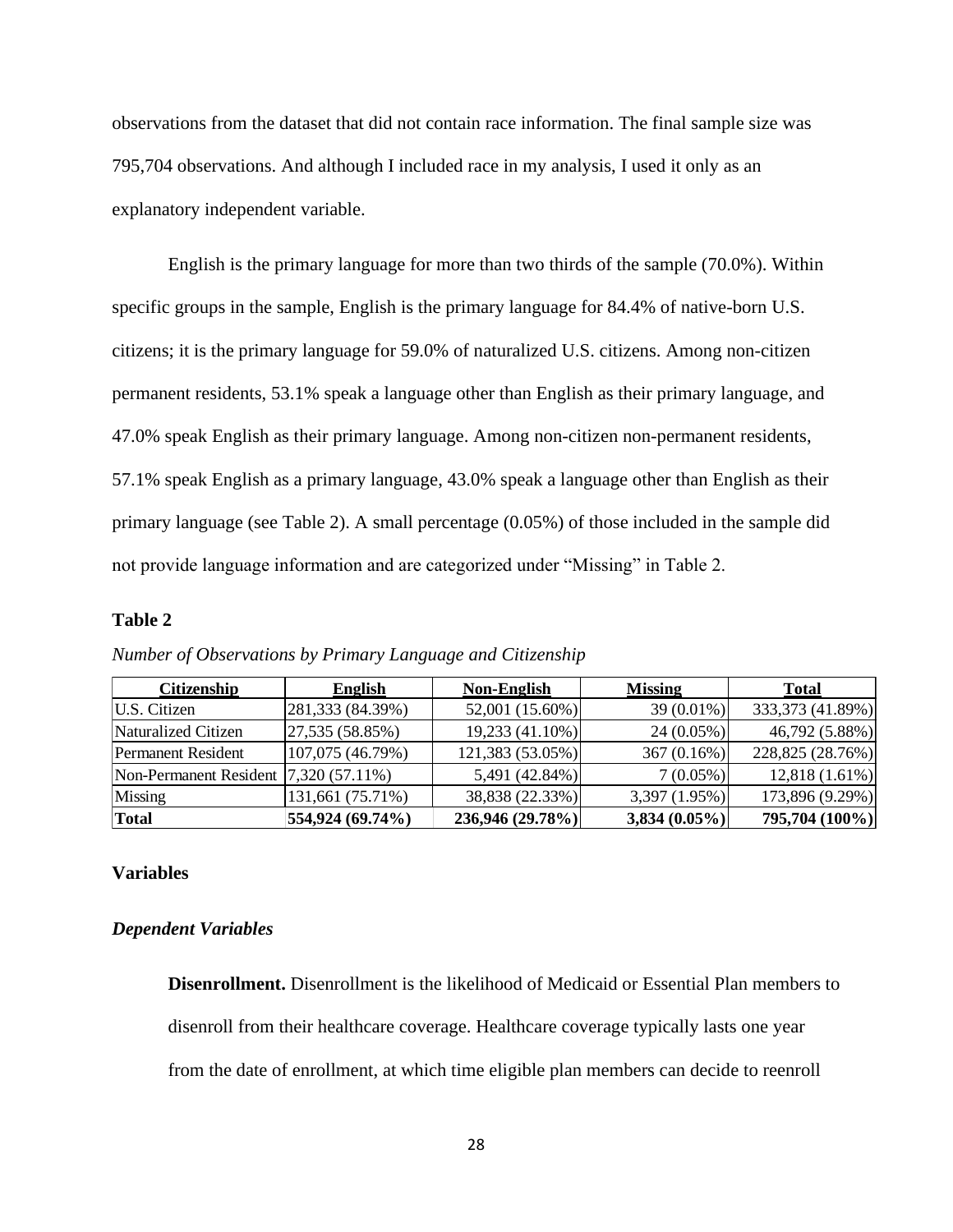for another year of coverage or have the coverage lapse. Disenrollments can happen midyear for various reasons, including changes in income, family size, and residence, which can affect eligibility. Other external factors, such as the implementation of the Public Charge policy, can also contribute to earlier-than-expected disenrollments.

**Utilization.** Utilization is the measure of healthcare use based on the frequency of medical claims submitted to the health plan by a physician or medical professional and paid. The utilization measured for the purpose of this study include primary care, specialist, emergency room, urgent care, and inpatient visits. To be counted as a claim, the medical service must be provided, and the cost paid by the health plan within the observational period of the study. Medicaid and Essential Plan members have low to no cost-sharing when accessing care. As a result, the cost of healthcare visits does not represent a significant barrier to care. Other barriers do exist, such as transportation, physician office hours, language barriers, and fear.

#### *Independent Variable*

**Citizenship Status.** Citizenship status denotes whether a member is a U.S. citizen or a non-citizen. U.S. citizens include native-born and naturalized citizens. Non-citizens include permanent and non-permanent residents. Citizenship status is an optional, selfreported field in the online enrollment process for Medicaid and the Essential Plan.

## *Explanatory/Independent Variables*

Age. Age is the date of birth provided at the time of enrollment. Healthcare use tends to have a positive correlation with age, that is, older individuals tend to use their benefits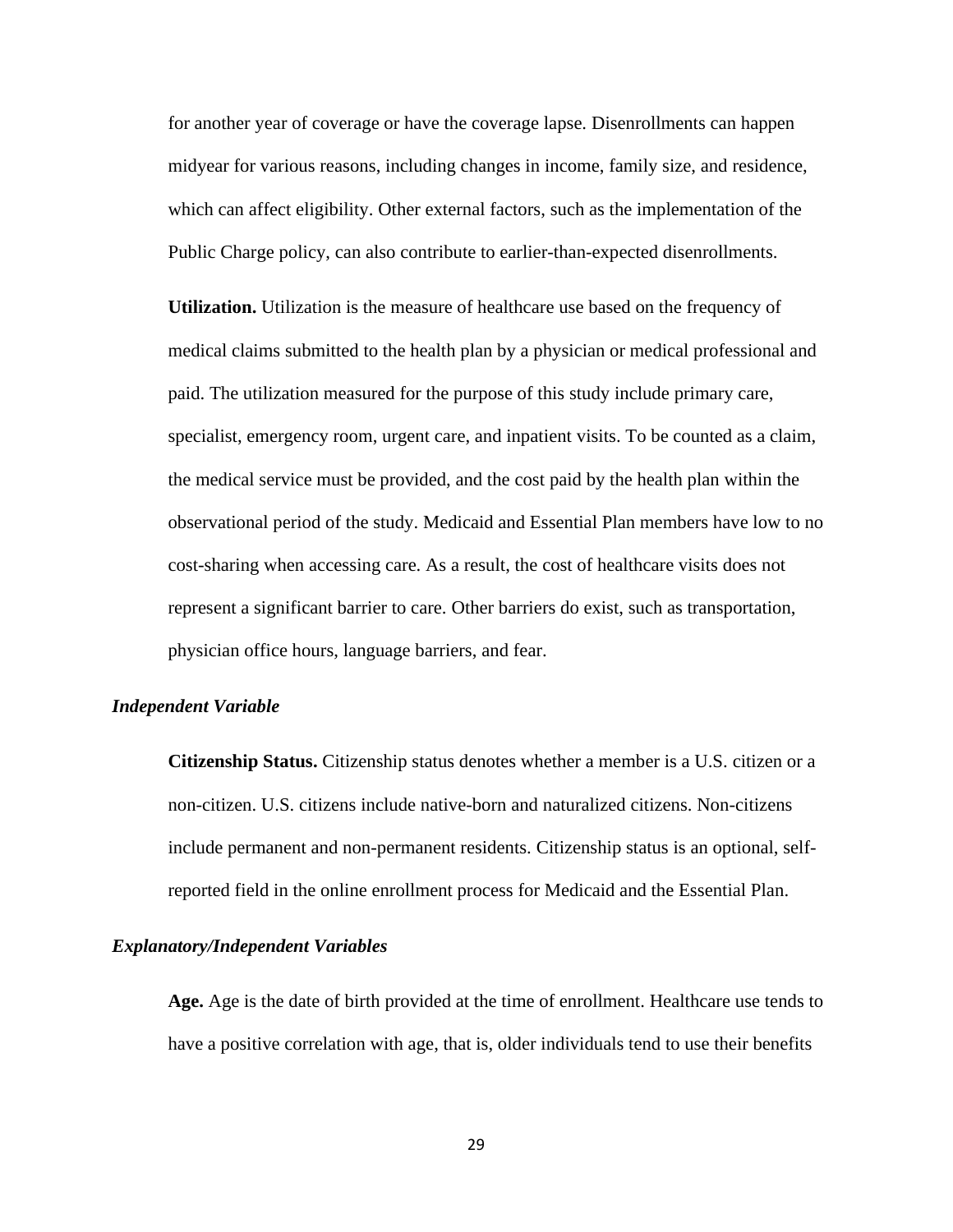more than younger individuals. Non-citizens in the dataset tend to be younger on average than U.S. citizens.

**Charlson Index.** The Charlson Index predicts the 10-year mortality for patients who have a range of comorbid conditions. This regularly accepted index in health policy research categorizes diseases based on the International Classification of Diseases (ICD) diagnosis codes included in claims and administrative data. Patients with a Charlson Index score of zero have no comorbidities present. The higher the score, the greater the disease burden and use of healthcare services (Sundararajan et al., 2004).

**Gender.** Gender is the self-reported sex, female or male. Females tend to enroll in Medicaid and Essential Plan more than males. There was no "other" category available for selection during the online enrollment process.

**Health Plan.** This variable denotes the type of health plan in which an individual was enrolled at the time of the observation. Enrollees 18 years of age or older, with incomes below 138% of the federal poverty level are eligible for Medicaid or the Essential Plan. New York state residents are eligible for Medicaid or the Essential Plan based on the federal income requirement as well as certain other eligibility criteria including citizenship status and duration in America. The New York State Department of Health governs these plans, but independent managed care organizations administer them. This study looks at data from one of the largest managed care organizations in the state. For purposes of the study, plan enrollment needed to be consistent throughout the duration of the study period to remain in the dataset.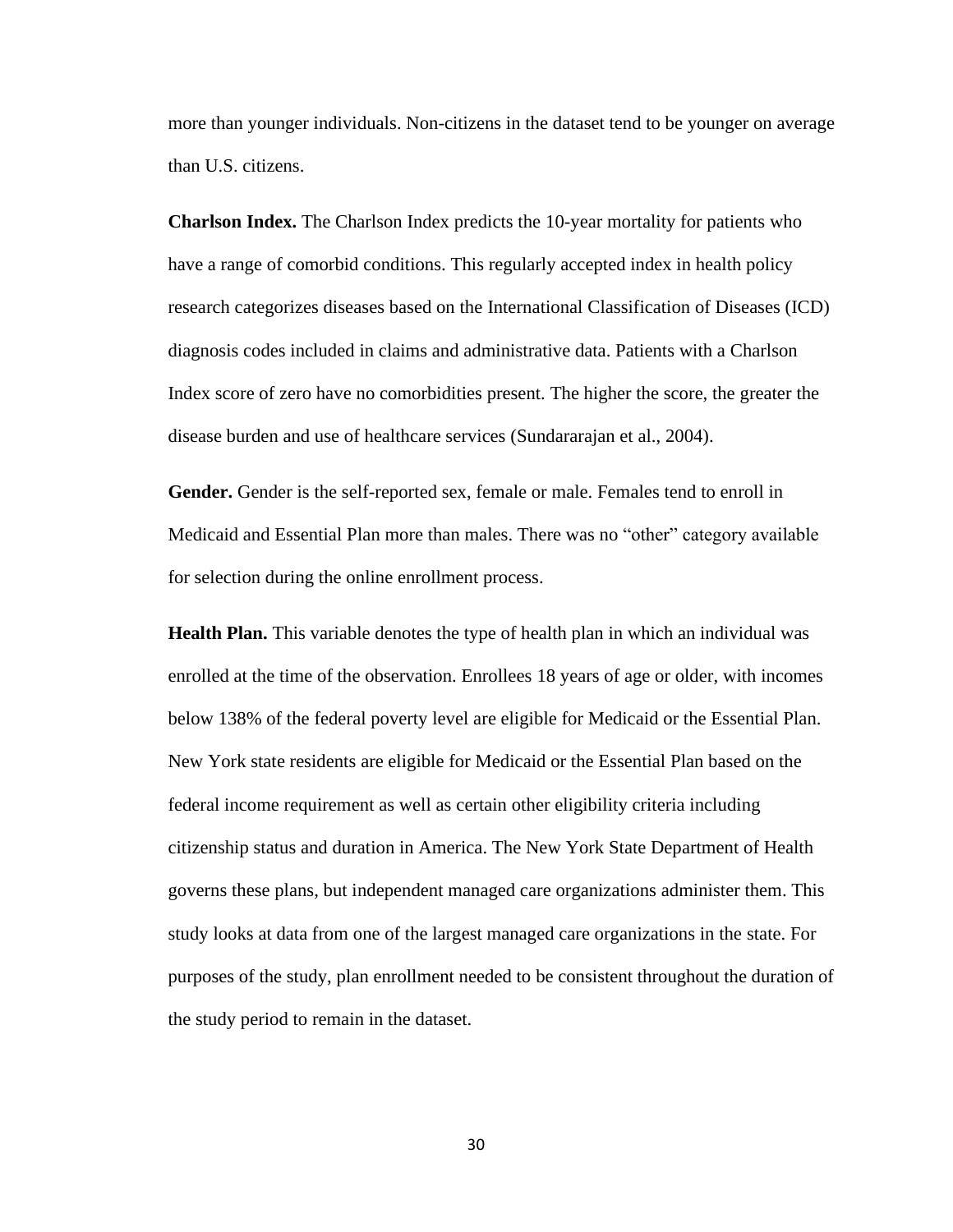**Language.** Language is the self-reported primary language based on two values: English and non-English. English is the primary language for 85% of U.S. citizens and approximately 53% of non-citizens.

**Month.** This variable denotes the month in which an observed claim or disenrollment took place during the 18-month period of August 1, 2018, through February 29, 2020. Including month-based fixed effects is important in controlling for the fact that enrollments are typically on an annual basis.

**Race.** Race is the self-reported race or ethnicity. The study included Asian, Black, Hispanic, White, and Missing (no race/ethnicity reported).

**After Announcement.** This variable denotes whether each observation in the study occurred after August 14, 2019, when the federal government announced the revised Public Charge rule.

**After Implementation.** This variable denotes whether each observation in the study that occurred after October 15, 2019, when the federal government implemented the revised Public Charge rule.

## **RESEARCH DESIGN & METHOD**

### **Natural Experiment**

The announcement and implementation of the Public Charge rule presents the opportunity for a natural experiment because the circumstances surrounding this event are not governed nor controlled by this research study (Craig et al., 2012, 2011, as cited by Leatherdale,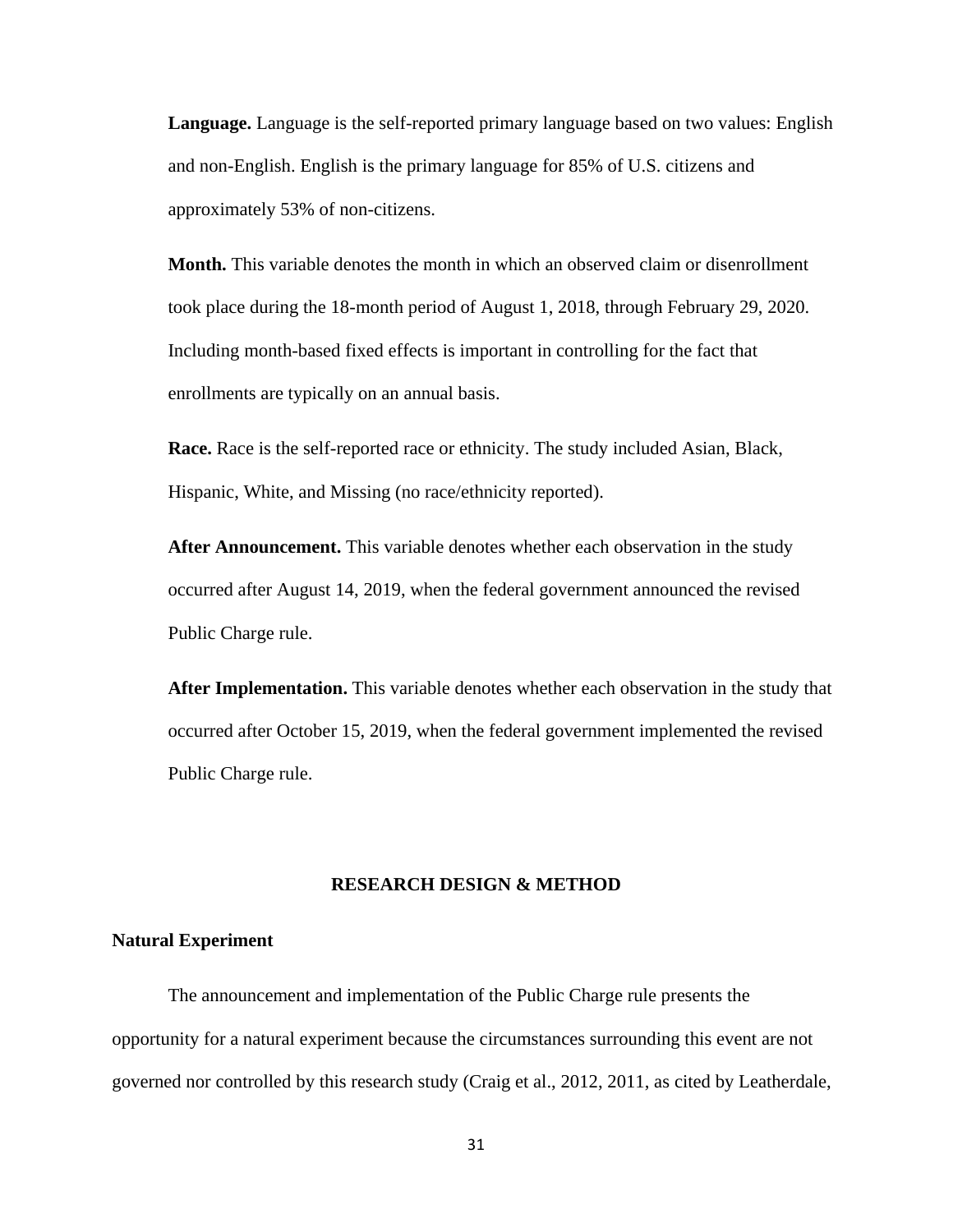2017). It is important in a natural experiment to control for any forms of endogeneity or simultaneity. Endogeneity occurs when variables appear to be missing, which may affect the validity of the analysis, and when a relationship occurs between a dependent variable and the independent variables, which also may affect the validity of the analysis. Simultaneity occurs when two events seem to happen at the same time in the same context, which can call into question whether a correlation exists (Bliese et al., 2019). I contend, however, that the announcement and implementation of the revised Public Charge rule was exogenous enough to expose links between citizenship status, healthcare access, and use of healthcare benefits and that, therefore, this natural experiment can exploit the announcement and implementation of the Public Charge rule to show compelling evidence of its impact.

Using the data, I analyze changes in disenrollment rates and healthcare use among various citizenship statuses based on both the announcement date of the revised Public Charge policy, August 14, 2019, and its implementation date, October 15, 2019. This study uses a randomly assigned cross-section of various variables, including age, gender, citizenship status, race, primary language, claims, Charlson Index scores, and disenrollment dates. The study period includes 18 months of data from August 1, 2018, to February 29, 2020.

## **Research Design**

I estimate the association between the announcement and implementation of the revised Public Charge policy and the proportion of non-citizens who either disenroll from coverage or decrease their healthcare use through a differences-in-differences analysis, an approach that compares the average changes in a treatment group's outcome before and after a policy change.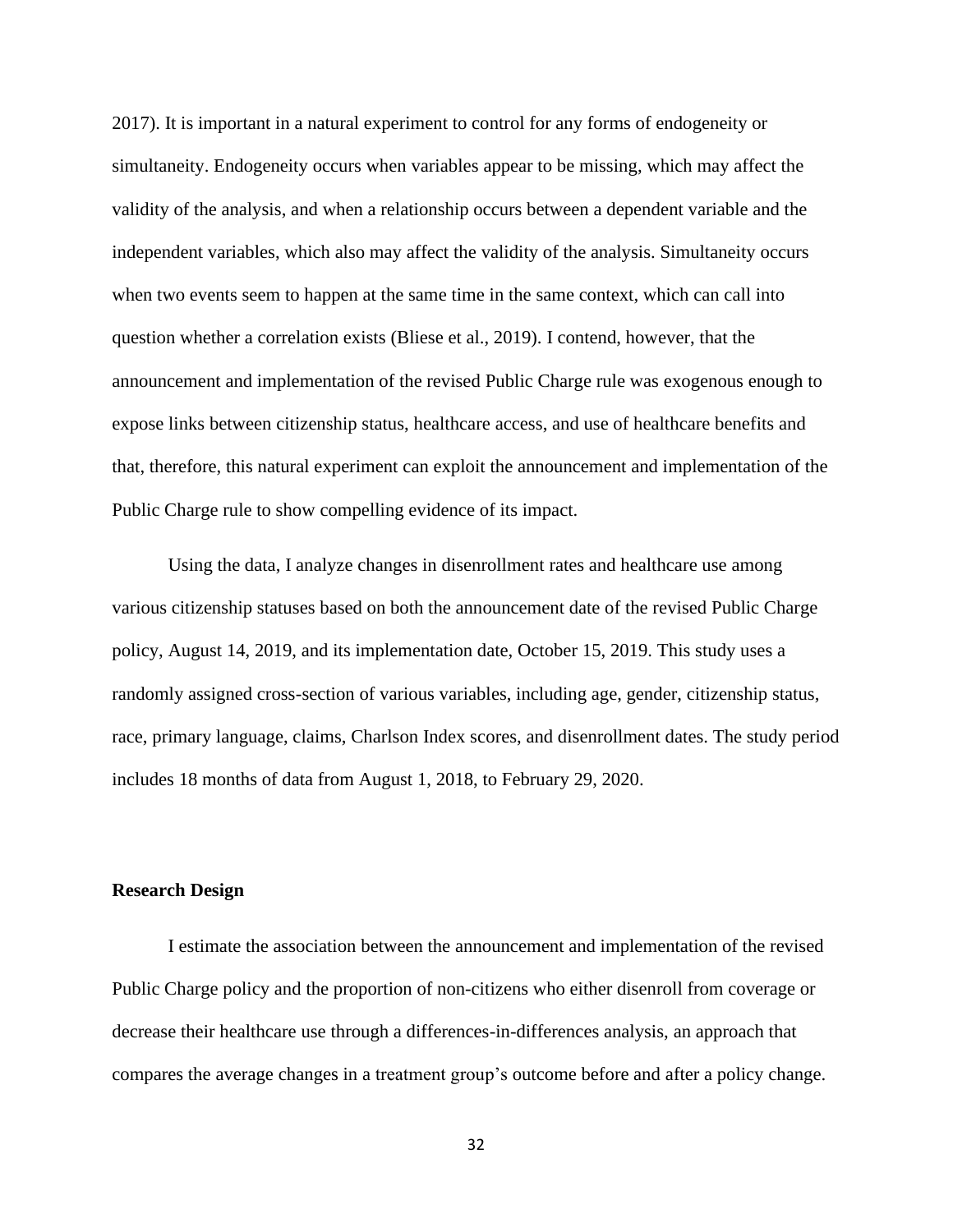## *Differences-in-Differences Hazard Model*

To understand the impact of the revised Public Charge policy, the study observes differences in healthcare coverage and use before and after the enactment of the policy change. I use the differences-in-differences method to ensure that other time-dependent trends do not impact the results. Public health researchers commonly use this method to eliminate the threat of inaccurate conclusions arising from potential changes in behavior (Dimick & Ryan, 2014). With the differences-in-differences approach, I observe the differences between and changes in two groups, U.S. citizens and non-citizens, before and after the Public Charge policy change. By using the differences-in-differences method, I control for any outside factors and unobserved variables that could manipulate the outcomes of either cohort (see Figure 2). By including month fixed effects, I control for seasonality during the study period because it covers 18 months of data and because not every month had two observations. Therefore, I can evaluate observations between U.S. citizens and non-citizens before and after the announcement and implementation of the revised Public Charge policy. Figure 2 shows a visual design of enrollment rates before and after the announcement and implementation of the revised policy. Prior to the announcement, non-citizens are enrolling at lower rates than U.S. citizens. After the announcement, enrollment of non-citizens plateaus, and the gap between U.S. citizen and non-citizen enrollments widens. Lastly, after implementation of the policy, non-citizens begin disenrolling, further widening the gap between U.S. citizens and non-citizens. Since I track the differences between the two cohorts prior to the policy change and control for month-based fixed effects, this study removes the possibility of outside trends skewing or manipulating the results.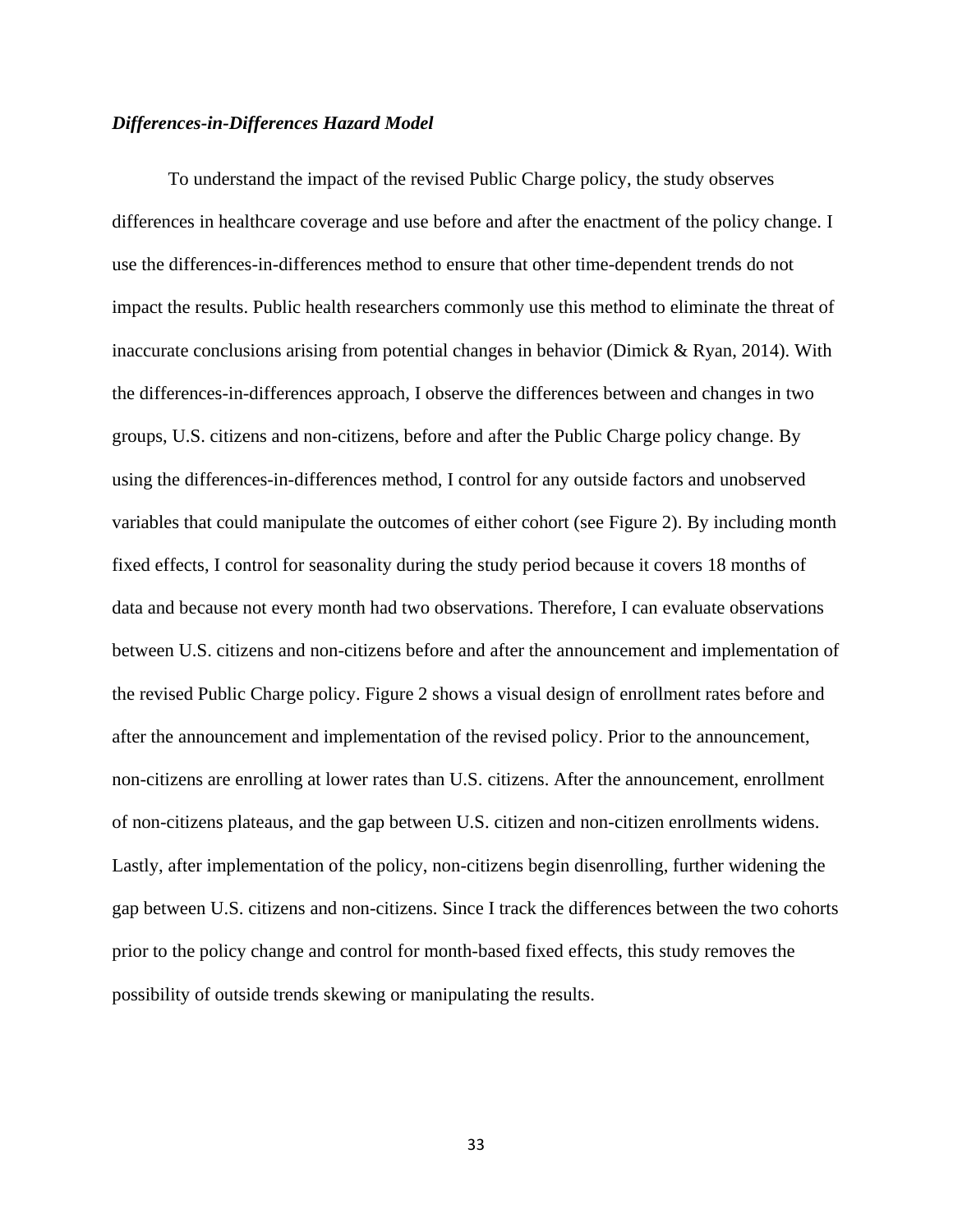# **Figure 2**



*Visual of a Differences-in-Differences Analysis for Enrollments*

To analyze the impact of the Public Charge policy on healthcare use, I measure medical utilization. As Figure 3 shows, the likelihood of a medical claim changes before the announcement of the revised Public Charge policy as well as after the announcement and again after implementation.

# **Figure 3**



*Visualization of a Differences-in-Differences Analysis for Utilization*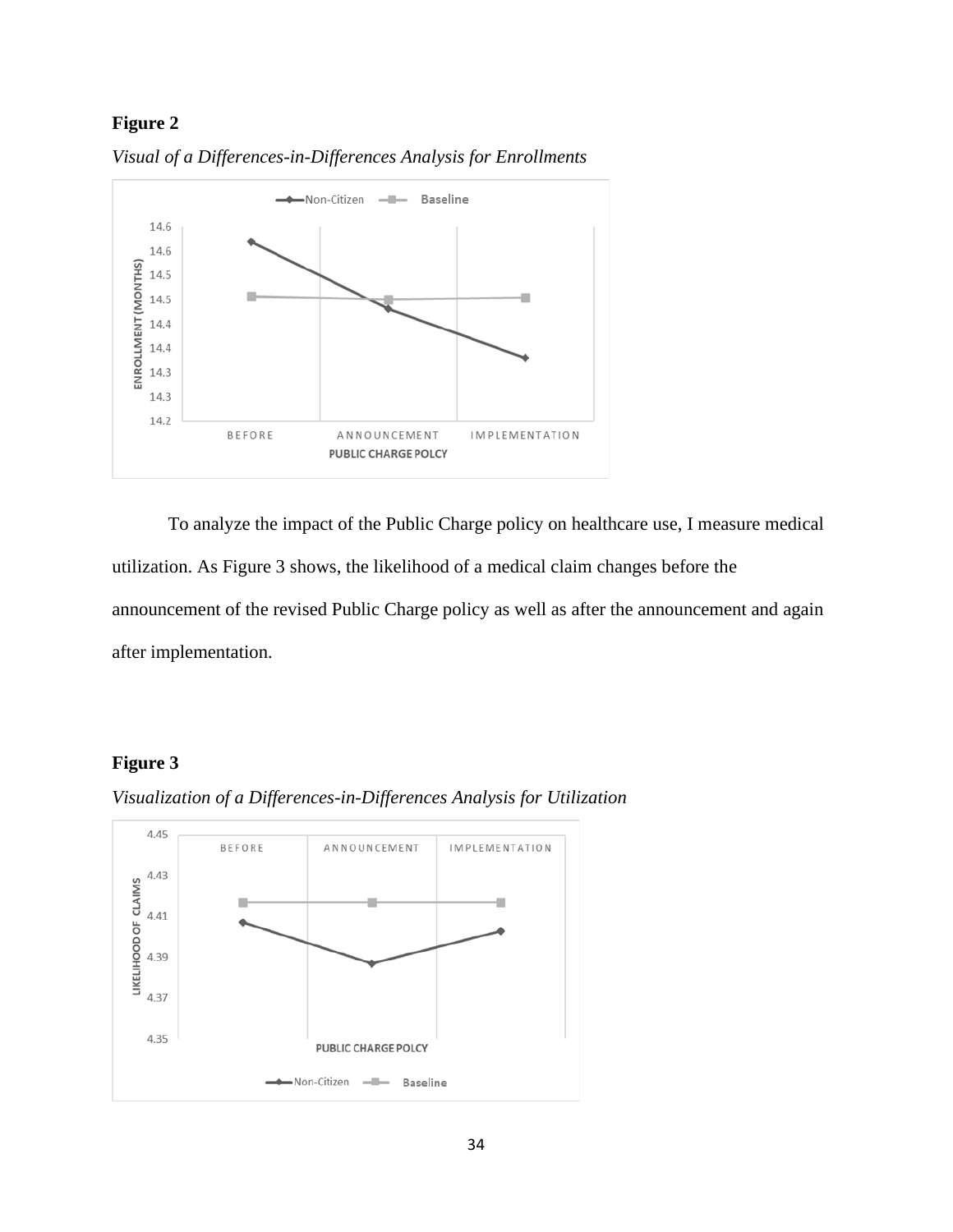## *Hazard Regression Model*

To properly measure the differences in disenrollment and healthcare use between U.S. citizens and non-citizens, I used a hazard regression model. Hazard models measure the frequency or occurrence of a specific event and are based on hazard and survival functions. Survival time is the time between a defined starting point and a specific event, or between two events. The hazard model assumes that the hazard ratios of any two cohorts being analyzed are independent of time (Malehi et al., 2015). Medical researchers commonly use a hazard model to examine the survival times of patients in conjunction with one or more variables, such as disenrollment and paid medical claims (Giganti et al., 2015). For this study, I measure two events: disenrollment from healthcare coverage and individual medical claims. Since the dataset covers August 1, 2018, through February 29, 2020, the time that exists between August  $1<sup>st</sup>$  and the presence of either a disenrollment event or a medical claim is the survival time for that specific observation. The intent of the hazard model is to measure the differences in disenrollment rates and paid medical claim rates between U.S. citizens and non-citizens, in order to observe if a significant difference exists between the two cohorts and to measure whether these rates change after the announcement and implementation of the Public Charge policy. Hazard models are preferred approaches for these types of statistical analyses because the data are censored. In other words, a disenrollment or a paid medical claim could be present outside the study period (Bewick et al., 2004). Examining these rates determines the survival of each cohort.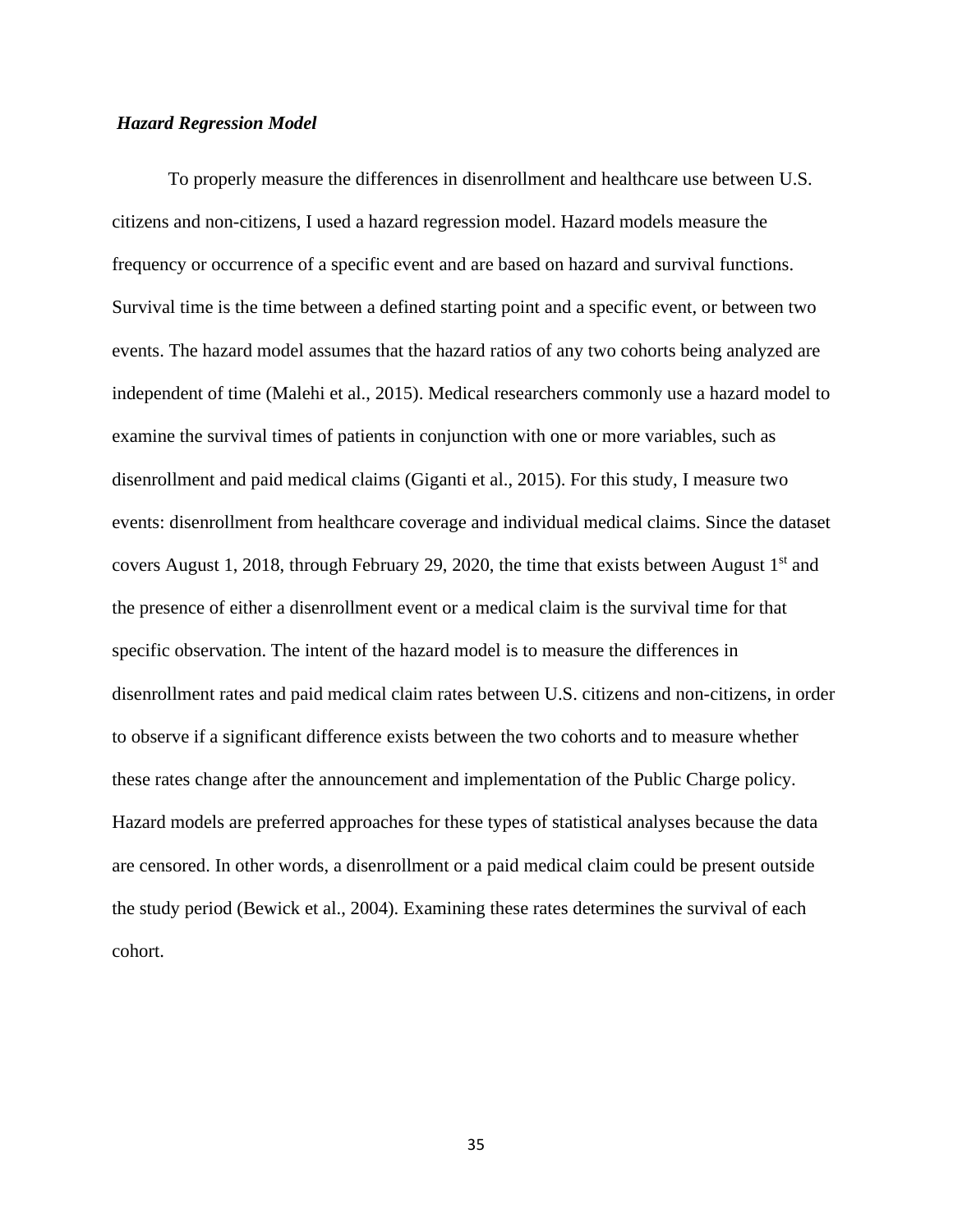#### **RESULTS**

# **Disenrollment**

I analyze data from 795,704 Medicaid and Essential Plan members enrolled in the same managed care plan based in New York state from August 1, 2018, through February 29, 2020. Without considering the public charge policy, when controlling for age, gender, race, Charlson Index score, healthcare coverage, and enrollment month, non-citizens disenroll from healthcare coverage at a 10.5% higher rate<sup>1</sup> than U.S. citizens (Table 3, row 5). Since non-citizens stay enrolled longer than U.S. citizens, H1 is not supported.

Several reasons could explain this observation. Perhaps prior to the Public Charge policy change, U.S. citizens, more so than non-citizens, were losing eligibility due to income changes and other qualifying life events arising from the improved economy during 2018 and 2019. However, the top two reasons for disenrollment in Medicaid or the Essential Plan are failure to renew coverage and nonpayment of premiums. Thus, non-citizens being enrolled in Medicaid or the Essential Plan for longer durations could be because those individuals use the benefits and believe the coverage has value, or because citizens have better outside options, such as employer-sponsored plans.

 $1$  Odds ratio calculation: Exp(-0.111)-1 = -10.5%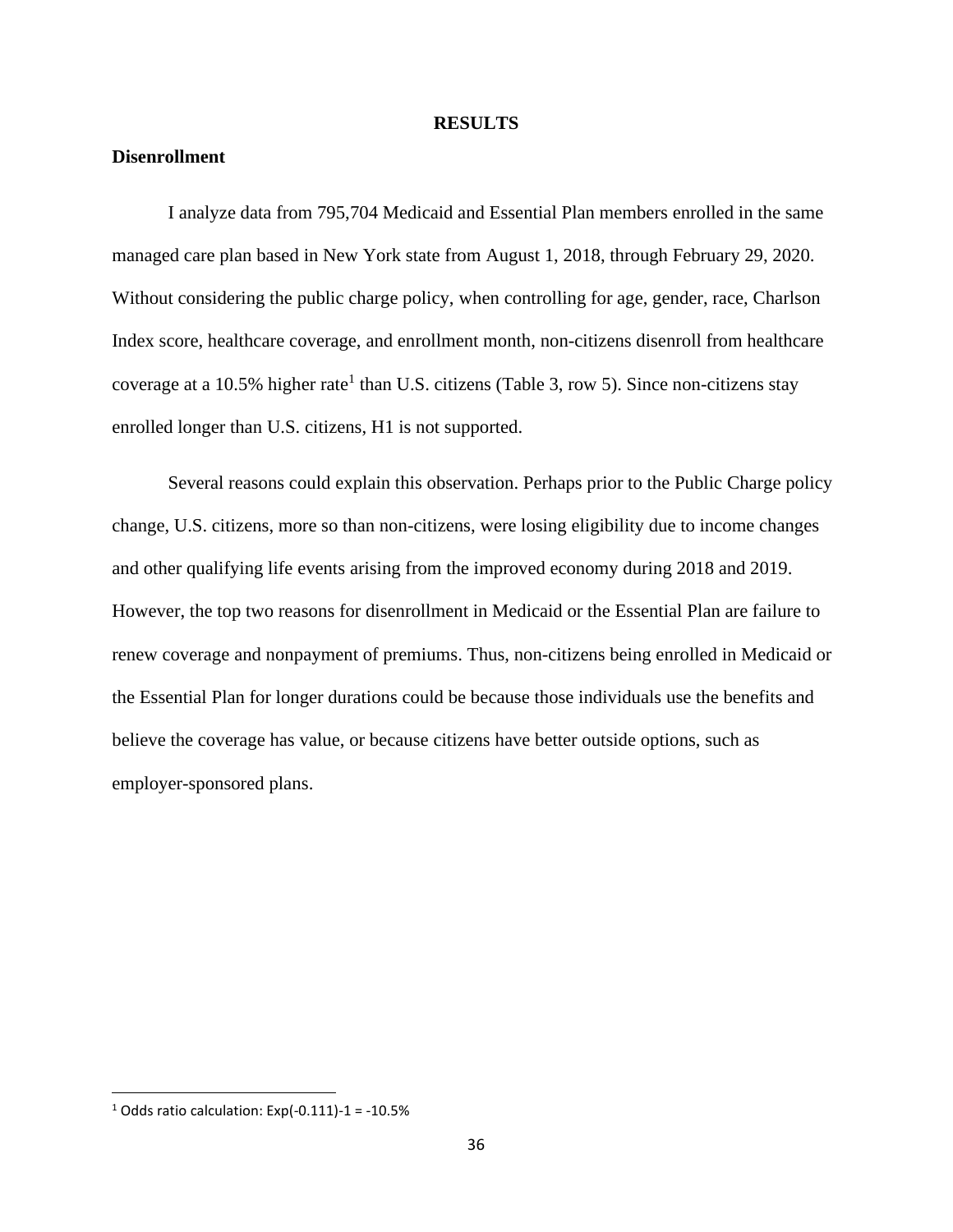### **Table 3**

|                   |                          | <b>Disenrolled</b> |  |  |
|-------------------|--------------------------|--------------------|--|--|
| <b>Predictors</b> | Estimates                | р                  |  |  |
| (Intercept)       | $-14.458***$             | < 0.001            |  |  |
| Age               | $-0.022***$              | < 0.001            |  |  |
| Gender (Male)     | $0.601***$               | < 0.001            |  |  |
| Charlson Index    | $-0.309***$<br>< 0.001   |                    |  |  |
| Non-Citizen       | $-0.111***$<br>< 0.001   |                    |  |  |
| Observations      | 2,365,498                |                    |  |  |
| R <sup>2</sup>    | 0.036                    |                    |  |  |
|                   | $*$ $*$ p<0.01<br>p<0.05 | $***p<0.001$       |  |  |

*Hazard Model: Disenrollment by Citizenship Status*

## *Public Charge Announcement – Disenrollment*

The difference-in-difference in disenrollment rates between U.S. citizens and noncitizens after the public charge announcement are insignificant, when holding all variables constant (Table 4, row 9). Thus, H2 is not supported. The announcement of the policy appeared to affect citizens and non-citizens equally.

This lack of significant difference-in-differences may be because the mere announcement of the policy change does not materially impact non-citizens immediately. In addition, noncitizen communities need to fully understand the revised policy before taking actions they perceive as necessary, and as these populations have lower rates of English as a primary language, the information needs to be disseminated in their primary languages, which takes time. Lastly, non-citizens may feel incentivized to take advantage of their healthcare coverage upon the announcement, fearing loss of coverage when the policy is enacted. This notion of higher healthcare usage after the announcement of the revised Public Charge policy is discussed later in the paper.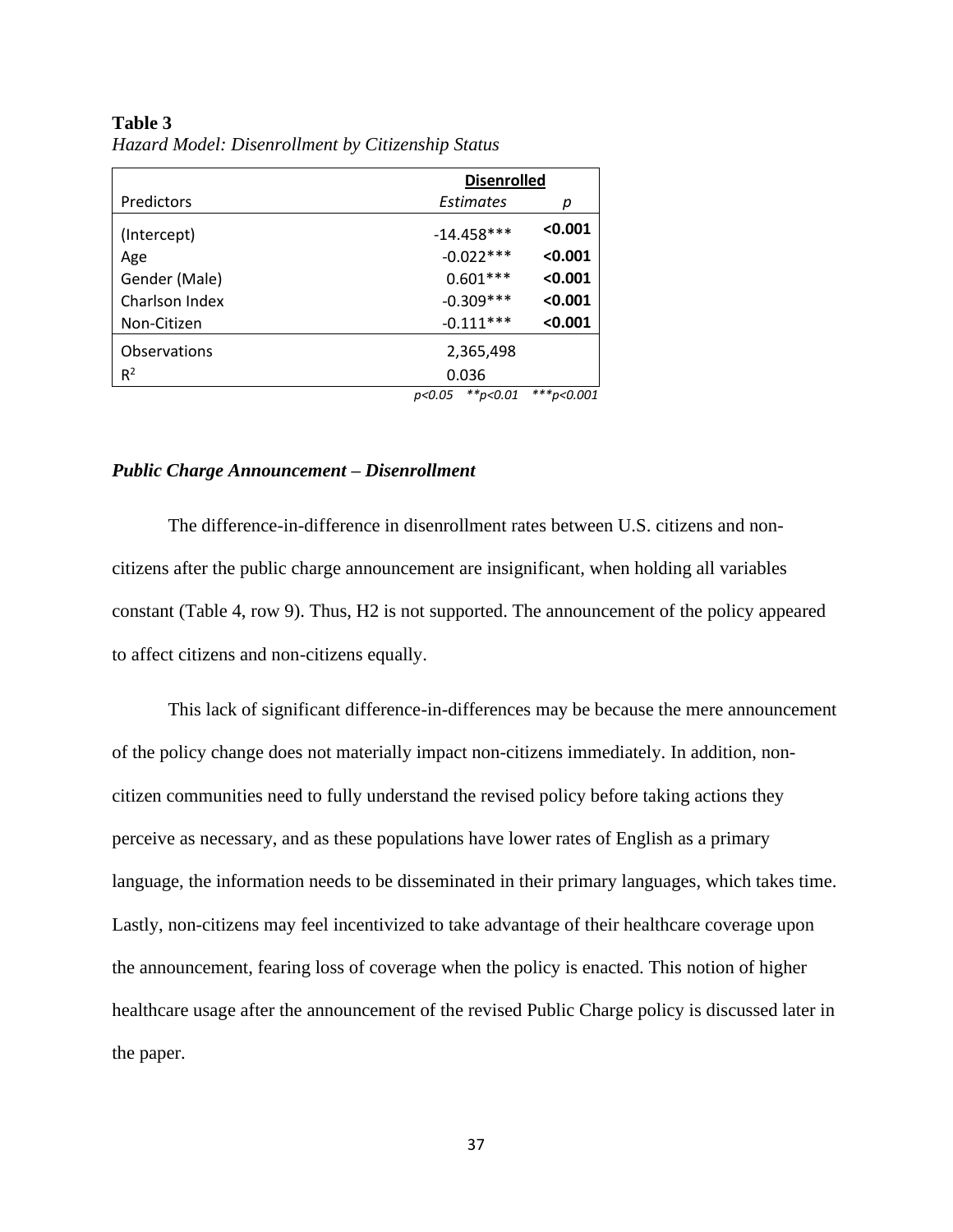## *Public Charge Implementation – Disenrollment*

The difference-in-differences in disenrollment rates between U.S. citizens and noncitizens after implementation of the revised Public Charge policy is significant (Table 4, row 10). Non-citizens disenroll from Medicaid and Essential Plan coverage at an 8.1% higher rate<sup>2</sup> than U.S. citizens after the implementation. Therefore, H3 is supported.

This finding reiterates the premise that holding all things equal, after immigration rules impacting healthcare coverage go into effect, non-citizens for the most part are more likely to disenroll from their coverage so as not to jeopardize their residency in the United States.

#### **Table 4**

*Hazard Model: Disenrollment after Public Charge Implementation* 

|                                    | <b>Disenrolled</b> |         |  |
|------------------------------------|--------------------|---------|--|
| Predictors                         | Estimates          | р       |  |
| (Intercept)                        | $-14.450***$       | < 0.001 |  |
| Age                                | $-0.022***$        | < 0.001 |  |
| Gender (Male)                      | $0.601***$         | < 0.001 |  |
| Charlson Index                     | $-0.309***$        | < 0.001 |  |
| Race/Ethnicity (Asian)             | $-0.618***$        | < 0.001 |  |
| Race/Ethnicity (Black)             | $0.231***$         | < 0.001 |  |
| Race/Ethnicity (Hispanic)          | $-0.975***$        | < 0.001 |  |
| Non-Citizen                        | $-0.046$ **        | 0.005   |  |
| Non-Citizen - After Announcement   | 0.026              | 0.348   |  |
| Non-Citizen - After Implementation | $0.124***$         | < 0.001 |  |
| Observations                       | 2,365,498          |         |  |
| $R^2$                              | 0.036              |         |  |

*p<0.05 \*\*p<0.01 \*\*\*p<0.001*

<sup>&</sup>lt;sup>2</sup> Odds ratio calculation: Exp(-0.046 + 0.124)-1 =  $8.1\%$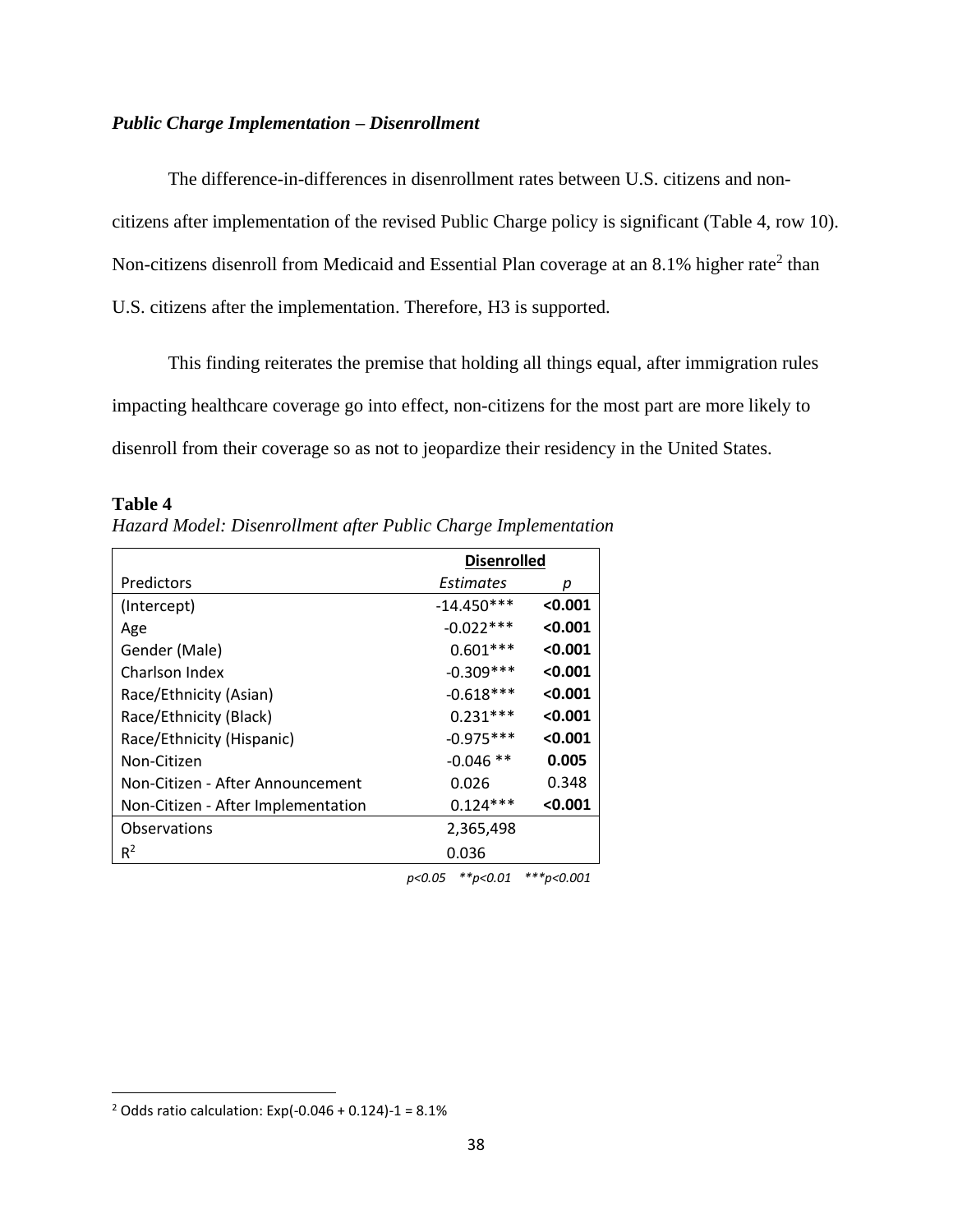# **Utilization**

Non-citizens incur paid medical claims at a 1.0% higher rate<sup>3</sup> than their U.S. citizen counterparts (see Table 5, row 8). Thus, H4 is not supported. On average, non-citizens appear to use primary care services at a rate that is  $20.3\%$  higher<sup>4</sup> than U.S. citizens (Table 7, column 2, row 8). Non-citizens' greater use of primary care services may be due to the result of the increased ethnic diversity in primary care physicians specifically in New York City, the source of the sample I use in the study. For example, nationwide, as of 2019, 31% of White doctors practice primary care and internal medicine. This is compared to 42.1% of Black doctors, 38.4% of Hispanic doctors, and 35% of Asian doctors (AAMC, 2019). The higher proportion of ethnically diverse primary care physicians could be a factor in increased utilization with those physicians. In my review of the literature, I did not come across research on this factor, but older studies exist that speak to the importance of patients with limited English proficiency connecting with primary care physicians that speak their primary language, which can lead to improved healthcare, fewer specialist and emergency room visits, and higher primary care utilization (Chandrashekar et al., 2021; Garcia et al., 2019).

 $3$  Odds ratio calculation: Exp(0.010)-1 = 1%

 $4$  Odds ratio calculation: Exp(0.185)-1 = 20.3%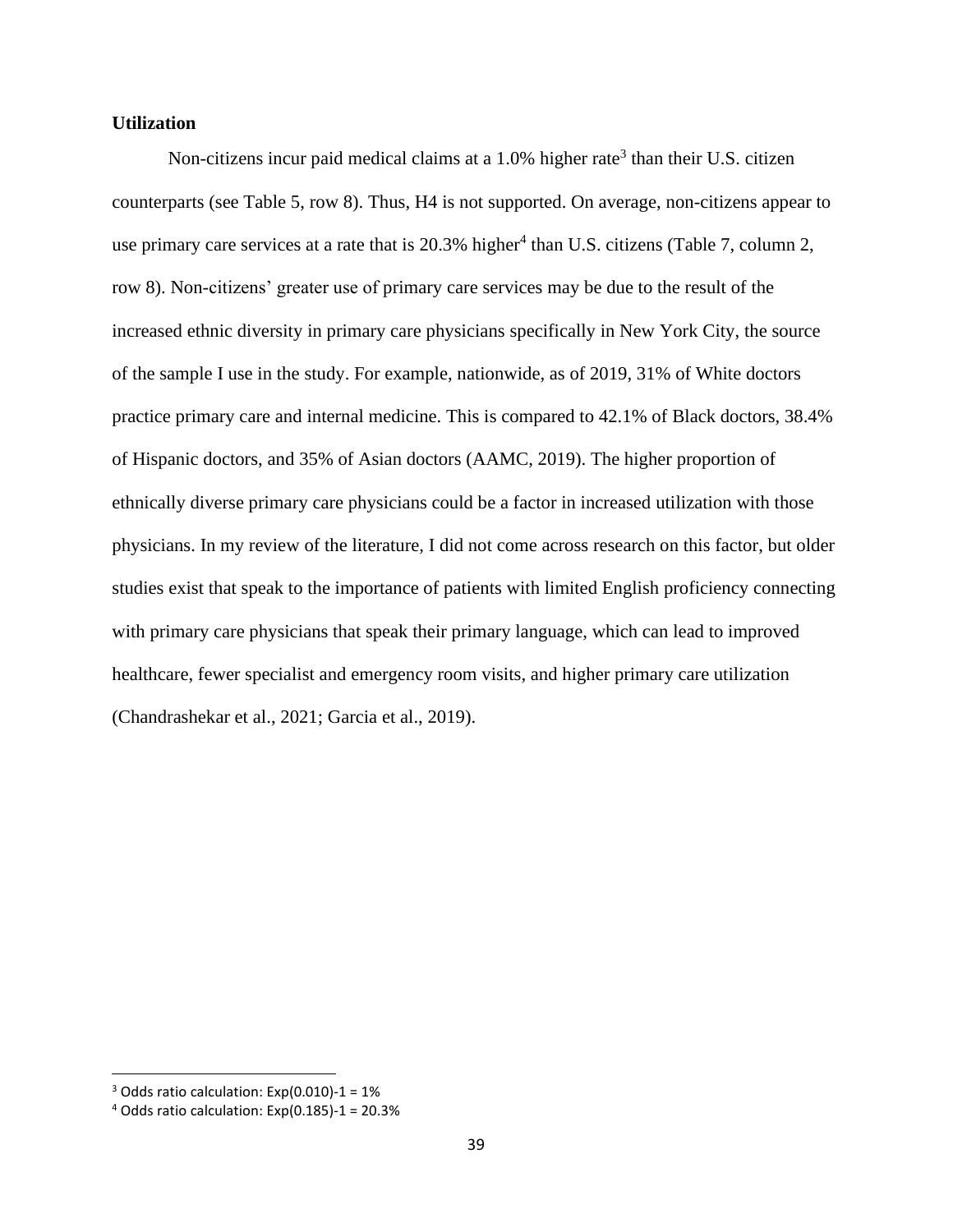|                |             | <b>Utilization</b> |  |  |
|----------------|-------------|--------------------|--|--|
| Predictors     | Estimates   | р                  |  |  |
| (Intercept)    | $-4.417***$ | < 0.001            |  |  |
| Age            | $0.008***$  | < 0.001            |  |  |
| Gender (Male)  | $-0.241***$ | < 0.001            |  |  |
| Asian          | $0.145***$  | < 0.001            |  |  |
| <b>Black</b>   | $-0.046***$ | < 0.001            |  |  |
| Hispanic       | $0.082***$  | < 0.001            |  |  |
| Charlson Index | $0.098***$  | < 0.001            |  |  |
| Non-Citizen    | $0.010***$  | < 0.001            |  |  |
| Observations   | 2,365,498   |                    |  |  |
| $R^2$          | 0.258       |                    |  |  |

**Table 5** *Hazard Model: Utilization by Citizenship Status*

*p<0.05 \*\*p<0.01 \*\*\*p<0.001*

#### *Public Charge Announcement – Utilization*

Non-citizens incur paid medical claims at a 2.7% higher rate<sup>5</sup> after the announcement of the revised Public Charge policy (Table 6, column 1, row 9). As a result, H5 is supported. In fact, overall healthcare utilization after the announcement increases compared with prior to the announcement. Specifically, non-citizens use primary care  $25.7\%$  more<sup>6</sup> after the announcement as compared to U.S. Citizens (Table 6, columns  $2 \& 4$ , row 9). However, there was no discernable difference in emergency room utilization between non-citizens and U.S. citizens, which makes sense because emergency services are generally not discretionary (Table 7, column 3, row 9). The increase in use of services after the announcement of the revised Public Charge policy may be because upon learning of the impending revisions to the policy, non-citizens felt a sense of urgency to utilize healthcare services before implementation of the policy and possible loss of healthcare coverage. Non-citizens' concerns about loss of coverage after implementation

 $5$  Odds ratio calculation: Exp(0.030 + -0.003) - 1 = 2.7%

 $6$  Odds ratio calculation: Exp(0.185 + 0.044) -1 = 25.7%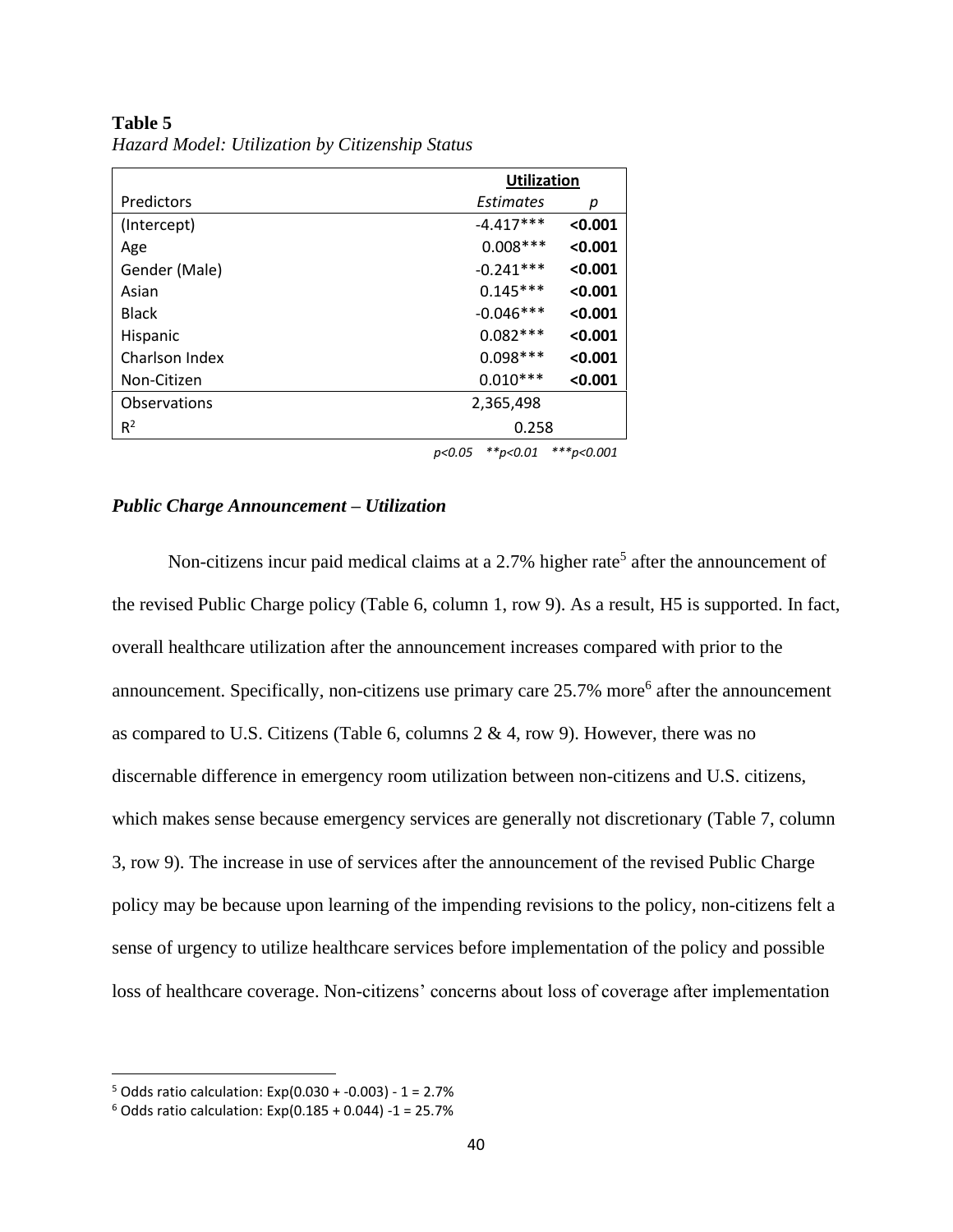of the revised policy may also help explain why they do not disenroll from Medicaid or Essential Plan coverage after the announcement any more than do U.S. citizens*.* 

## *Public Charge Implementation – Utilization*

Overall, no statistical difference exists in paid medical claims between non-citizens and U.S. citizens after implementation of the revised Public Charge policy (Table 7, column 1, row 10). The only area of significance for non-citizens in healthcare utilization after implementation is in specialist care, for which the number of paid medical claims is almost as high as the number for primary care (Table 6, column 4, row 10). As such, H6 is not supported. At first glance, these observations may seem immaterial. However, significant observed differences exist between U.S. citizens' and non-citizens' utilization of healthcare services before implementation, which implies that non-citizens utilize fewer services after implementation.

Multiple factors may contribute to these findings. Non-citizens who remain enrolled in their health plan after implementation are inclined to use healthcare services more judiciously, since use potentially leads to deportation. Second, the increase in non-citizen specialist visits after implementation could be because non-citizens who remain enrolled in Medicaid or Essential Plan coverage have a higher disease burden than non-citizens who disenroll after implementation.

This hazard model can explain 26% of the variation in the use of healthcare services.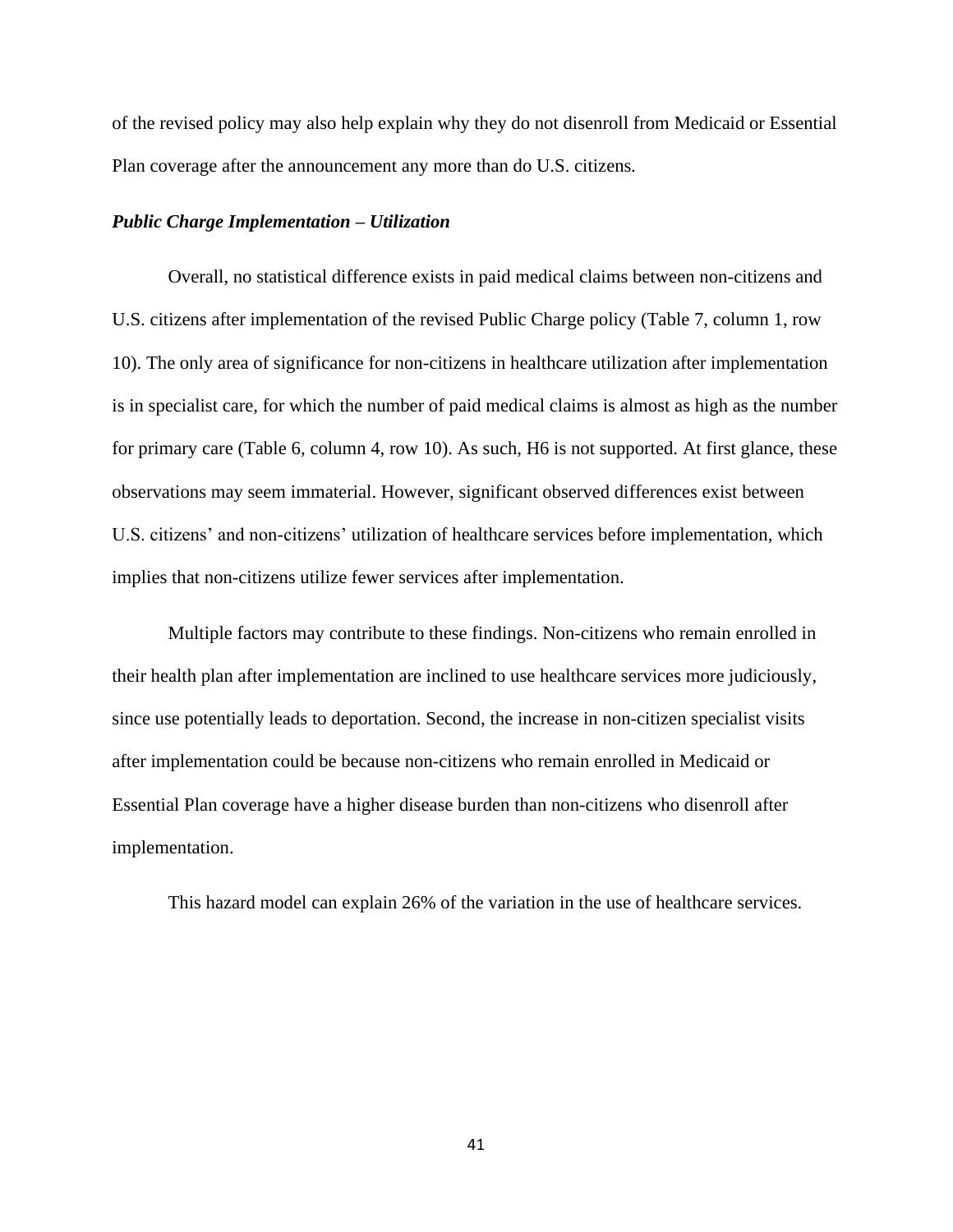|                      |                  | <b>All Utilization</b><br><b>PCP Utilization</b> |             | <b>ED Utilization</b> |             | <b>Specialist Utilization</b> |                  |         |
|----------------------|------------------|--------------------------------------------------|-------------|-----------------------|-------------|-------------------------------|------------------|---------|
| Predictors           | <b>Estimates</b> | р                                                | Estimates   | р                     | Estimates   | р                             | <b>Estimates</b> | р       |
| (Intercept)          | $-4.417***$      | < 0.001                                          | $-5.584***$ | < 0.001               | $-5.650***$ | < 0.001                       | $-5.681***$      | < 0.001 |
| Age                  | $0.008***$       | < 0.001                                          | $0.011***$  | < 0.001               | $0.022***$  | < 0.001                       | $0.016***$       | < 0.001 |
| Gender (Male)        | $-0.241***$      | < 0.001                                          | $-0.300***$ | < 0.001               | $-0.066***$ | < 0.001                       | $-0.146***$      | < 0.001 |
| Asian                | $0.145***$       | < 0.001                                          | $0.635***$  | < 0.001               | $-0.862***$ | < 0.001                       | $-0.190***$      | < 0.001 |
| <b>Black</b>         | $-0.047***$      | < 0.001                                          | $-0.079***$ | < 0.001               | $0.431***$  | < 0.001                       | $-0.125***$      | < 0.001 |
| Hispanic             | $0.082***$       | < 0.001                                          | $0.096***$  | < 0.001               | $0.243***$  | < 0.001                       | $0.130***$       | < 0.001 |
| Charlson Index       | $0.098***$       | < 0.001                                          | $0.077***$  | < 0.001               | $0.057***$  | < 0.001                       | $0.132***$       | < 0.001 |
| Non-Citizen          | $-0.003$         | 0.296                                            | $0.185***$  | < 0.001               | $-0.200***$ | < 0.001                       | $-0.098***$      | < 0.001 |
| Non-Citizen $-$ A.A. | $0.030***$       | < 0.001                                          | $0.044***$  | < 0.001               | 0.023       | 0.207                         | $0.025**$        | 0.004   |
| Non-Citizen $-$ A.I. | $0.014*$         | 0.033                                            | 0.002       | 0.817                 | 0.016       | 0.417                         | $0.041***$       | < 0.001 |
| Observations         | 2,365,498        |                                                  | 2,365,498   |                       | 2,365,498   |                               | 2,365,498        |         |
| $R^2$                | 0.258            |                                                  | 0.173       |                       | 0.048       |                               | 0.128            |         |

**Table 6** *Hazard Model: Utilization by Healthcare Service and Citizenship Status*

*A.A. = After Announcement; A.I. = After Implementation p<0.05 \*\*p<0.01 \*\*\*p<0.001*

# *Healthcare Costs*

The cost of healthcare per person averages \$2,672 over the 18 months of observations. This per-person average includes U.S. citizens, naturalized citizens, and non-citizen residents, both permanent and non-permanent. As Table 7 shows, naturalized citizens on average have lower per-person healthcare costs than all other citizenship categories. However, controlling for gender, age, disease burden as measured by the Charlson Index, and enrollment duration, there is no statistical difference in per-person healthcare costs between U.S. citizens and non-citizens, despite research described above in the literature review (Table 7, row 2). As a result, H7 is not supported. Many factors could explain this observation. Since New York City, the site of this study, has higher rates of ethnically diverse primary care physicians, it is possible that noncitizens in this study are more likely to access care than non-citizens' national average. In 2019, New York City was ranked No. 12 in healthcare access by Medbelle, a digital health startup company (Ellison, 2020). Also in 2019, *U.S. News & World Report* ranked New York No. 10 out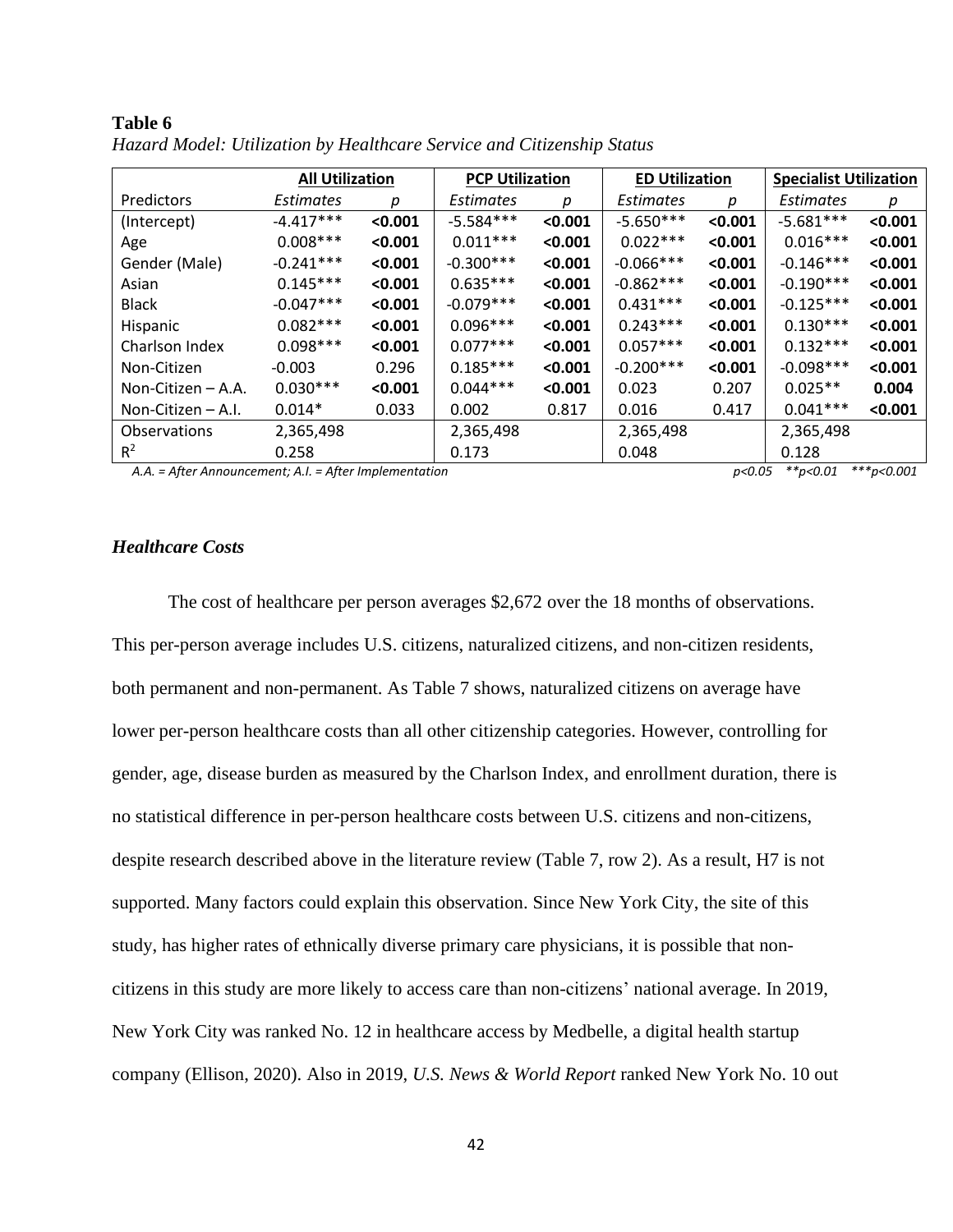of 50 states in overall healthcare access, No. 5 in Adult Wellness Visits, and No. 7 in Child

Wellness Visits (U.S. News & World Report, 2019).

# **Table 7**

*Linear Regression of Healthcare Costs by Citizenship Status*

|                                      | <b>Healthcare Costs</b> |         |  |
|--------------------------------------|-------------------------|---------|--|
| Predictors                           | Estimates               | р       |  |
| (Intercept)                          | $2,672***$              | < 0.001 |  |
| U.S. Citizen                         | -476                    | 0.090   |  |
| Naturalized Citizen                  | $-1512**$               | 0.001   |  |
| Permanent Resident (Non-citizen)     | 295                     | 0.289   |  |
| Non-Permanent Resident (Non-citizen) | 2,841                   | 0.013   |  |
| Gender (Male)                        | $8,851***$              | < 0.001 |  |
| Charlson Index                       | $2,750***$              | < 0.001 |  |
| <b>Enrollment Duration</b>           | $-96**$                 | 0.001   |  |
| Age                                  | $-501***$               | < 0.001 |  |
| Observations                         | 1,685,570               |         |  |
| $R^2/R^2$ Adjusted                   | 0.1781/0.1781           |         |  |
|                                      |                         |         |  |

*p<0.05 \*\*p<0.01 \*\*\*p<0.001*

## **RESEARCH LIMITATIONS**

# **Internal Validity**

This study is not without limitations. To estimate a potential causal effect of the public charge rule, the non-citizen and U.S. citizen cohorts must have parallel trends in outcomes. That is, without the Public Charge announcement and implementation, the differences between both cohorts should remain constant over time. We controlled for month fixed effects to mitigate this issue. As seen in Figure 1, which shows a parallel trend prior to the announcement of the revised Public Charge policy, the change between non-citizens and U.S. citizens is small until implementation of the revised policy.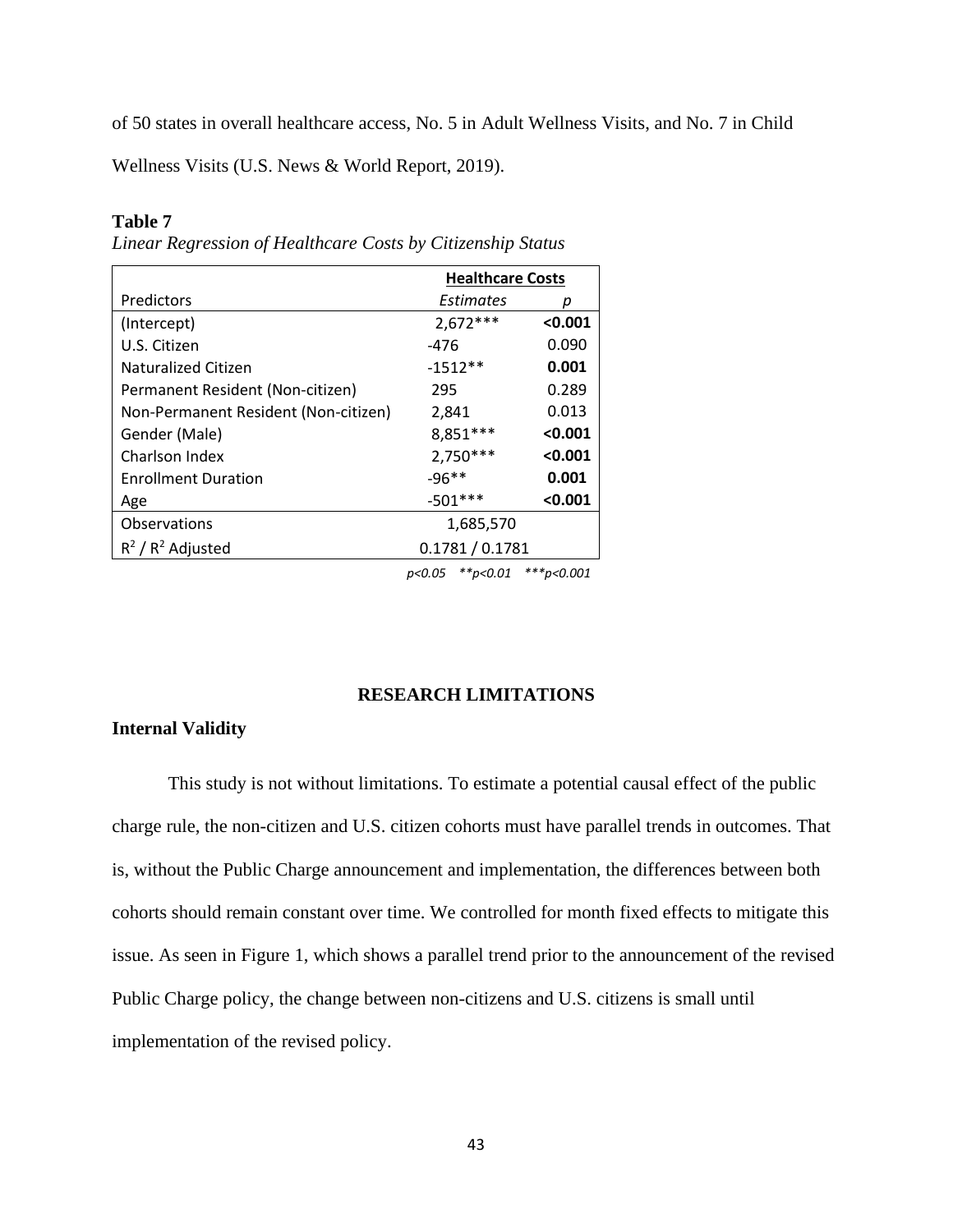Unmeasured variables may exist that impact the observations of the Medicaid-eligible sample in the dataset. If other events occurred during the research period that changed the perception of Medicaid or the Essential plan in New York City, such events may have driven a variety of changes in behavior more than did the Public Charge rule or may have impacted utilization trends. For example, in 2019, the unemployment rate was at its lowest level in U.S. history. The improved economy during this time might have disproportionately resulted in more non-citizens moving to workplace plans due to increases in income. This means their disenrollment rates could be artificially higher. But I postulate that this is unlikely because the improved economy also would have helped citizens. Another possible factor is that the Trump administration increased ICE raids in New York during this study. Perhaps these raids had more to do with disenrollment and paid medical claim changes than did the revised Public Charge policy. Specifically, rather than the changed law affecting Medicaid enrollment and utilization, heightened concerns generated from ICE raids could have negatively affected enrollments and healthcare utilization as immigrants remained indoors due to fear. If this were the case, it would still support the idea that immigration status is a social determinant of healthcare access because ICE raids target non-citizens.

While the data tracks Medicaid and Essential plan enrollees for eighteen months, we do not know the reason why individuals disenrolled. For example, individuals in the study might have moved out of the research service area. In addition, deaths, new jobs or promotions that increase income, or pregnancies that change Medicaid eligibility status, are all factors that could have impacted the credibility of the analysis. In addition, over the course of the 18-month-long study, the healthcare preferences of Medicaid and Essential Plan enrollees in the dataset could have changed, resulting in changes to disenrollment rates and/or paid medical claims that have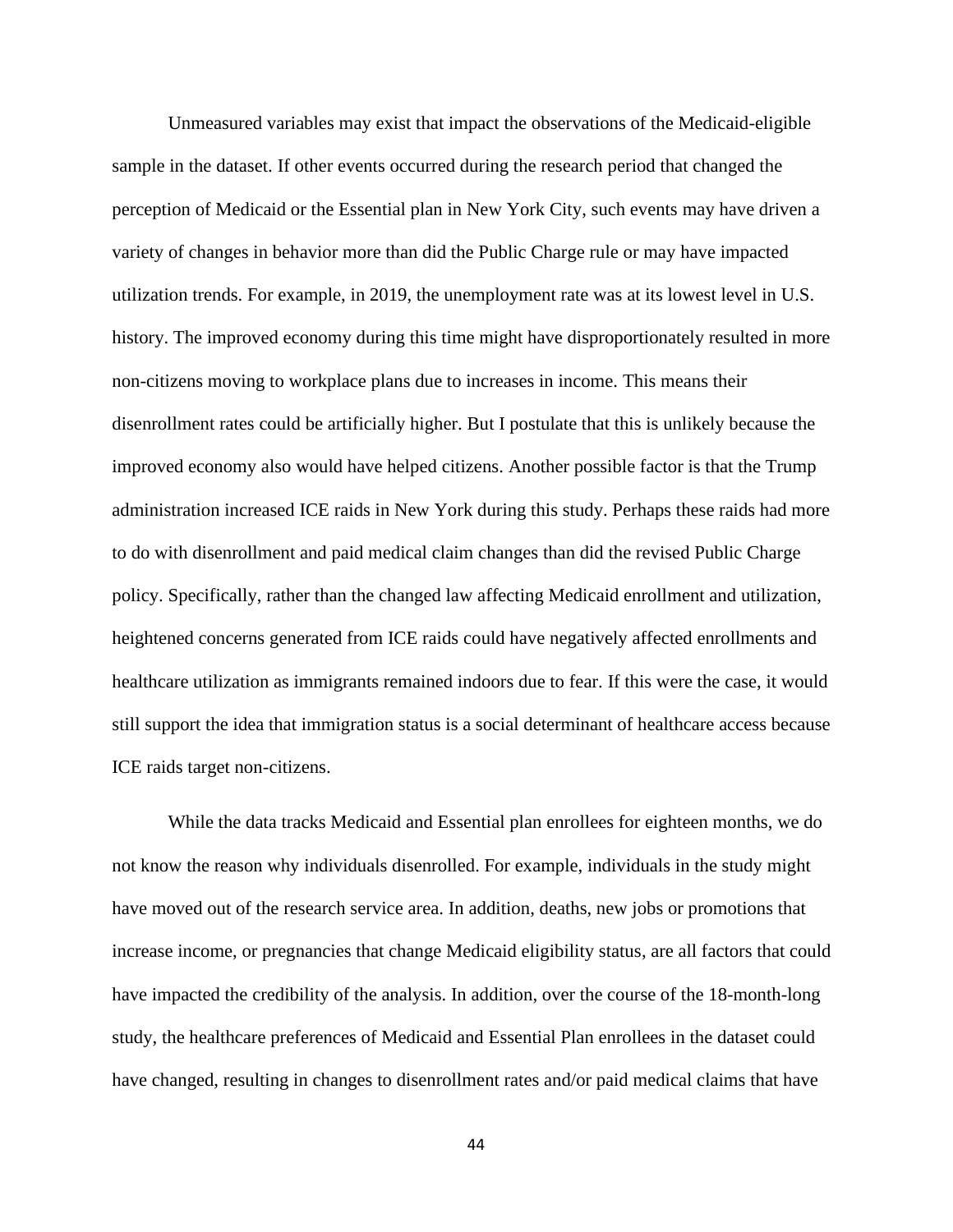little to do with the revised Public Charge policy. Physician patterns and behaviors could have changed over the 18 months. In addition, factors such as hospital closures, changes to reimbursement rates, and changes to the claim administration process could have led to behavior changes in Medicaid and Essential Plan enrollees. I postulate that these unmeasured factors would be unlikely to greatly affect the outcome of this study, either because they would have affected citizens and non-citizens similarly, or because they would have had only local effects and the data set included individuals from a large geographic area.

## **External Validity**

The sample available only contains Medicaid and Essential Plan-eligible participants. They may not accurately reflect the behavior of all low-income individuals eligible for these plans in America or that something about the Medicaid and Essential Plan enrollees makes them inherently different from similarly situated populations in other health plans. It may not be possible to generalize the findings from this study as a result.

## **CONTRIBUTIONS & CONCLUSIONS**

Observing how citizenship status may affect both disenrollment rates and healthcare utilization is important to future research and policy making, especially for policies that affect immigrant populations residing in the United States. If citizenship status can indeed negatively impact health outcomes, researchers need to reevaluate the current list of SDOH to ensure it is all-encompassing. With an extended definition of SDOH, through the recognition of citizenship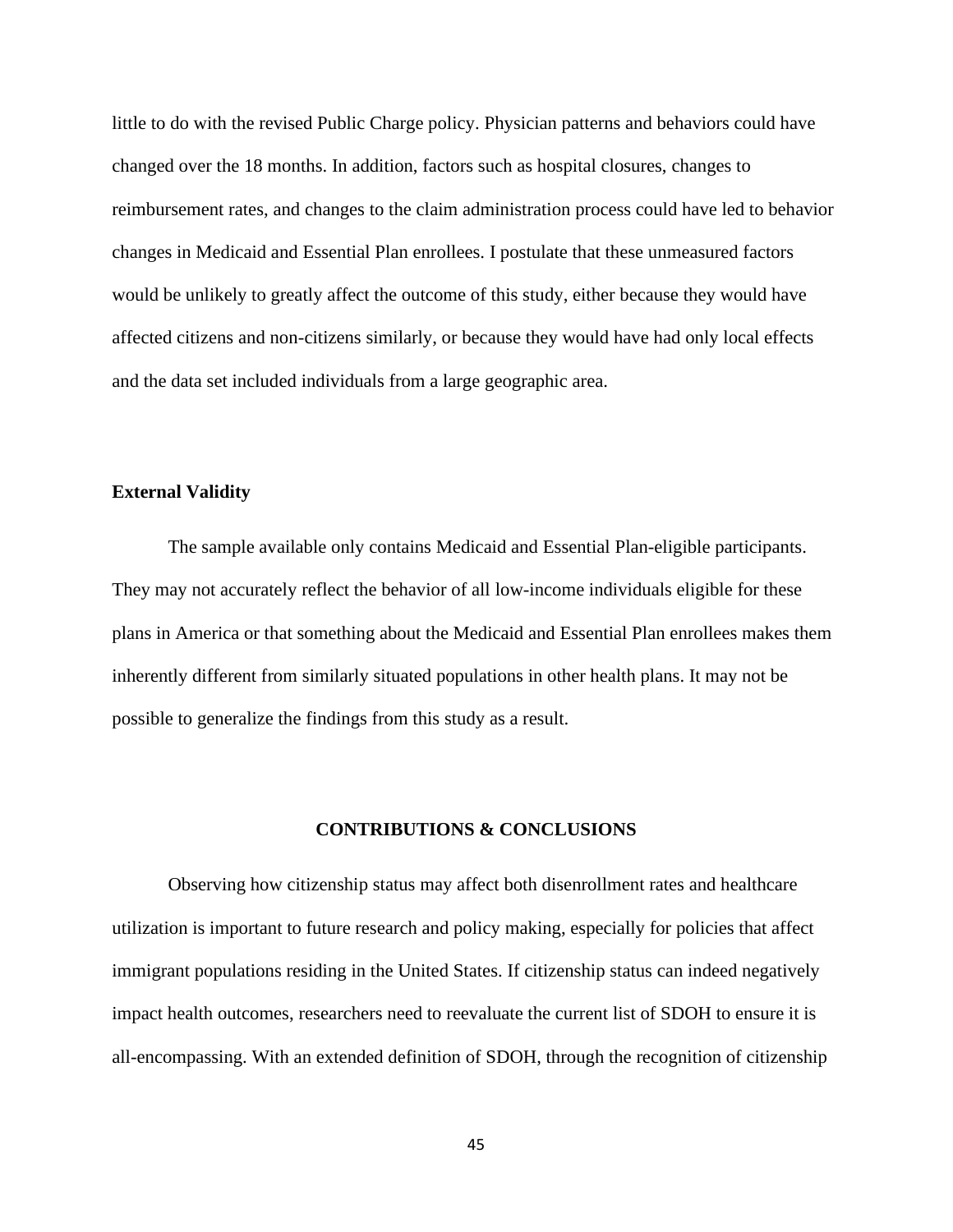status as a determinant, policy makers can more effectively remove barriers that cause poor health outcomes, potentially leading to lower healthcare costs overall.

Citizenship status is an inescapable barrier to healthcare in America for non-citizens, especially for those living in a lower socioeconomic status. Historically, government programs have determined the level of access or coverage based on citizenship status. As such, individuals must provide their citizenship status when enrolling or renewing eligibility in certain social programs. Medicaid coverage provides the clearest example. Since the federal government requires Medicaid enrollees to have at least five years of residency in the United States for purposes of allocating funding to individual states, each state is vigilant about verifying citizenship and residency for all the populations that enroll. This vigilance leads to policies and procedures that eligible Medicaid enrollees may find to be bureaucratic and intimidating processes that present barriers to enrollment. These barriers are nuanced. First, one in ten people in the United States lives in a mixed-status household, which is described as a household with at least one person who is undocumented, a legal permanent resident, or a legal non-permanent resident. For example, undocumented children may be residing with lawfully present parents or young native-born children may be residing with an undocumented parent. These families are concentrated in a few major cities in the United States, including New York City, Miami, Los Angeles, and Houston. These families face difficulties enrolling in a single health plan due to their mixed eligibility. Second, income is a key eligibility requirement, and since non-citizens disproportionately work in lower-wage jobs, and employers across the country are inconsistent in the enforcement of legal hiring practices, the income eligibility requirement places many noncitizens in a precarious position. Some may make too much money for government-sponsored healthcare coverage, but not enough money to purchase healthcare coverage offered to them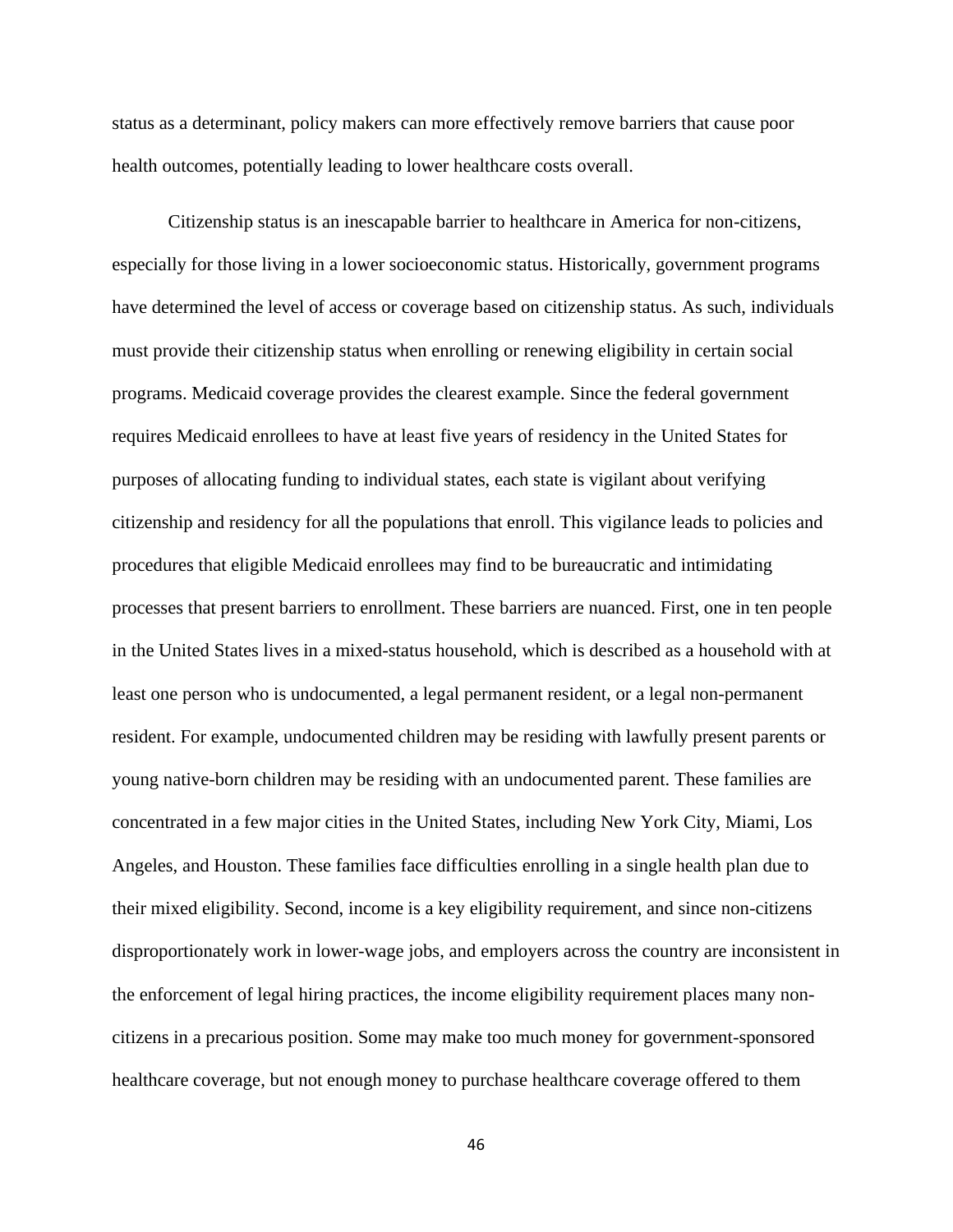through their employer. Conversely, non-citizens may not be working enough hours to be full time, rendering them ineligible for employer coverage, or they may work for a smaller employer with fewer than 100 employees, which is not required to offer healthcare coverage to its employees. Third, immigrants over the last five years have faced increased scrutiny, violence, discrimination, and deportations. When factoring in all these barriers, accessing high-quality healthcare that is dependent on income and citizenship status criteria becomes a difficult task. Researchers and policy makers need to better understand the extent to which these factors dissuade enrollment or utilization of healthcare services altogether.

If fewer non-citizens enroll in healthcare coverage for which they are eligible, at the microeconomic level those populations will have poorer health outcomes, which can impact work productivity and result in even more dependency on the federal government. At the macroeconomic level, fewer non-citizens enrolling leads to lower-quality healthcare and higher healthcare costs because those populations will seek care in an emergency room setting.

Finally, there are negative externalities to high uninsured rates in America, especially for non-citizens, as best seen in the recent coronavirus pandemic. Many uninsured individuals were unable to get tested despite best efforts of state and federal agencies (Galletly et al., 2021; Capps & Gelatt, 2020; McFarling, 2020; Page et al., 2020). As a result, they may have unknowingly spread COVID-19. If they were able to get a test and the test was positive, getting treatment was difficult, thus potentially impacting healthy individuals negatively. As such, ensuring that U.S. residents have access to affordable, quality healthcare coverage is quintessential to public health overall. Removing the barriers to non-citizens being able to access high-quality healthcare could generate public health benefits that arguably outweigh the costs to the taxpayer. Such a policy would be in direct contradiction to the public charge policy.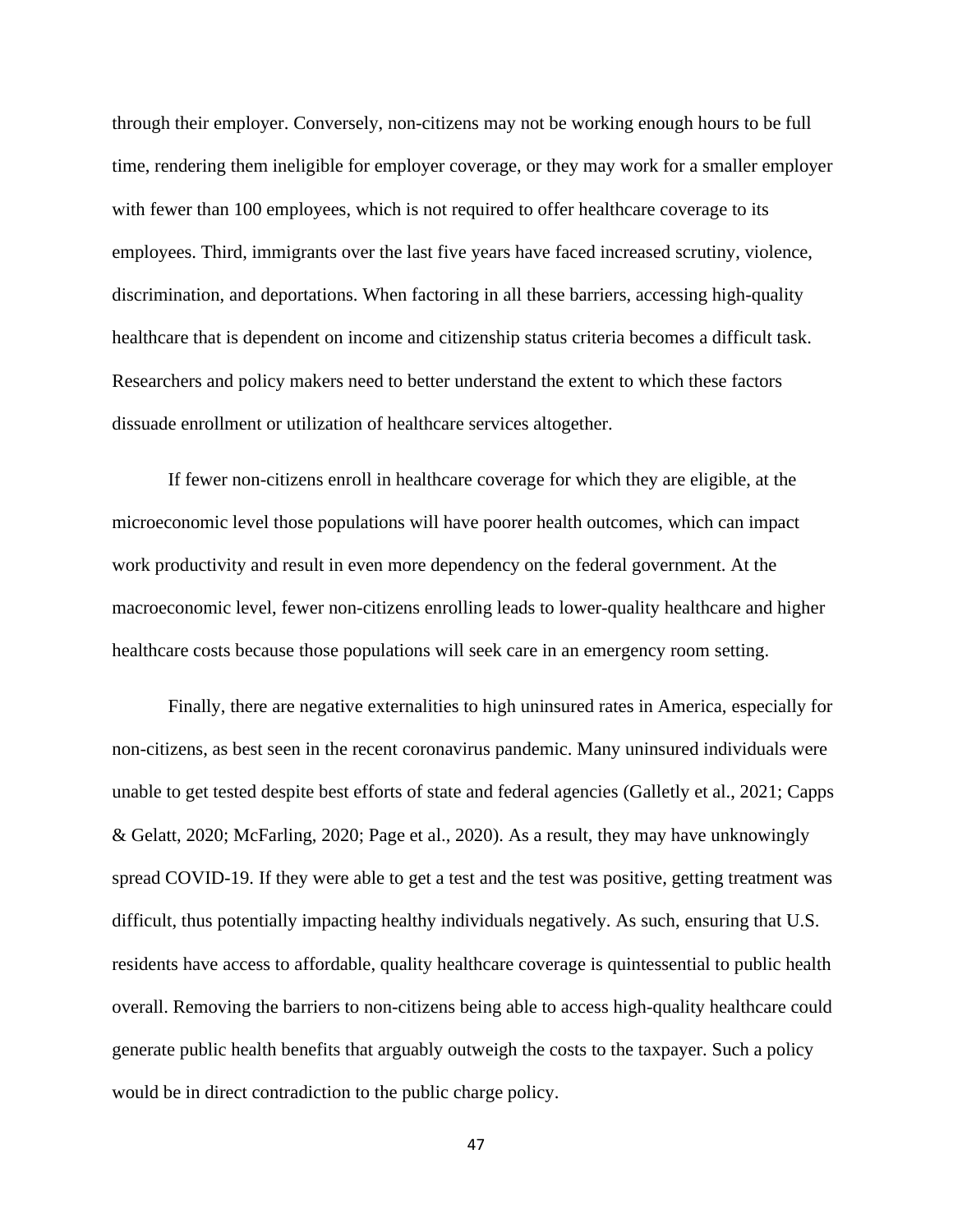A potential reform to improve access and healthcare utilization rates for non-citizens, is standardizing Medicaid eligibility rules across the country. Today, individual states can determine Medicaid eligibility, which leaves a patchwork of coverage options that differ state to state leaving certain immigrant populations without equal access to healthcare. Providing better access to non-citizens would have positive externalities in that when non-citizens are healthy, they participate in the workforce more, thus generating tax revenue and creating a better standard of living for themselves and their families.

Today, citizenship status is political, partisan, and stigmatized. Paradoxically, it is used in applications and databases to obtain government and social service programs. These two realities force many into the shadows. More consideration of these findings will help policy makers remove the stigma of immigration, which in turn will help improve health outcomes and lower overall healthcare costs while improving the quality of healthcare.

Further research around citizenship status as a social determinant of health should include replication studies with different cohorts of patients. Further research into why non-citizens disenroll from healthcare coverage and why they increase healthcare utilization would also be beneficial. Additionally, learnings from other countries around the world should be included in future research projects on this topic as well. Lastly, better understanding of the drivers of higher healthcare costs in the non-citizen population would be illuminating. Although research suggests non-citizens on average incur lower healthcare costs, this study suggests otherwise. To better understand healthcare costs for non-citizens, further research is needed.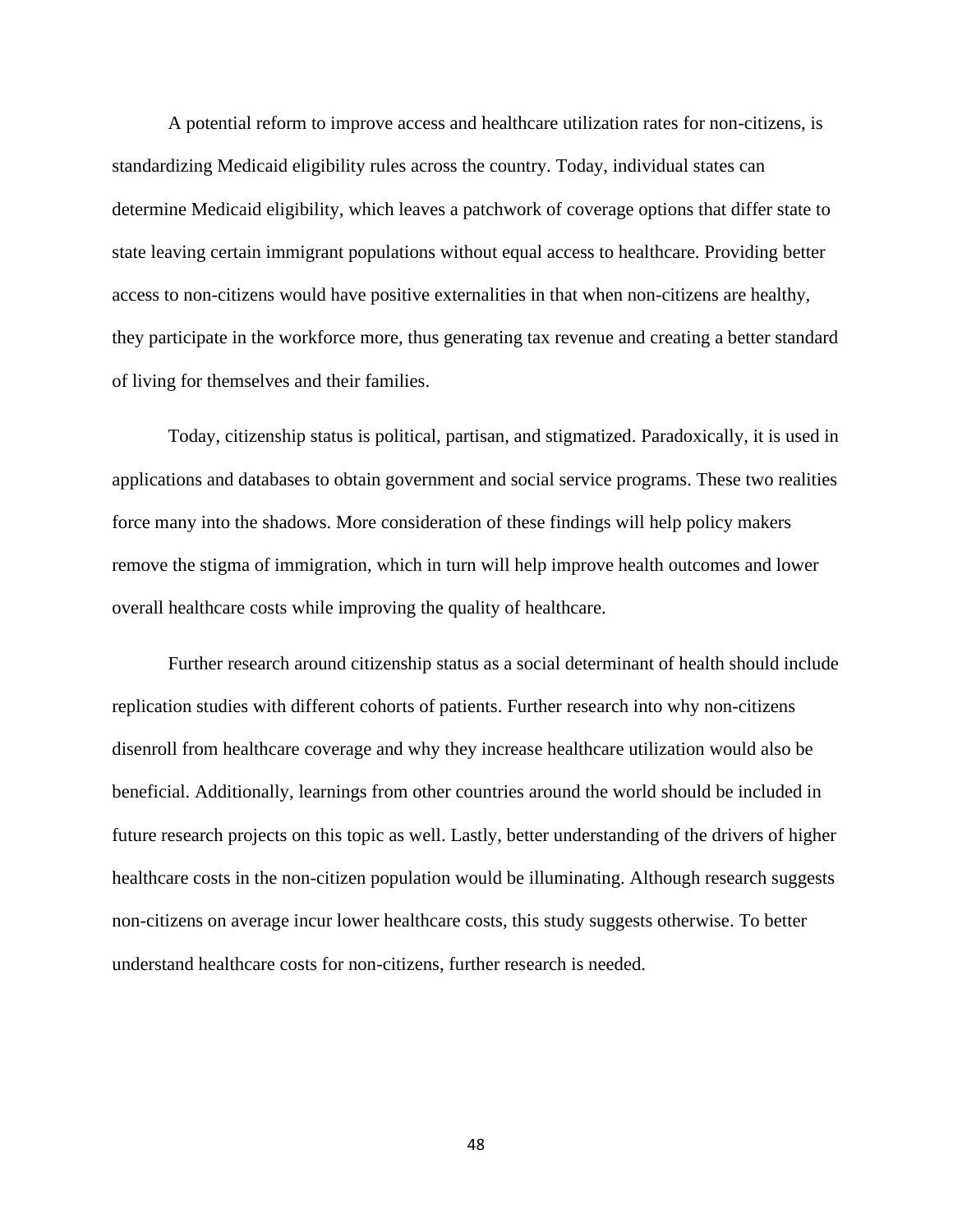#### **REFERENCES**

- Association of American Medical Colleges (AAMC). (2019). Diversity in medicine: Facts and figures 2019. AAMC, [https://www.aamc.org/data-reports/workforce/report/diversity-medicine-facts](https://www.aamc.org/data-reports/workforce/report/diversity-medicine-facts-and-figures-2019)[and-figures-2019](https://www.aamc.org/data-reports/workforce/report/diversity-medicine-facts-and-figures-2019)
- Alpert, L. (1939). The alien and the public charge clauses. *The Yale Law Journal*, 49(1), 18–38. <https://doi.org/10.2307/792270>
- Bennett, MT. (1966). The Immigration and Nationality (McCarran-Walter) Act of 1952, as Amended to 1965. *The Annals of the American Academy of Political and Social Science*, 367(1), 127–136. [https://doi.org/10.1177/000271626636700114](https://doi.org/10.1177%2F000271626636700114)
- Berkowitz, E. (2005). Medicare and Medicaid: The past as prologue. *Health Care Finance Review*, 27(2), 11–23.
- Bliese, P., Schepker, D., Essman, S., & Ployhart, R. (2019). Bridging methodological divides between macro- and microresearch: Endogeneity and methods for panel data. *Journal of Management,*  40(1), 70-99.
- Bluth, R., & Hart, A. (2020, July 23). Medicaid mystery: Millions of enrollees haven't materialized in california. *Kaiser Health News.* KHN. [https://khn.org/news/medicaid-mystery-millions-of](https://khn.org/news/medicaid-mystery-millions-of-enrollees-havent-materialized/)[enrollees-havent-materialized/](https://khn.org/news/medicaid-mystery-millions-of-enrollees-havent-materialized/)
- Boen, C., & Hummer, R. (2019). Longer—but harder—lives?: The Hispanic health paradox and the social determinants of racial, ethnic, and immigrant–native health disparities from midlife through late life. *Journal of Health and Social Behavior*, 60(4), 434–452. [https://doi.org/10.1177/0022146519884538](https://doi.org/10.1177%2F0022146519884538)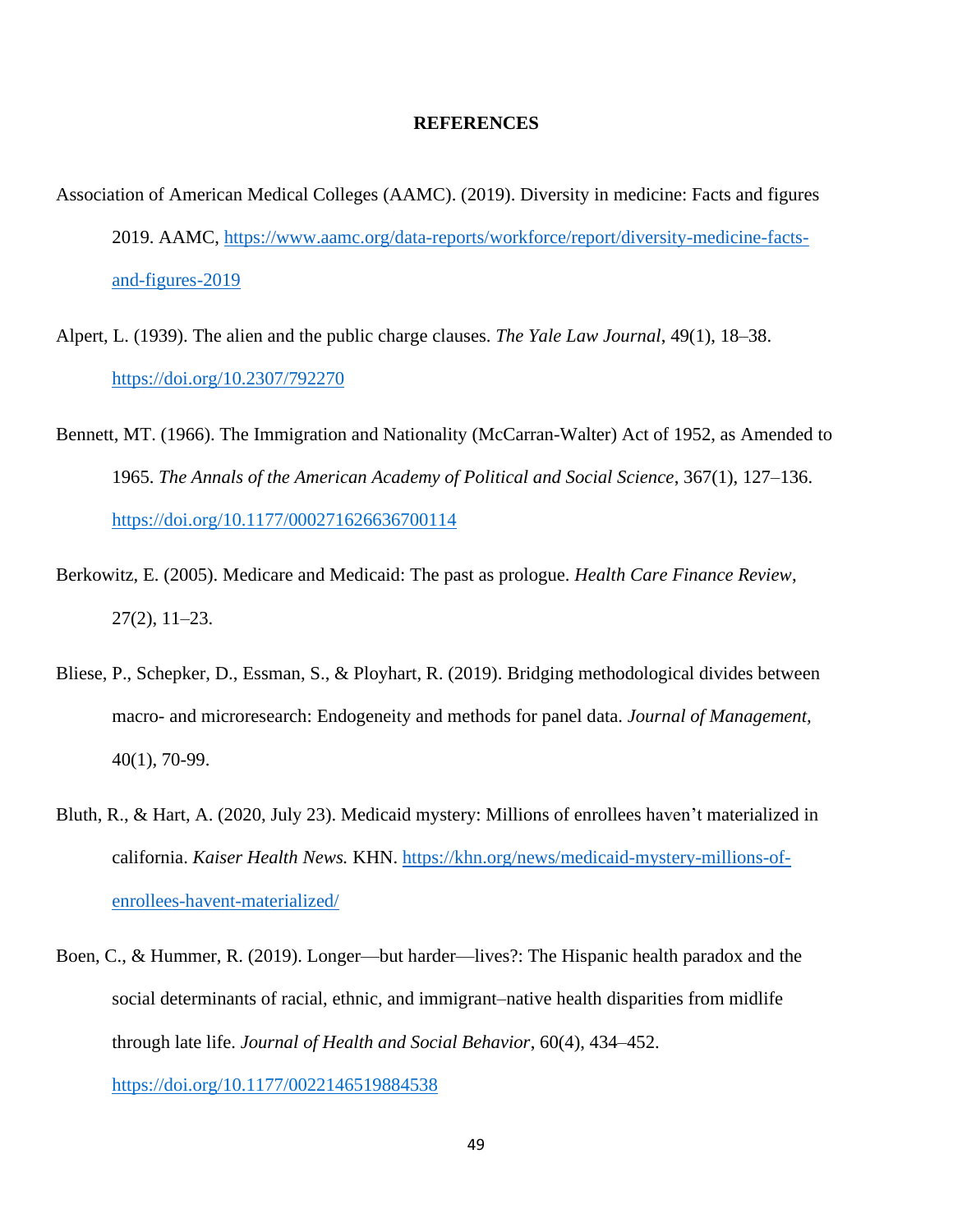- Bowman, E. (2018, September 22). Trump administration will seek to limit green cards for immigrants needing public aid. *NPR.* [https://www.npr.org/2018/09/22/650808003/trump-administration-will](https://www.npr.org/2018/09/22/650808003/trump-administration-will-seek-to-limit-green-cards-for-immigrants-needing-publi)[seek-to-limit-green-cards-for-immigrants-needing-publi](https://www.npr.org/2018/09/22/650808003/trump-administration-will-seek-to-limit-green-cards-for-immigrants-needing-publi)
- Braveman, P., & Gottlieb, L. (2014). The social determinants of health: It's time to consider the causes of the causes. *Public Health Reports*, 129(2), 19–31. [https://doi.org/10.1177/00333549141291S206](https://doi.org/10.1177%2F00333549141291S206)
- Broder, T., Lessard, G., & Moussavin, A. (2021). Overview of immigrant eligibility for federal programs. National Immigration Law Center. [https://www.nilc.org/wp](https://www.nilc.org/wp-content/uploads/2021/08/overview-immeligfedprograms-article.pdf)[content/uploads/2021/08/overview-immeligfedprograms-article.pdf](https://www.nilc.org/wp-content/uploads/2021/08/overview-immeligfedprograms-article.pdf)
- Budiman, A., Tamir, C., Mora, L., & Noe-Bustamante, L. (2020). Facts on U.S. immigrants, 2018. Pew Research Center.<https://www.pewresearch.org/hispanic/2020/08/20/facts-on-u-s-immigrants/>
- Burgoon, B., Fine, J., Jacoby, W., & Tichenor, D. (2018). Immigration and the transformation of American unionism. *International Migration Review*, 44(4), 933–973. <https://www.jstor.org/stable/40930956>
- Bustamante, A., Chen, J., McKenna, R., & Ortega, A. (2018). Health care access and utilization among U.S. immigrants before and after the Affordable Care Act. *Journal of Immigrant and Minority Health*, 21, 211–218. <https://doi.org/10.1007/s10903-018-0741-6>
- Capps, R., & Gelatt, J. (2020). Barriers to COVID-19 testing and treatment: Immigrants without health insurance coverage in the United States. *Migration Policy Institute.* [https://www.migrationpolicy.org/sites/default/files/publications/UninsuredNoncitizens-](https://www.migrationpolicy.org/sites/default/files/publications/UninsuredNoncitizens-FS_Final.pdf)FS Final.pdf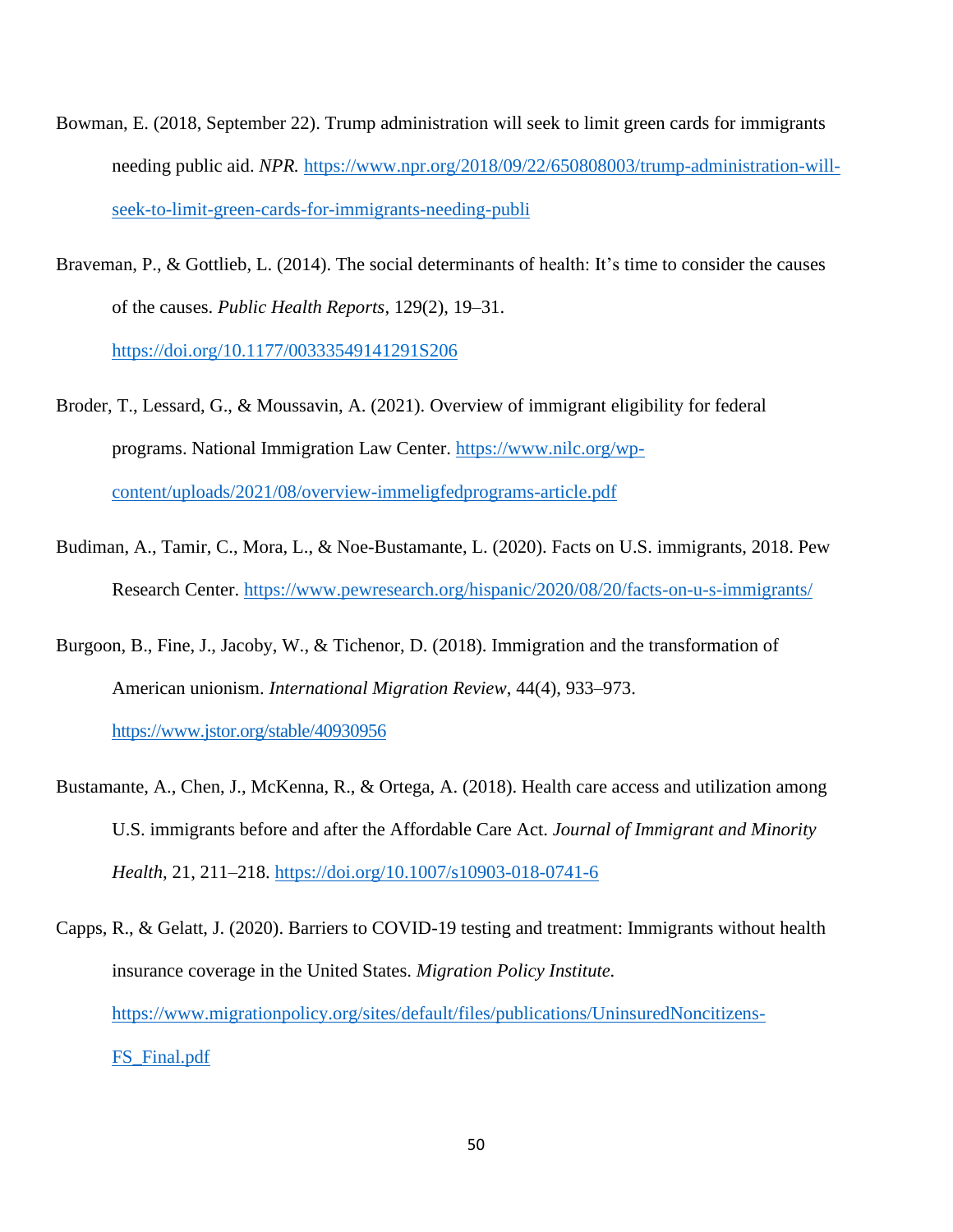- Carrasquillo, O., Carrasquillo, A., Shea, S. (2000). Health insurance coverage of immigrants living in the United States: Differences by citizenship status and country of origin. *American Journal of Public Health*, 90(6), 917–923.<https://dx.doi.org/10.2105%2Fajph.90.6.917>
- Castaneda, H., Holmes, S., Madrigal, D., Young, M., Beyeler, N., Quesada, J. (2015). Immigration as a social determinant of health. *Annual Review of Public Health*, 36, 375–92 <https://doi.org/10.1146/annurev-publhealth-032013-182419>
- Chandrashekar, P., Zhang, R., Leung, M., & Jain, S. H. (2021). Impact of patient-physician language concordance on healthcare utilization. *Journal of General Internal Medicine*. Advance online publication.<https://doi.org/10.1007/s11606-021-06998-w>
- Choi, S. (2006). Insurance status and health service utilization among newly arrived older immigrants. *Journal of Immigrant and Minority Health*, 8(2), 149–161. [http://dx.doi.org/10.1007/s10903-](http://dx.doi.org/10.1007/s10903-006-8523-3) [006-8523-3](http://dx.doi.org/10.1007/s10903-006-8523-3)
- Civil Rights Digest, (1979). *Civil Rights Digest.* 9(1), 8.
- Cohen, R., Makuc, D., Bernstein, A., Bilheimer, L. & Powell-Griner, E. (2009). Health insurance coverage trends, 1959 – 2007: Estimates from the National Health Interview Survey. *National Health Statistics Reports,* 17, 1–25.
- Collins, S., & Beutel, S. (2016, September 23). *The health care reform proposals of Hillary Clinton and Donald Trump.* Commonwealth Fund. [https://www.commonwealthfund.org/blog/2016/health](https://www.commonwealthfund.org/blog/2016/health-care-reform-proposals-hillary-clinton-and-donald-trump)[care-reform-proposals-hillary-clinton-and-donald-trump](https://www.commonwealthfund.org/blog/2016/health-care-reform-proposals-hillary-clinton-and-donald-trump)
- Curran, J., Jaffe, H. (2011). AIDS: The early years and CDC's response. Morbidity and Mortality Weekly Report (MMWR). *Centers for Disease Control and Prevention*, 60(04), 64–69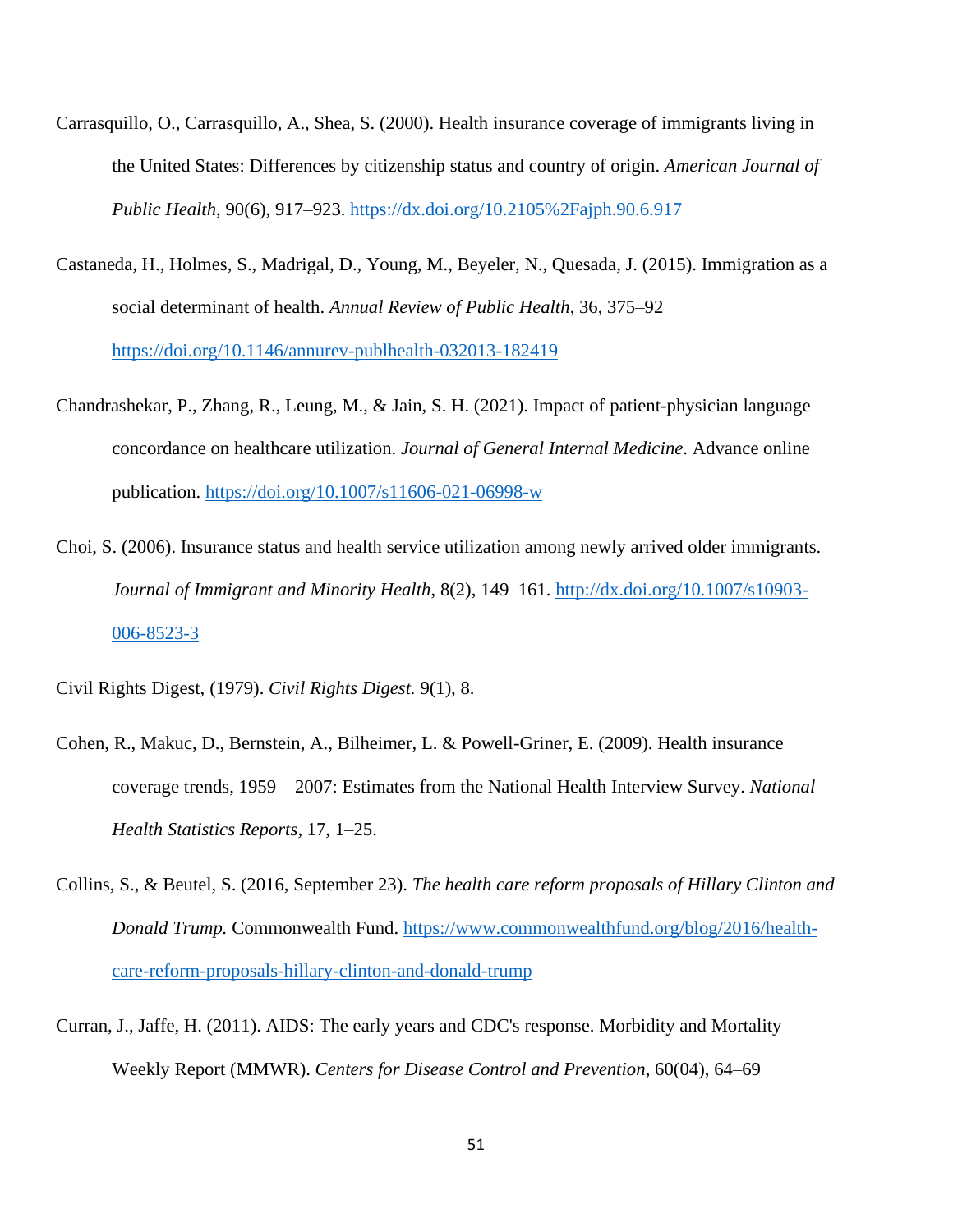- Dallek, G. (1980). Health care for undocumented immigrants: A story of neglect. *Clearinghouse Rev.*, 14, 407-410.
- Daniels, R. (2002). Coming to America: A history of immigration and ethnicity in American life (2nd ed.). Harper Perennial.
- Davies, G., & Derthick, M. (1997). Race and social welfare policy: The Social Security Act of 1935. *Political Science Quarterly*, 112(2), 217–235. <https://doi.org/10.2307/2657939>
- Delara, M. (2016). Social determinants of immigrant women's mental health. *Advances in Public Health,* 1–11*.* <https://doi.org/10.1155/2016/9730162>
- Derickson, A. (1994). Health security for all? Social unionism and universal health insurance, 1935- 1958. *The Journal of American History*, 80(4), 1333–1356.<https://doi.org/10.2307/2080603>
- DeWitt, L. (2010). The decision to exclude agricultural and domestic workers from the 1935 Social Security Act. *Social Security Bulletin*, 70(4).

<https://www.ssa.gov/policy/docs/ssb/v70n4/v70n4p49.html#mt11>

- Dimick, J., & Ryan, A. (2014). Methods for evaluating changes in health care policy: The differencesin-differences Approach. *JAMA,* 312(22), 2401–2402 <https://doi.org/10.1001/jama.2014.16153>
- Dunn, J., & Dyck, I. (2000). Social determinants of health in Canada's immigrant population: Results from the National Population Health Survey. *Social Science & Medicine,* 51(11), 1573–1593. [https://doi.org/10.1016/s0277-9536\(00\)00053-8](https://doi.org/10.1016/s0277-9536(00)00053-8)
- Eicheldinger, C., & Bonito, A. (2008). More accurate racial and ethnic codes for Medicare administrative data. *Health Care Financing Review,* 29(3), 27–42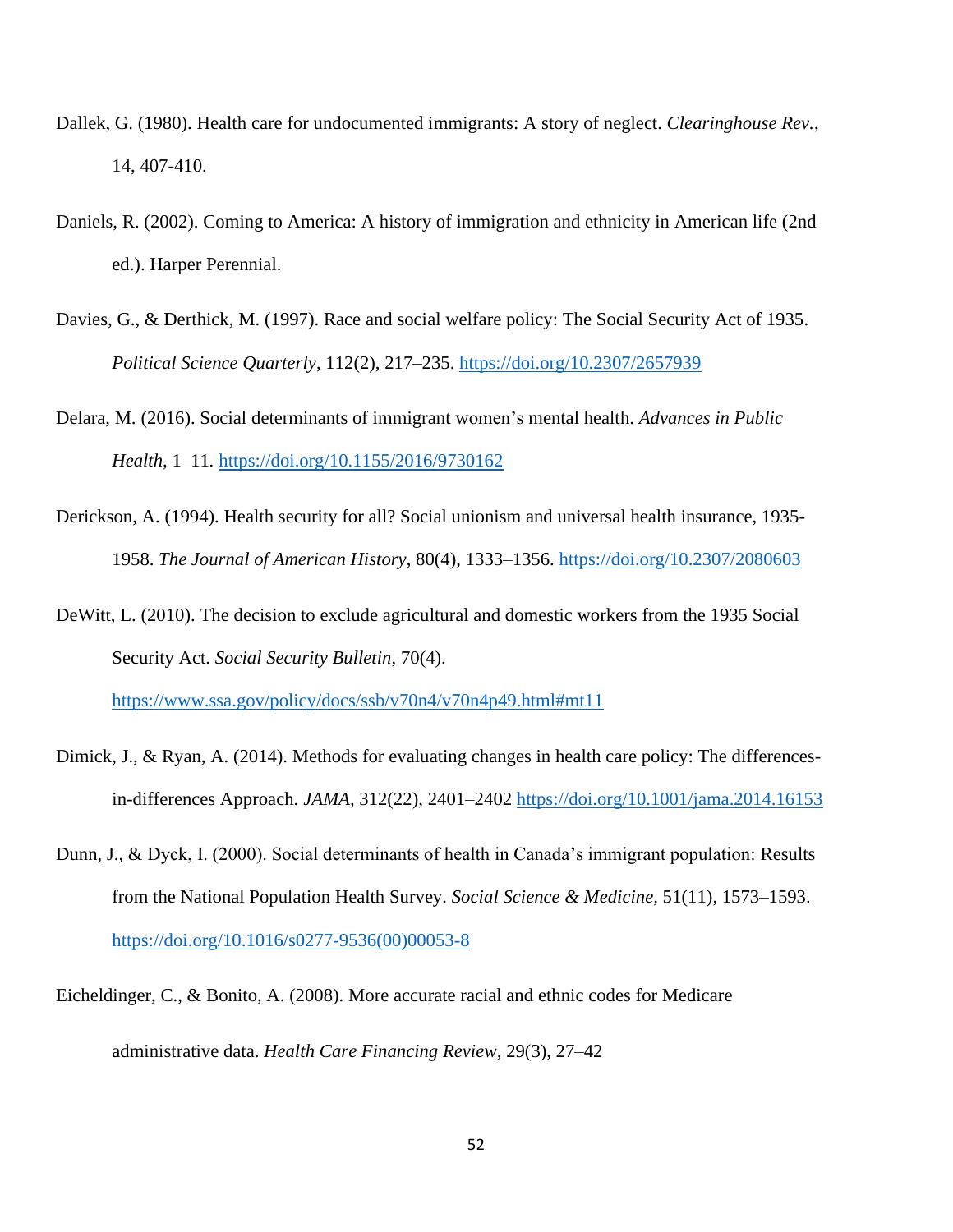- Ellison, A. (2020, July 8). 15 cities with the best healthcare access. *Becker's Hospital Review. [https://www.beckershospitalreview.com/rankings-and-ratings/15-cities-with-the-best-healthcare](https://www.beckershospitalreview.com/rankings-and-ratings/15-cities-with-the-best-healthcare-access.html)[access.html](https://www.beckershospitalreview.com/rankings-and-ratings/15-cities-with-the-best-healthcare-access.html)*
- Engel, J. (2007). Poor people's medicine: Medicaid and American charity care since 1965. Durham, NC: Duke University Press.
- Epstein, D., Jimenez-Rubio, D., Smith, P., Suhrcke, M. (2009). Social determinants of health: An economic perspective. *Health Economics*, 18, 495–502.<https://doi.org/10.1002/hec.1490>
- Fahrmeir, A., Faron, O., & Weil, P. (2002). *Migration control in the North Atlantic World: The evolution of state practices in Europe and the United States from the French Revolution to the Inter-War Period.* Berghahn Books.
- Franzini, L., Ribble, J., Keddie, A. (2001). Understanding the Hispanic paradox. *Ethnicity & Disease,*  11(3), 496–518. [https://doi.org/10.1007/978-1-4419-7092-3\\_7](https://doi.org/10.1007/978-1-4419-7092-3_7)
- Finch, W. (1990). The Immigration Reform and Control Act of 1986: A preliminary assessment. *Social Service Review,* 64(2), 244–260. <http://www.jstor.org/stable/30012087>
- Friedman, S. (1973). The effect of the US immigration Act of 1965 on the flow of skilled migrants from less developed countries. *World Development,* 1(8), 39–44. [https://doi.org/10.1016/0305-](https://doi.org/10.1016/0305-750X(73)90173-3) [750X\(73\)90173-3](https://doi.org/10.1016/0305-750X(73)90173-3)
- Friedman, T. (1993, June 10). U.S. to release 158 Haitian detainees. *The New York Times,* p. 12. <https://timesmachine.nytimes.com/timesmachine/1993/06/10/396093.html?pageNumber=12>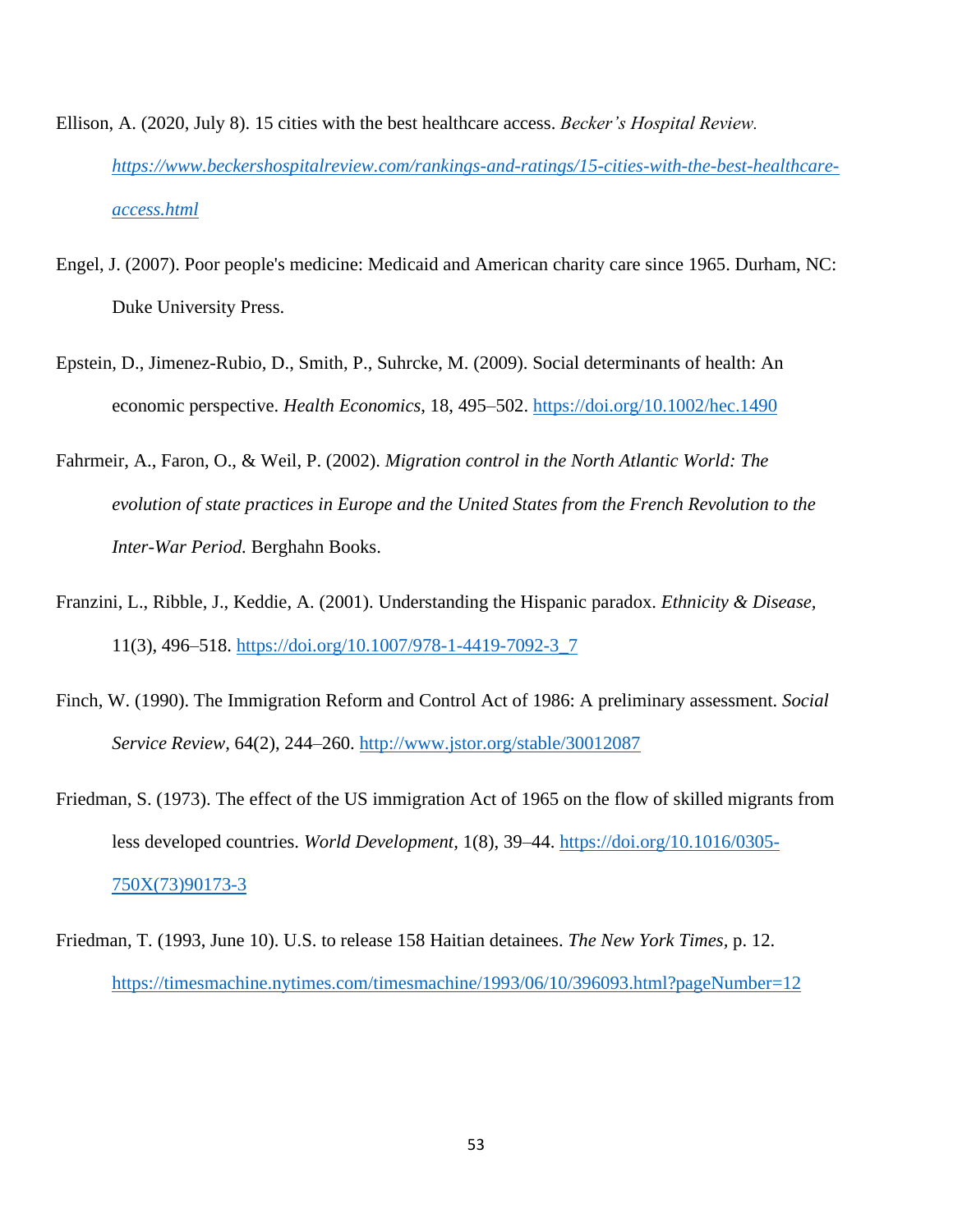- Fuchs, L. (1990). The corpse that would not die: The Immigration Reform and Control Act of 1986. Revue Européenne des Migrations Internationales. *Année 1990*, 6(1), 111–127. [https://www.persee.fr/doc/remi\\_0765-0752\\_1990\\_num\\_6\\_1\\_1230](https://www.persee.fr/doc/remi_0765-0752_1990_num_6_1_1230)
- Garcia, M., Bindman, A., Coffman, J. (2019). Language-concordant primary care physicians for a Diverse Population: The view from California. *Health Equity,* 3(1), 343–349. <https://doi.org/10.1089/heq.2019.0035>
- Galletly, C., Lechuga, J., Dickson-Gomez, J., Glasman, L., McAuliffe, T., Espinoza-Madrigal., I. (2021). Assessment of COVID-19 related immigration concerns among Latinx immigrants in the U.S. *Jama.* 4(7):e2117049.<https://doi.org/10.1001/jamanetworkopen.2021.17049>
- Gibson, C., & Jung, K. (2002). Historical census statistics on the foreign-born population of the United States: 1850-2000. Population Division. *U.S. Census Bureau*. [https://www.census.gov/content/dam/Census/library/working-papers/2002/demo/POP](https://www.census.gov/content/dam/Census/library/working-papers/2002/demo/POP-twps0056.pdf)[twps0056.pdf](https://www.census.gov/content/dam/Census/library/working-papers/2002/demo/POP-twps0056.pdf)
- Giganti, M., Luz, P., Caro-Vega, Y., Cesar, C., Padgett, D., Koenig, S., Echevarria, J., McGowan, C., and Shepherd, B. (2015). A Comparison of seven cox regression-based models to account for heterogeneity across multiple HIV treatment cohorts in Latin America and the Caribbean. *AIDS Res Hum Retroviruses,* 31(5), 496–503. <https://doi.org/10.1089/aid.2014.0241>
- Goldman, D., Smith, J., & Sood, N. (2005). Legal status and health insurance among immigrants. *Health Affairs,* 24(6), 1640–1653. <https://doi.org/10.1377/hlthaff.24.6.1640>
- Gurewich, D., Garg, A., Kressin, N. (2020) Addressing social determinants of health within healthcare delivery systems: A framework to ground and inform health outcomes. *Society of General Internal Medicine*, 35(5), 1571–1575. <https://doi.org/10.1007/s11606-020-05720-6>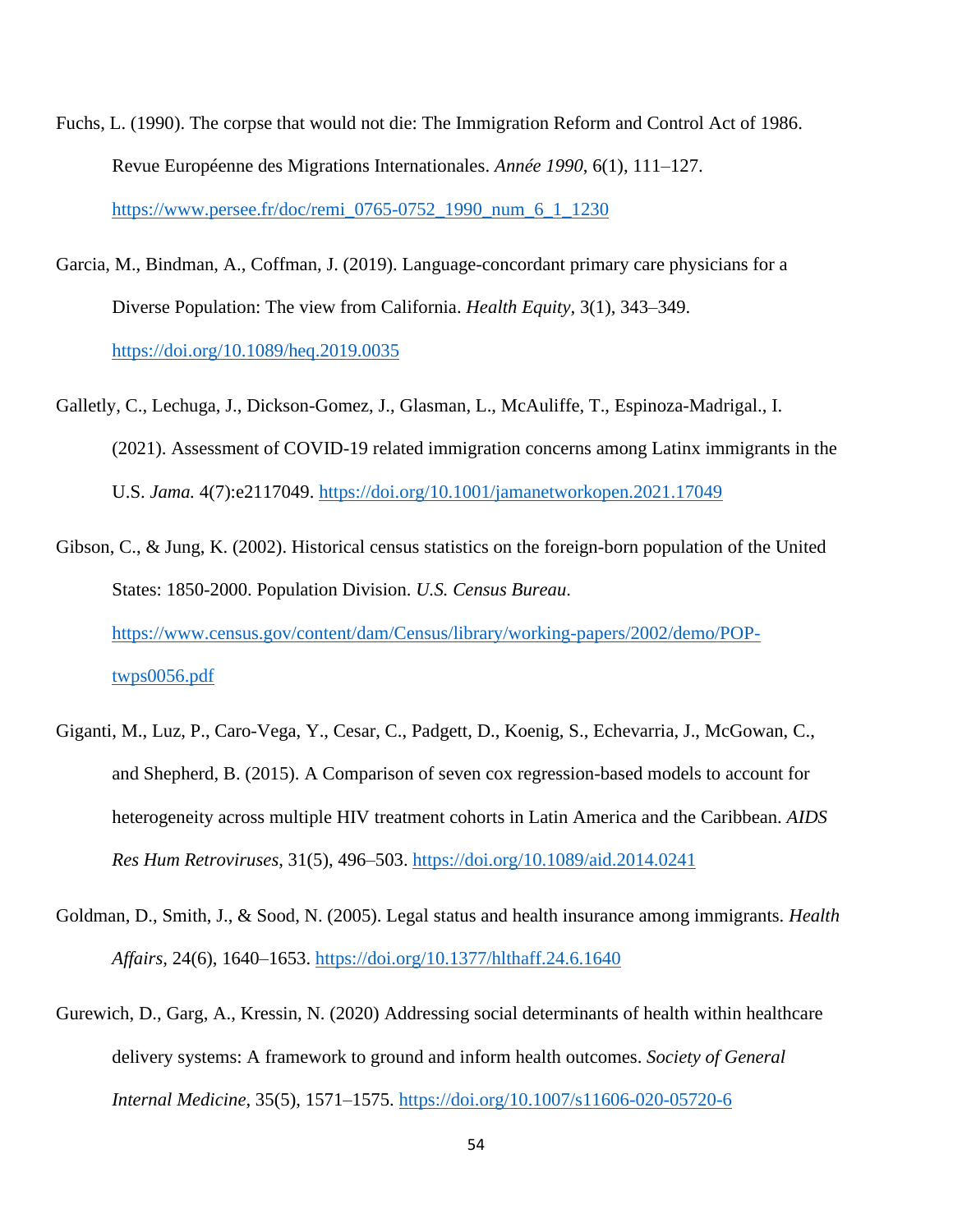- Hall, E., & Cuellar, N. (2016). Immigrant health in the United States: A trajectory toward change. *Journal of Transcultural Nursing*, 27(6), 611–626.<https://doi.org/10.1177/1043659616672534>
- Healthy People 2030, U.S. Department of Health and Human Services, Office of Disease Prevention and Health Promotion. *HHS.* [https://health.gov/healthypeople/objectives-and-data/social](https://health.gov/healthypeople/objectives-and-data/social-determinants-health)[determinants-health](https://health.gov/healthypeople/objectives-and-data/social-determinants-health)
- Human Rights Watch. (2020, October 28). Covid-19 fueling anti-Asian racism and xenophobia worldwide. *Human Rights Watch*. [https://www.hrw.org/news/2020/05/12/covid-19-fueling-anti](https://www.hrw.org/news/2020/05/12/covid-19-fueling-anti-asian-racism-and-xenophobia-worldwide)[asian-racism-and-xenophobia-worldwide](https://www.hrw.org/news/2020/05/12/covid-19-fueling-anti-asian-racism-and-xenophobia-worldwide)
- Jenco, M. (2020, June 30). Study: Public charge rule having a chilling effect on immigrant families' use of public programs. *AAP News & Journals.* [https://www.aappublications.org/news/aapnewsmag/2020/06/30/immigrantfamilies063020.full.p](https://www.aappublications.org/news/aapnewsmag/2020/06/30/immigrantfamilies063020.full.pdf) [df](https://www.aappublications.org/news/aapnewsmag/2020/06/30/immigrantfamilies063020.full.pdf)
- Jordan, M. (2020, November 3). Trump's 'public charge' immigration rule is vacated by federal judge. *The New York Times.* [https://www.nytimes.com/2020/11/02/us/trump-immigration-public](https://www.nytimes.com/2020/11/02/us/trump-immigration-public-charge.html)[charge.html](https://www.nytimes.com/2020/11/02/us/trump-immigration-public-charge.html)
- Kandula, N., Grogan, C., Rathouz, D., Lauderdale, D. (2004). The unintended impact of welfare reform on the Medicaid enrollment of eligible immigrants. *Health Services Research*, 39(5), 1509–1526. <https://dx.doi.org/10.1111%2Fj.1475-6773.2004.00301.x>
- Leatherdale, S. (2017). Natural experiment methodology for research: a review of how different methods can support real-world research. *Journal of International Journal of Social Research Methodology*, 22(1), 19–35.<https://doi.org/10.1080/13645579.2018.1488449>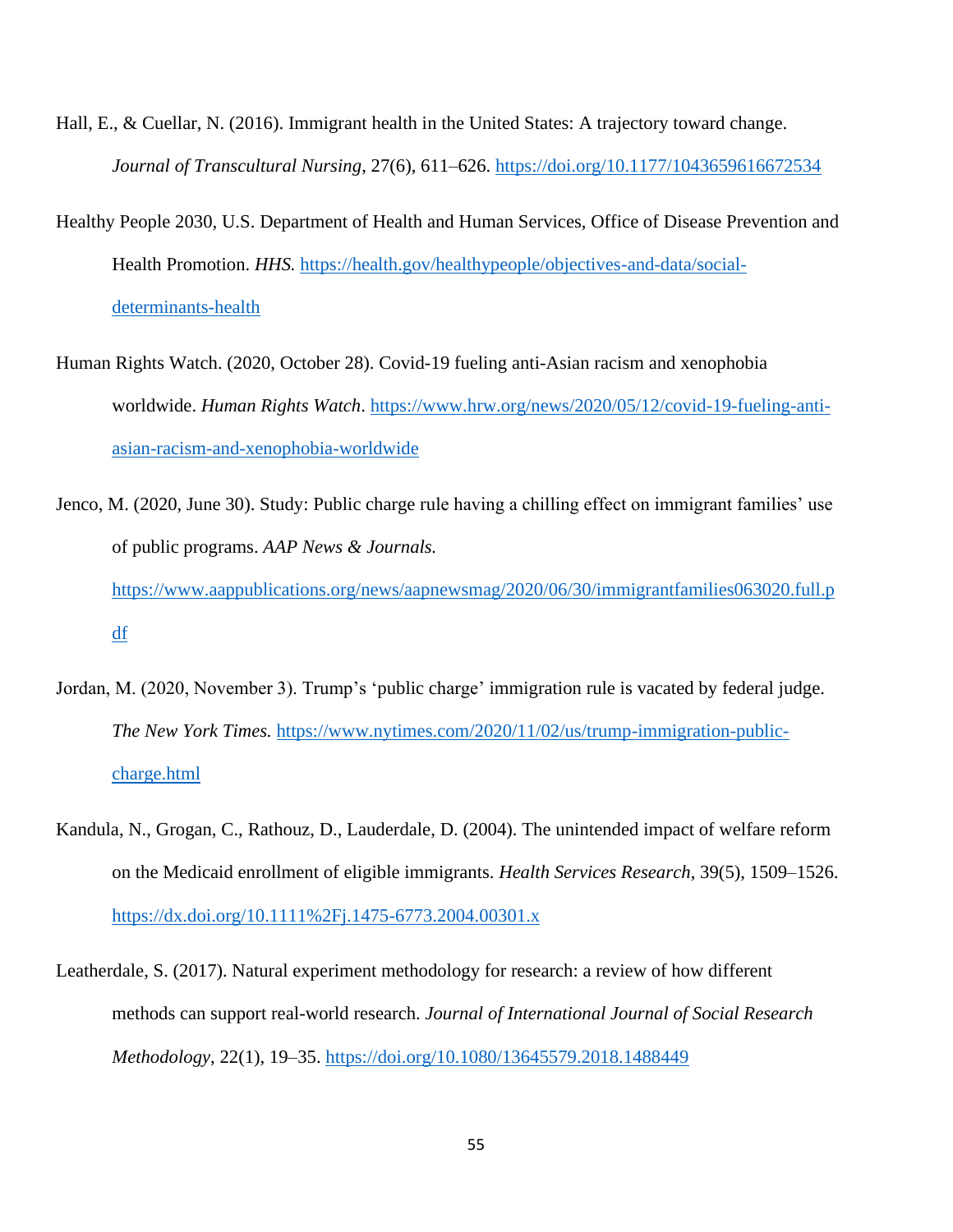- Lee, E. (2002). The Chinese exclusion example: Race, immigration, and American gatekeeping, 1882- 1924. *Journal of American Ethnic History*, 21(3), 36–62.
- Lieberman, R. (1995). Race, institutions, and the administration of social policy. *Social Science History*, 19(4), 511–542. <https://doi.org/10.2307/1171478>
- Liu, L. (2016, September 25). Here's where Hillary Clinton and Donald Trump stand on immigration. *Business Insider.* [https://www.businessinsider.com/hillary-clinton-and-donald-trump](https://www.businessinsider.com/hillary-clinton-and-donald-trump-immigration-2016-9)[immigration-2016-9](https://www.businessinsider.com/hillary-clinton-and-donald-trump-immigration-2016-9)
- Mackenbach, JP., Stronks, K., Kunst, AE. (1989). The contribution of medical care to inequalities in health: differences between socio-economic groups in decline of mortality from conditions amenable to medical intervention. *Social Science Medicine,* 29, 369–376. [https://doi.org/10.1016/0277-9536\(89\)90285-2](https://doi.org/10.1016/0277-9536(89)90285-2)
- Malehi, A., Pourmotahari, F., & Angali, K. (2015). Statistical models for the analysis of skewed healthcare cost data: a simulation study. *Health Economics Review.* 5, 11.

<https://doi.org/10.1186/s13561-015-0045-7>

- Mann, C. (2010). Medicaid and CHIP coverage of "lawfully residing" children and pregnant women. Center for Medicaid, CHIP and Survey & Certification. Center of Medicaid and Medicare. Washington, DC. *HHS.* [https://downloads.cms.gov/cmsgov/archived](https://downloads.cms.gov/cmsgov/archived-downloads/SMDL/downloads/SHO10006.pdf)[downloads/SMDL/downloads/SHO10006.pdf](https://downloads.cms.gov/cmsgov/archived-downloads/SMDL/downloads/SHO10006.pdf)
- Marmot, M. (2017). Social justice, epidemiology and health inequalities. *European Journal of Epidemiology,* 32(7), 537–546.<https://doi.org/10.1007/s10654-017-0286-3>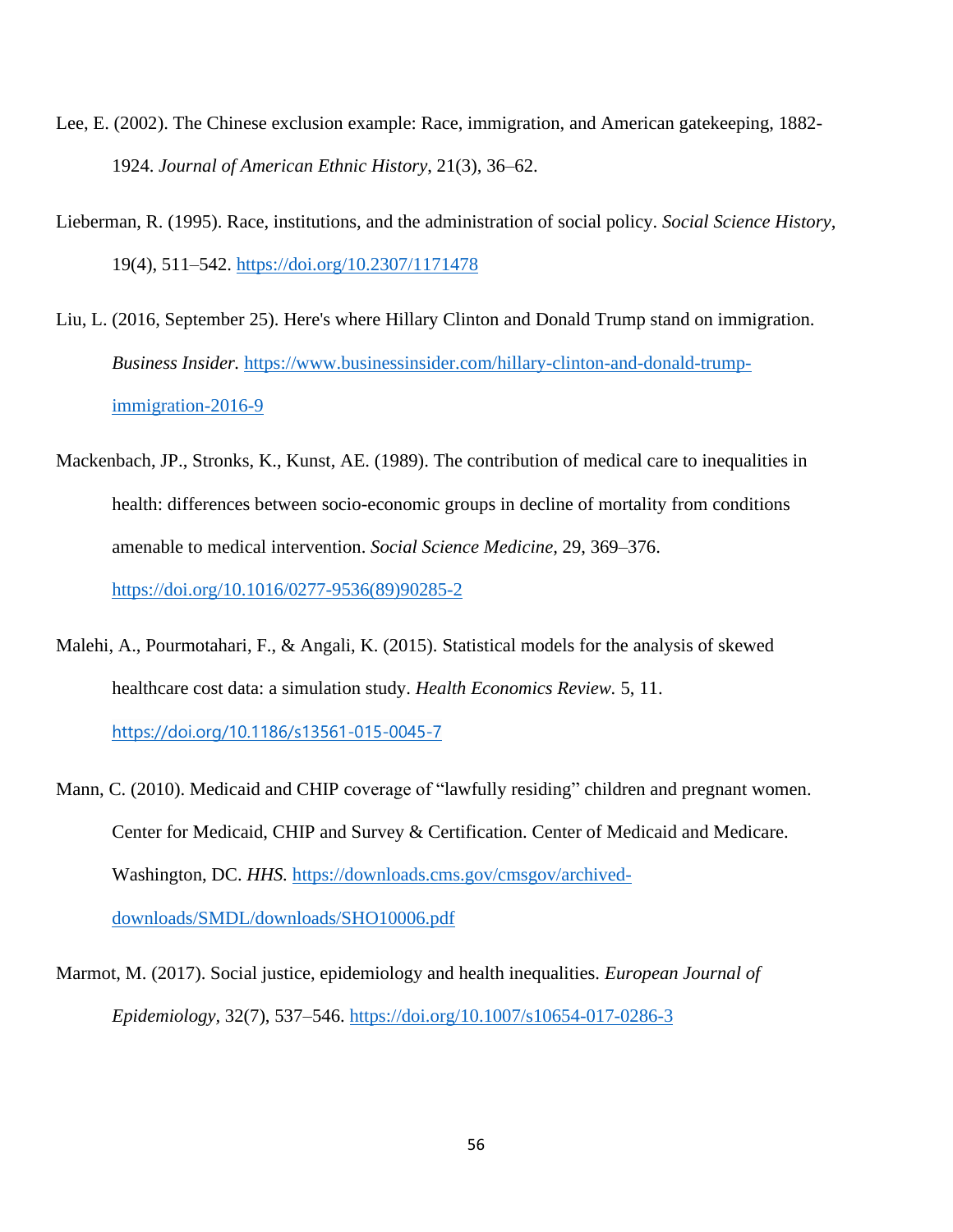- Marmot, M., & Allen, J. (2014). Social determinants of health equity. *American Journal of Public Health*, 104(Suppl 4), 517–519.<https://dx.doi.org/10.2105%2FAJPH.2014.302200>
- Marmot, M., Friel, S., Bell, R., Houweling, T., Taylor, S. (2008). Closing the gap in a generation: health equity through action on the social determinants of health. *Lancet*, 372, 1661–1669. [https://doi.org/10.1016/S0140-6736\(08\)61690-6](https://doi.org/10.1016/S0140-6736(08)61690-6)
- Martin, P., & Weaver, D. (2005). Social Security: A program and policy history. *Social Security Bulletin*, 66(1).
- McAlvanah, W. E., & Siwulec, C. (1978). The alien's eligibility for federal benefit programs. *Clearinghouse Review*, 12(33).
- McFarling, U. (2020, April 15). Fearing deportation, many immigrants at higher risk of Covid-19 are afraid to seek testing or care. *Stat News.* [https://www.statnews.com/2020/04/15/fearing](https://www.statnews.com/2020/04/15/fearing-deportation-many-immigrants-at-higher-risk-of-covid-19-are-afraid-to-seek-testing-or-care/)[deportation-many-immigrants-at-higher-risk-of-covid-19-are-afraid-to-seek-testing-or-care/](https://www.statnews.com/2020/04/15/fearing-deportation-many-immigrants-at-higher-risk-of-covid-19-are-afraid-to-seek-testing-or-care/)
- McGinnis, JM., Williams-Russo, P., Knickman, JR. (2002). The case for more active policy attention to health promotion. *Health Affairs*, 21, 78–93. <https://doi.org/10.1377/hlthaff.21.2.78>
- Mead, L., (2020). Poverty and culture. *Society.<https://doi.org/10.1007/s12115-020-00496-1>*
- Merkel, H., & Stern, A. (2002). The foreignness of germs: The persistent association of immigrants and disease in American society. *The Milbank Quarterly*, 80(4), 757–788. <https://dx.doi.org/10.1111%2F1468-0009.00030>
- Montoya-Galvez, C. (2020, August 13). Trump administration can enforce green card wealth test in most states, court rules. *CBS News.* [https://www.cbsnews.com/news/immigration-news-trump](https://www.cbsnews.com/news/immigration-news-trump-administration-public-charge-rule-green-card-wealth-test/)[administration-public-charge-rule-green-card-wealth-test/](https://www.cbsnews.com/news/immigration-news-trump-administration-public-charge-rule-green-card-wealth-test/)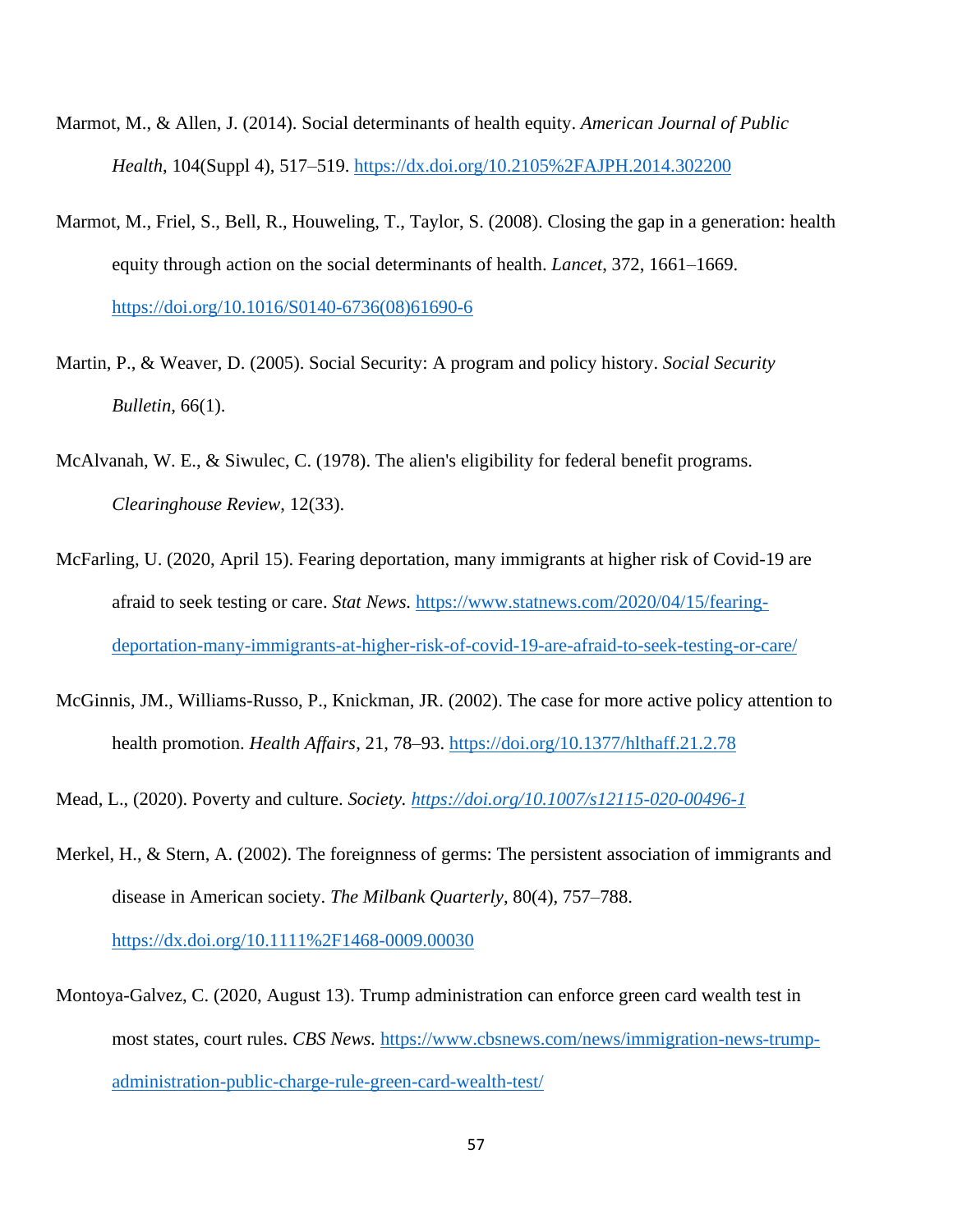- Moss, D. (2007). Strangers in their own land: A cultural history of Japanese American internment camps in Arkansas 1942–1945. Thesis, *Georgia State University.* [https://scholarworks.gsu.edu/communication\\_theses/32](https://scholarworks.gsu.edu/communication_theses/32)
- Miroff, N. (2018, September 22). Trump administration seeks to limit access to U.S. for immigrants who use or are likely to use public assistance. *The Washington Post*. [https://www.washingtonpost.com/world/national-security/trump-administration-seeks-to-limit-access](https://www.washingtonpost.com/world/national-security/trump-administration-seeks-to-limit-access-to-us-for-immigrants-who-use-or-are-likely-to-use-public-assistance/2018/09/22/c5a43012-bd06-11e8-be70-52bd11fe18af_story.html)[to-us-for-immigrants-who-use-or-are-likely-to-use-public-assistance/2018/09/22/c5a43012-bd06-11e8](https://www.washingtonpost.com/world/national-security/trump-administration-seeks-to-limit-access-to-us-for-immigrants-who-use-or-are-likely-to-use-public-assistance/2018/09/22/c5a43012-bd06-11e8-be70-52bd11fe18af_story.html) [be70-52bd11fe18af\\_story.html](https://www.washingtonpost.com/world/national-security/trump-administration-seeks-to-limit-access-to-us-for-immigrants-who-use-or-are-likely-to-use-public-assistance/2018/09/22/c5a43012-bd06-11e8-be70-52bd11fe18af_story.html)
- Ngai, M. (1999). The architecture of race in American immigration law: A reexamination of the Immigration Act of 1924. *The Journal of American History,* 86(1), 67–92. <https://doi.org/10.2307/2567407>
- Ngai, M. (2002). Re/collecting early Asian America: Essays in cultural history. *From Colonial Subject to Undesirable Alien: Filipino Migration, Exclusion, and Repatriation, 1920 – 1940*. (p 111– 126). Philadelphia, PA: Temple University Press.
- Obama, B. (2016) United States health care reform progress to date and next steps. *JAMA*, 316(5), 525– 532.<https://doi.org/10.1001/jama.2016.9797>
- Page, K., Venkataramani, M., Beyrer, C., Polk, S. (2020). Undocumented U.S. immigrants and Covid-19. *The New England Journal of Medicine,* 382:e62.

<https://www.nejm.org/doi/full/10.1056/NEJMp2005953>

Parker, A. (1924). The quota provisions of the Immigration Act of 1924. *American Journal of International Law*, 18(4), 737–754.<https://doi.org/10.2307/2188847>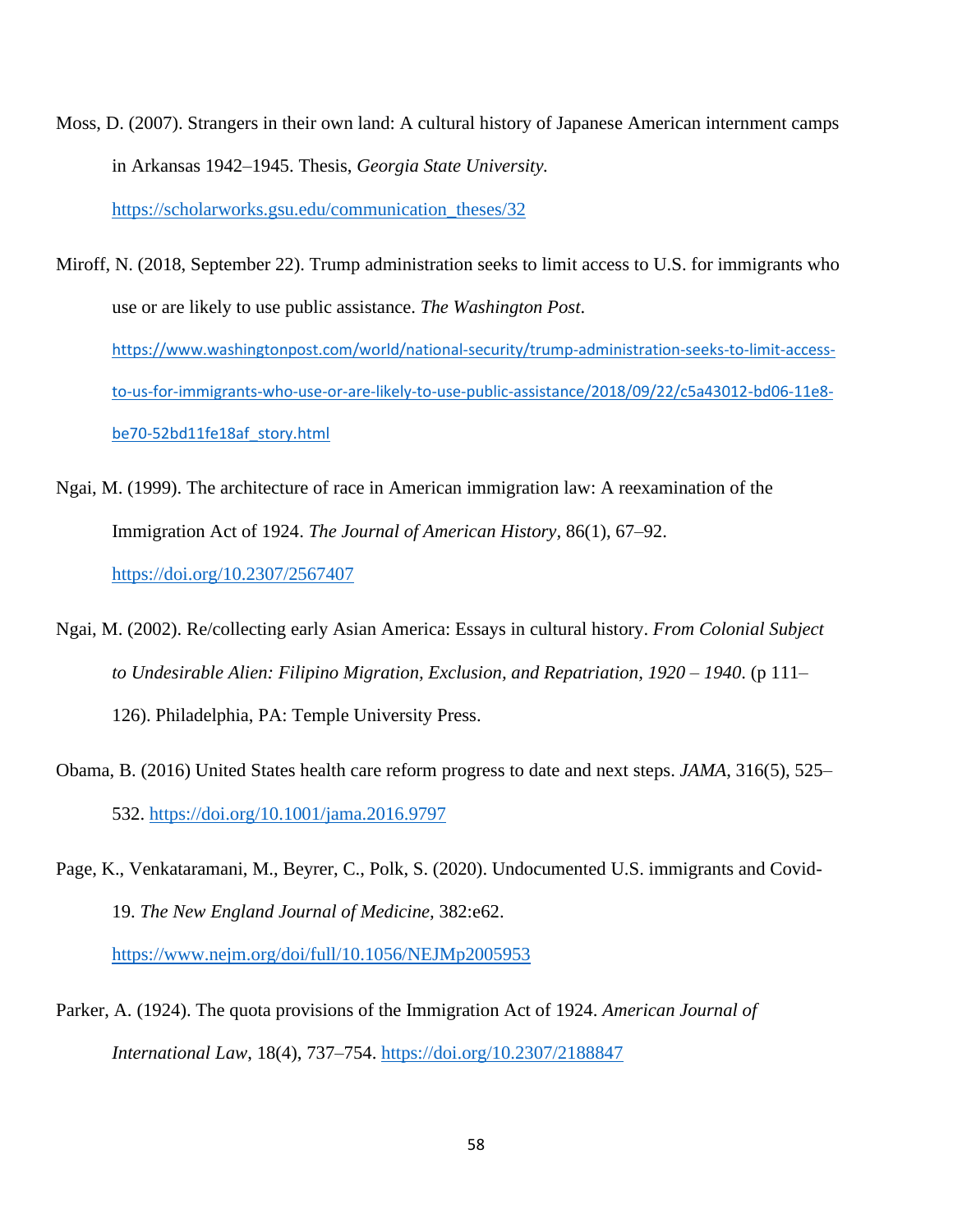- Parmet, W. (2018, January 5). Immigration and health care under the Trump administration. *Health Affairs Blog*.<https://www.healthaffairs.org/do/10.1377/hblog20180105.259433/full/>
- Pierce, S. (2019). Immigration-related policy changes in the first two years of the Trump Administration. *Migration Policy Institute*. Washington D.C. [https://www.migrationpolicy.org/sites/default/files/publications/ImmigrationChangesTrumpAdm](https://www.migrationpolicy.org/sites/default/files/publications/ImmigrationChangesTrumpAdministration-FinalWEB.pdf) [inistration-FinalWEB.pdf](https://www.migrationpolicy.org/sites/default/files/publications/ImmigrationChangesTrumpAdministration-FinalWEB.pdf)
- Pierce, S., Bolter, J., Selee, A. (2018). U.S. Immigration policy under Trump: Deep changes and lasting impacts. *Migration Policy Institute*. Washington D.C. [https://www.migrationpolicy.org/sites/default/files/publications/TCMTrumpSpring2018-](https://www.migrationpolicy.org/sites/default/files/publications/TCMTrumpSpring2018-FINAL.pdf) [FINAL.pdf](https://www.migrationpolicy.org/sites/default/files/publications/TCMTrumpSpring2018-FINAL.pdf)
- Pierce, S., & Seele, A. (2017). Immigration under Trump: A review of policy shifts in the year since the election. *Migration Policy Institute.* Washington D.C. <https://www.migrationpolicy.org/sites/default/files/publications/TrumpatOne-final.pdf>
- Pinkett, K., & Wilkinson, R. (2015). Income inequality and health: A causal review. *Social Science & Medicine*, 128, 316–326. <https://doi.org/10.1016/j.socscimed.2014.12.031>
- Radford, J. (2019). Key findings about U.S. immigrants. *Pew Research Center*. <https://www.pewresearch.org/fact-tank/2020/08/20/key-findings-about-u-s-immigrants/>
- Reimers, D. (1983). An unintended reform: The 1965 Immigration Act and third world immigration to the United States. *Journal of American Ethnic History,* 3(1), 92. <http://www.jstor.org/stable/27500293>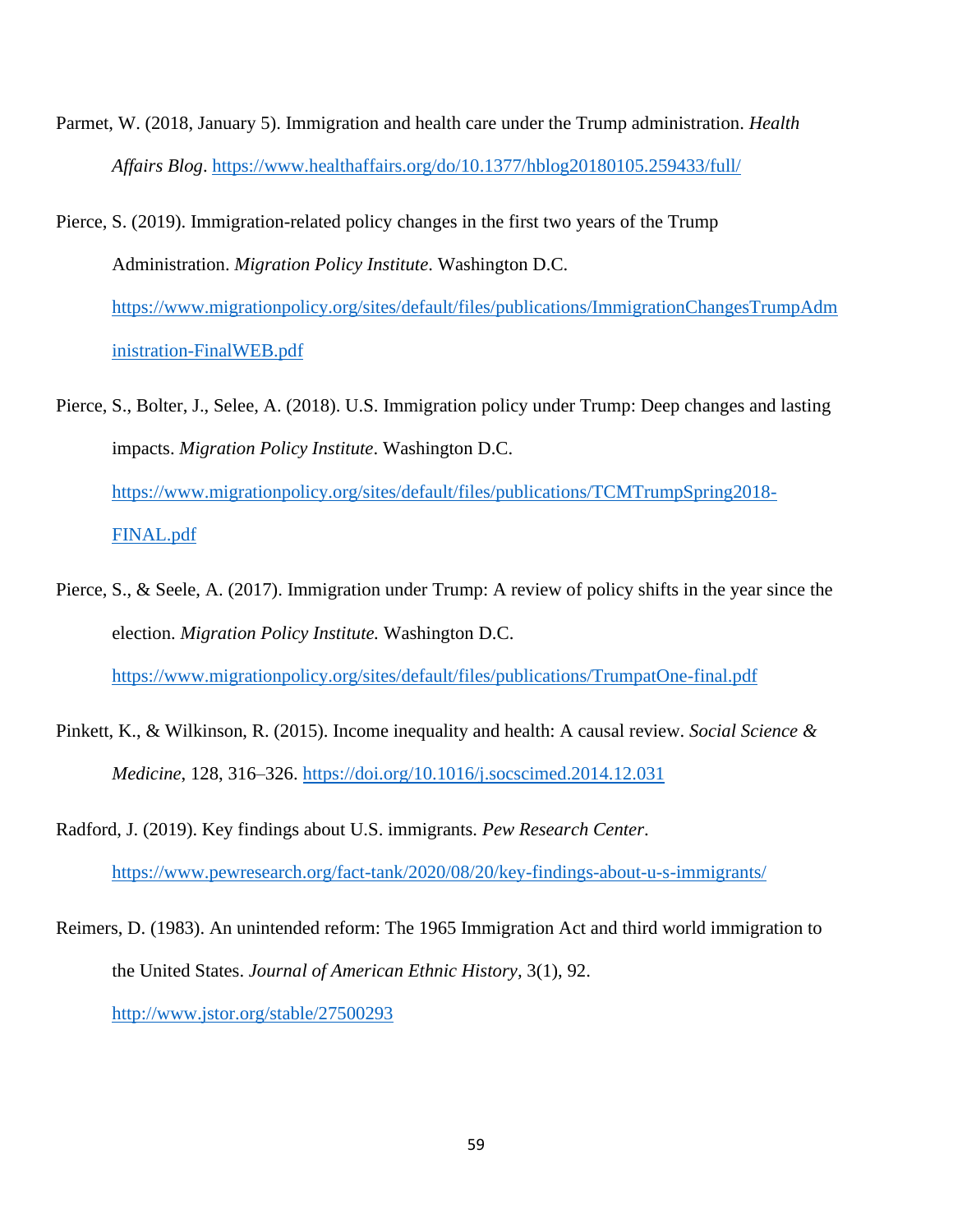- Robinson, R., & Gilbertson, D. (1987). The Immigration Reform and Control Act of 1986: Employer liability in the employment of undocumented workers. *Labor Law Journal*, 38(10), 658–660.
- Seeman, T., McEwen, B., Rowe, J., Singer, B. (2001). Allostatic load as a marker of cumulative biological risk: MacArthur studies of successful aging. *Proceedings of the National Academy of Sciences of the United States of America,* 98(8), 4770–4775*.* <https://doi.org/10.1073/pnas.081072698>
- Shone, L., Dick, A. W., Brach, C., Kimminau, K. S., LaClair, B. J., Shenkman, E. A., Col, J. F., Schaffer, V. A., Mulvihill, F., Szilagyi, P. G., Klein, J. D., VanLandeghem, K., & Bronstein, J. (2003). The role of race and ethnicity in the State Children's Health Insurance Program (SCHIP) in four states: are there baseline disparities, and what do they mean for SCHIP?. *Pediatrics*, 112(6), 521.<https://doi.org/10.13016/29oe-dudj>
- Siddharthan, K., (1991). Health insurance coverage of the immigrant elderly. *Inquiry*, 28(4), 403–412. <https://www.jstor.org/stable/29772246>
- Simon, J. (1984). Immigrants, taxes, and welfare in the United States. *Population and Development Review*, 10(1), 55–56. <https://doi.org/10.2307/1973162>
- Sohn, H. (2016). Racial and ethnic disparities in health insurance coverage: Dynamics of gaining and losing coverage over the life-course. *Population Research Policy Review*, 36(2), 181–201. <https://dx.doi.org/10.1007%2Fs11113-016-9416-y>
- Staats, E. (1977). Impact of illegal aliens on public assistance programs: Too little is known. *U.S. General Accounting Office.<https://www.gao.gov/assets/ggd-78-20.pdf>*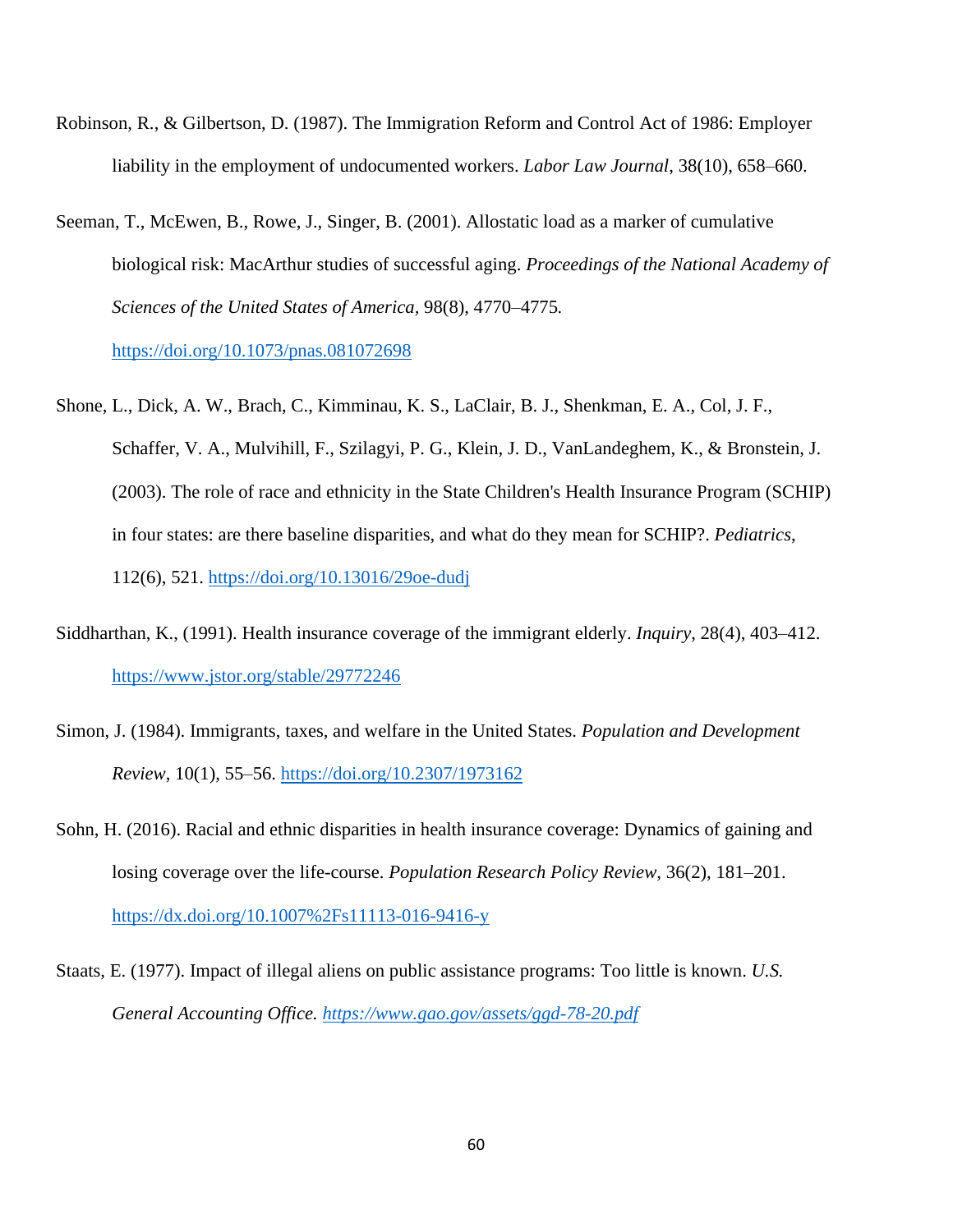- Stringhini, S., Sabia, S., Shipley, M., Brunner, E., Nabi, H., Kivimaki, M. (2010). Association of socioeconomic position with health behaviors and mortality. *JAMA,* 303, 1159–1166. <https://doi.org/10.1001/jama.2010.297>
- Sundararajan, V., Henderson, T., Perry, C., Muggivan, A., Quan, H., & Ghali, W. (2004). New ICD-10 version of the Charlson comorbidity index predicted in-hospital mortality. *Journal of Clinical Epidemiology, 57(12), 1288–1294.*
- Thuman, L. (2020, September 16). NYU publicly shames professor who questioned link between poverty & racism. *Campus Reform.* <https://www.campusreform.org/?ID=15681>
- U.S. Citizenship and Immigration Services (USCIS). (2019). Public charge provisions of immigration law: A brief historical background. *USCIS.* [https://www.uscis.gov/about-us/our-history/history](https://www.uscis.gov/about-us/our-history/history-office-and-library/featured-stories-from-the-uscis-history-office-and-library/public-charge-provisions-of-immigration-law-a-brief-historical-background#_ftnref6)[office-and-library/featured-stories-from-the-uscis-history-office-and-library/public-charge](https://www.uscis.gov/about-us/our-history/history-office-and-library/featured-stories-from-the-uscis-history-office-and-library/public-charge-provisions-of-immigration-law-a-brief-historical-background#_ftnref6)[provisions-of-immigration-law-a-brief-historical-background#\\_ftnref6](https://www.uscis.gov/about-us/our-history/history-office-and-library/featured-stories-from-the-uscis-history-office-and-library/public-charge-provisions-of-immigration-law-a-brief-historical-background#_ftnref6)
- U. S. Citizenship and Immigration Services (USCIS). (2020). Public charge fact sheet. *USCIS.*  <https://www.uscis.gov/news/public-charge-fact-sheet>
- U.S. Department of Health and Human Services (USHHS). Office of the Assistant Secretary for Planning and Evaluation. The Personal Responsibility and Work Opportunity Reconciliation Act of 1996. *HHS.* [https://aspe.hhs.gov/report/personal-responsibility-and-work-opportunity](https://aspe.hhs.gov/report/personal-responsibility-and-work-opportunity-reconciliation-act-1996)[reconciliation-act-1996](https://aspe.hhs.gov/report/personal-responsibility-and-work-opportunity-reconciliation-act-1996)
- U.S. Department of Homeland Security (USDHS). DHS implements inadmissibility on public charge grounds Final Rule. *DHS. [https://www.dhs.gov/news/2020/02/24/dhs-implements-inadmissibility](https://www.dhs.gov/news/2020/02/24/dhs-implements-inadmissibility-public-charge-grounds-final-rule)[public-charge-grounds-final-rule](https://www.dhs.gov/news/2020/02/24/dhs-implements-inadmissibility-public-charge-grounds-final-rule)*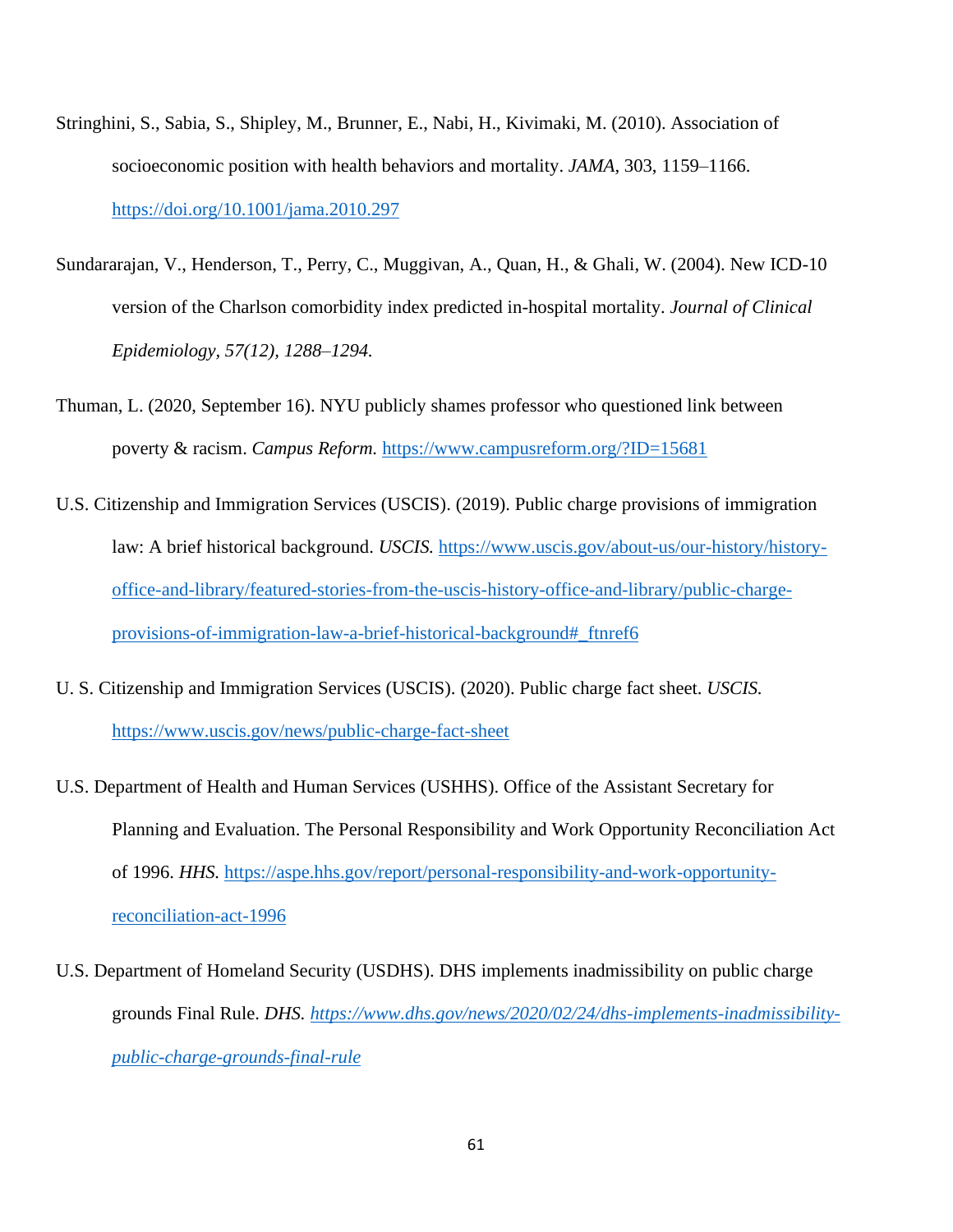- U.S. Immigration and Naturalization Service. Statistical analysis branch. (1989). The President's comprehensive triennial report on immigration. Washington, D.C.: Immigration and Naturalization Service, Statistical Analysis Branch. <https://www.hsdl.org/?view&did=23430>
- U.S. Bureau of the Census. (1975). Historic statistics of the United States, colonial times to 1970, bicentennial edition, part 2. *US Bureau of the Census.* [https://www2.census.gov/library/publications/1975/compendia/hist\\_stats\\_colonial-](https://www2.census.gov/library/publications/1975/compendia/hist_stats_colonial-1970/hist_stats_colonial-1970p1-chA.pdf)[1970/hist\\_stats\\_colonial-1970p1-chA.pdf#](https://www2.census.gov/library/publications/1975/compendia/hist_stats_colonial-1970/hist_stats_colonial-1970p1-chA.pdf)
- U.S. News & World Report. (2019) Health care access rankings. *U.S. News & World Report. [https://www.usnews.com/news/best-states/rankings/health-care/healthcare-access#](https://www.usnews.com/news/best-states/rankings/health-care/healthcare-access)*
- Wallace, S., Torres, J., Nobari, T., Pourat, N. (2013). Undocumented and uninsured: Barriers to affordable care for immigrant populations. *UCLA Center for Health Policy Research.* The Commonwealth Fund.
- Wallace, S., Young, M., Rodriguez, Brindis, C. (2019). A social determinants framework identifying state-level immigrant policies and their influence on health. *SSM – Population Health*, 7, 1–16. <https://doi.org/10.1016/j.ssmph.2018.10.016>
- Wilensky G. (2016) Addressing social issues affecting health to improve U.S. health outcomes. *JAMA,* 315(15), 1552–1553.<https://doi.org/10.1001/jama.2016.3863>
- Wray-Lake, L., Wells, R., Alvis, L., Delgado, S., Syvertsen, A., Metzger, A. (2018). Being a Latinx adolescent under a trump presidency: Analysis of Latinx youth's reactions to immigration politics. *Children and Youth Services Review*, 87, 19–204. <https://doi.org/10.1016/j.childyouth.2018.02.032>